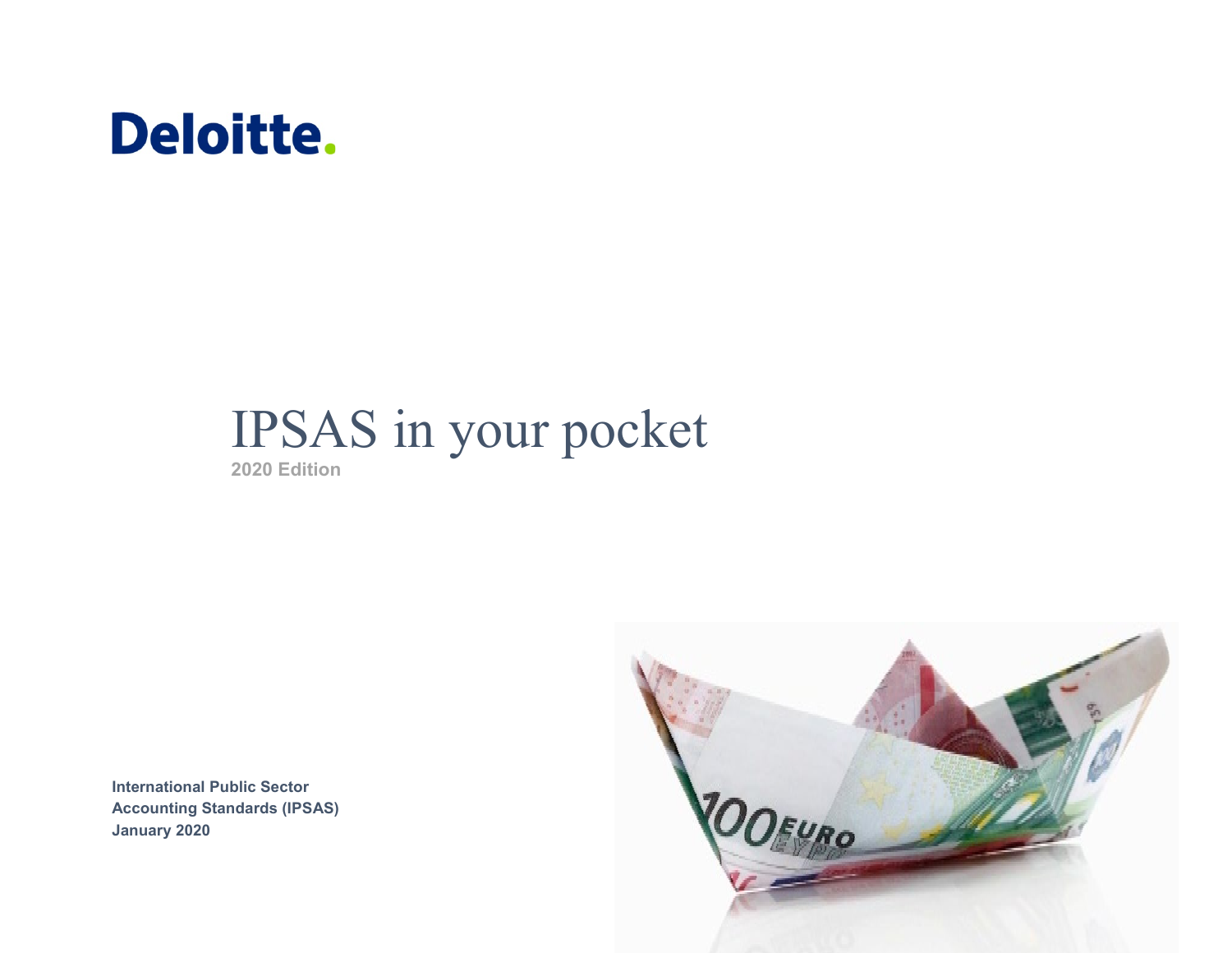## **Contents**

| Why adopt IPSAS?                           | 3  |
|--------------------------------------------|----|
| <b>Background to IPSAS</b>                 | 4  |
| Board members, governance, and due process | 5  |
| <b>IPSAS Summary</b>                       | 8  |
| Contacts                                   | 61 |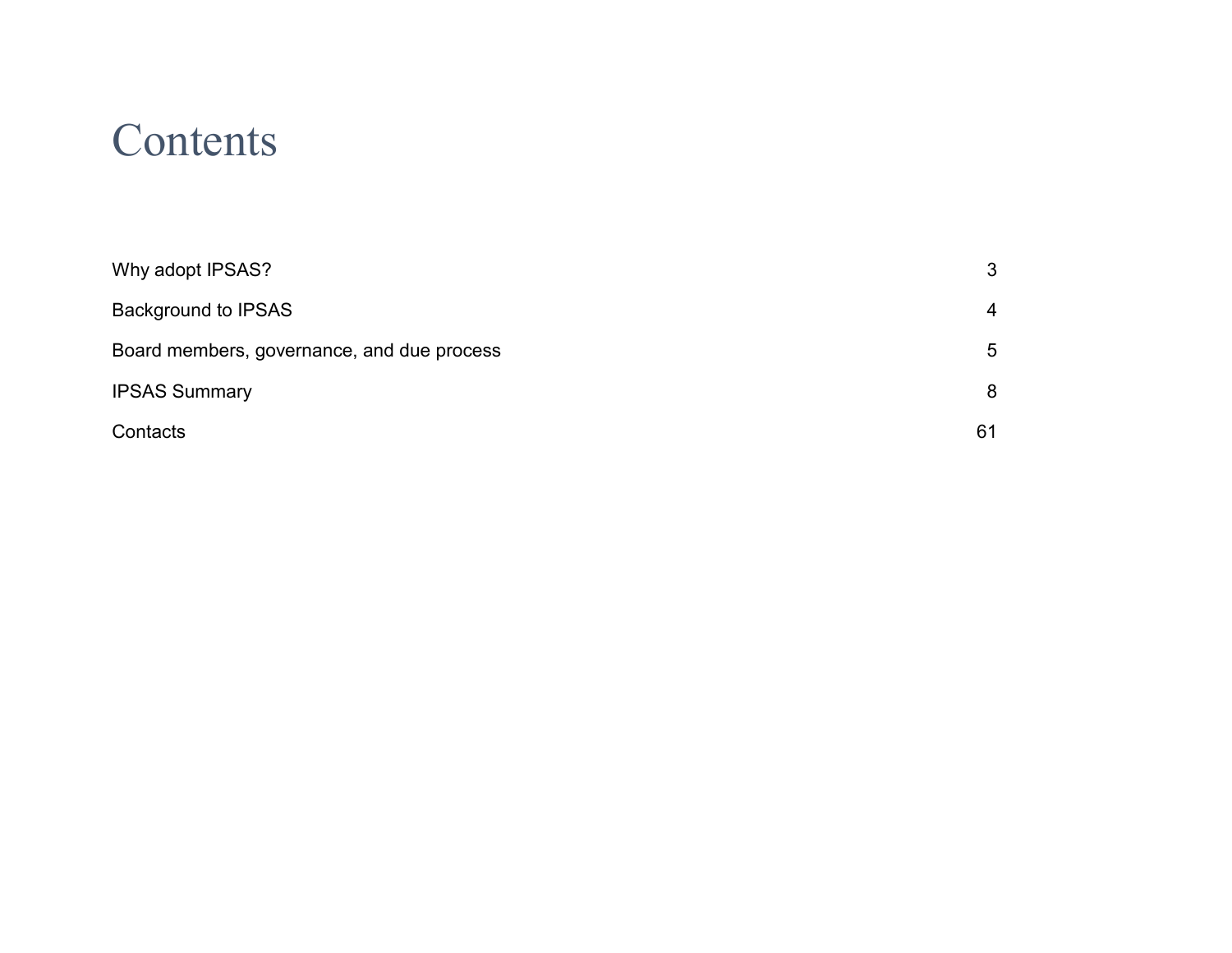## <span id="page-2-0"></span>Why adopt IPSAS?

An increasing number of governments and intergovernmental organizations produce financial statements on the accrual-basis of accounting in accordance with IPSAS or IPSAS-similar standards. The information contained in accrual accounting IPSAS financial statements is considered useful, both for accountability and for decision-making purposes. Financial reports prepared in accordance with IPSAS allow users to assess the accountability for all resources the entity controls and the deployment of those resources, assess the financial position, financial performance, and cash flows of the entity and make decisions about providing resources to, or doing business with, the entity.

IPSAS facilitates the alignment with best accounting practices through the application of credible, independent accounting standards on a full accrual basis. It improves consistency and comparability of financial statements as a result of the detailed requirements and guidance provided in each standard.

Accounting for all assets and liabilities improves internal control and provides more comprehensive information about costs that will better support results-based management.

The IPSASs are designed to apply to public sector entities that meet all the following criteria:

- a. Are responsible for the delivery of services to benefit the public and/or to redistribute income and wealth;
- b. Mainly finance their activities, directly or indirectly, by means of taxes and/or transfers from other levels of government, social contributions, debt or fees; and
- c. Do not have a primary objective to make profits.

Government entities not meeting these criteria would apply IFRS.

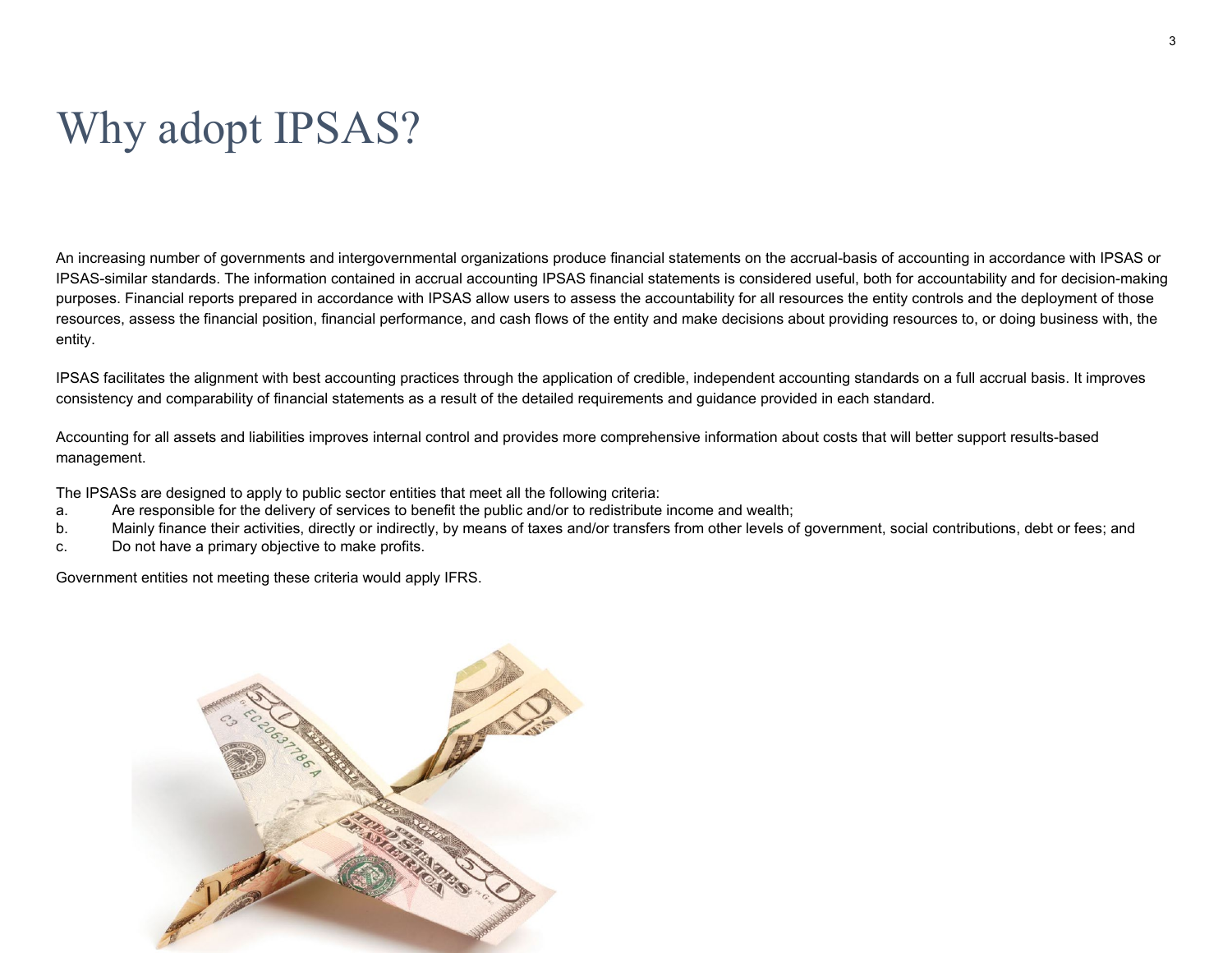## <span id="page-3-0"></span>Background to IPSAS

The development of the IPSAS has its origins in the accounting profession as a way to improve the transparency and accountability of governments and their agencies by improving and standardising financial reporting.

The International Public Sector Accounting Standards Board (IPSASB) is an independent standard setting board supported by the International Federation of Accountants (IFAC). The IPSASB issues IPSAS, guidance, and other resources for use by the public sector around the world.

The IPSASB (and its predecessor, the IFAC Public Sector Committee) has been developing and issuing accounting standards for the public sector since 1997.

As transactions are generally common across both the private and public sectors, there has been an attempt to have IPSAS converged with the equivalent International Financial Reporting Standards (IFRS). As a general rule, the IPSAS maintain the accounting treatment and original text of the IFRS, unless there is a significant public sector issue that warrants a departure. The IPSAS are also developed for financial reporting issues that are either not addressed by adapting an IFRS or for which no IFRS has been developed.

For the purposes of IPSAS, the 'public sector' refers to national governments, regional governments (e.g., state, provincial, and territorial), local governments (e.g., town and city), and related governmental entities (e.g., agencies, boards, commissions, and enterprises). The IPSAS are intended to be applied in the preparation of generalpurpose financial reports that are intended to meet the needs of users who cannot otherwise command reports to meet their specific information needs.

Whilst IPSASB has recognized that the adoption of accrual-based financial reporting is ideally the goal for all public financial reporting, it has acknowledged that for many governments, adoption of a cash-basis IPSAS is a more realistic intermediate goal. The IPSASB is also considering linkages with budgeting (which in many jurisdictions remains on a cash basis) and statistical reporting standards, such as the International Monetary Fund's *Government Finance Statistics*.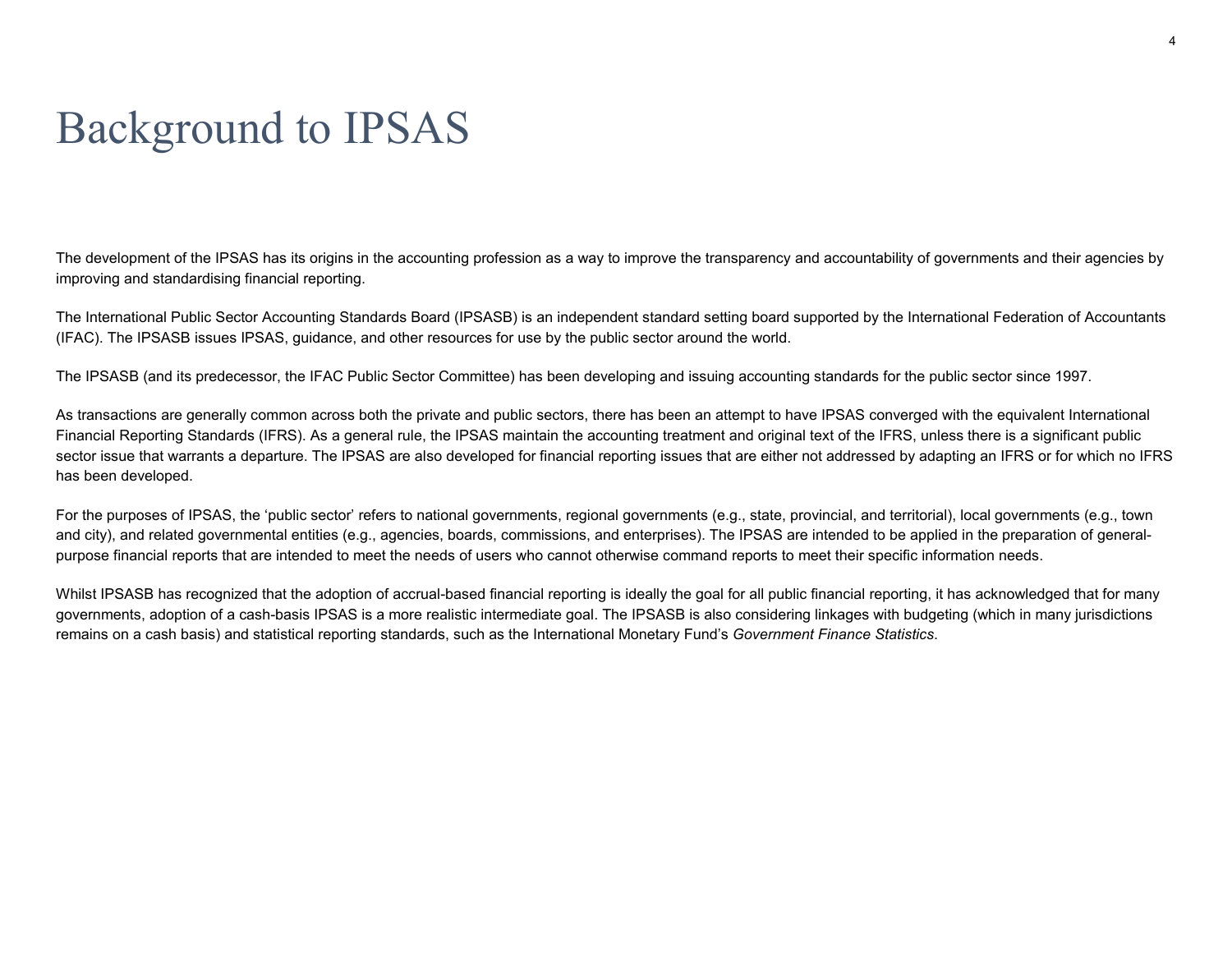## <span id="page-4-0"></span>Board members, governance, and due process

## **The board and its governance**

The IPSASB consists of 19 members. All members of the IPSASB, including the chair and deputy chair, are appointed by the IFAC Board on the recommendation of the IFAC Nominating Committee.

## **Board members at January 1, 2020**

| Ian Carruthers, Chair United Kingdom           | Leonardo Nascimento Brazil               |
|------------------------------------------------|------------------------------------------|
| Mike Blake, Deputy Chair Australia             | Kamira Sanchez Nicosia Germany           |
| Todd Beardsworth New Zealand                   | Christopher Nyong Nigeria                |
| Lindy Bodewig South Africa                     | Lynn Pamment United Kingdom              |
| Michel Camoin France                           | Ajith Ratnayake Sri Lanka                |
| Luzvi Chatto Philippines                       | Bernhard Schatz Austria                  |
| Adrienne Cheasty United States                 | Scott Showalter United States of America |
| Do-Jin Jung Republic of Korea                  | Patricia Siqueira Varela Brazil          |
| Neema Kiure-Mssusa United Republic of Tanzania | Marc Wermuth Switzerland                 |
| Rod Monette Canada                             |                                          |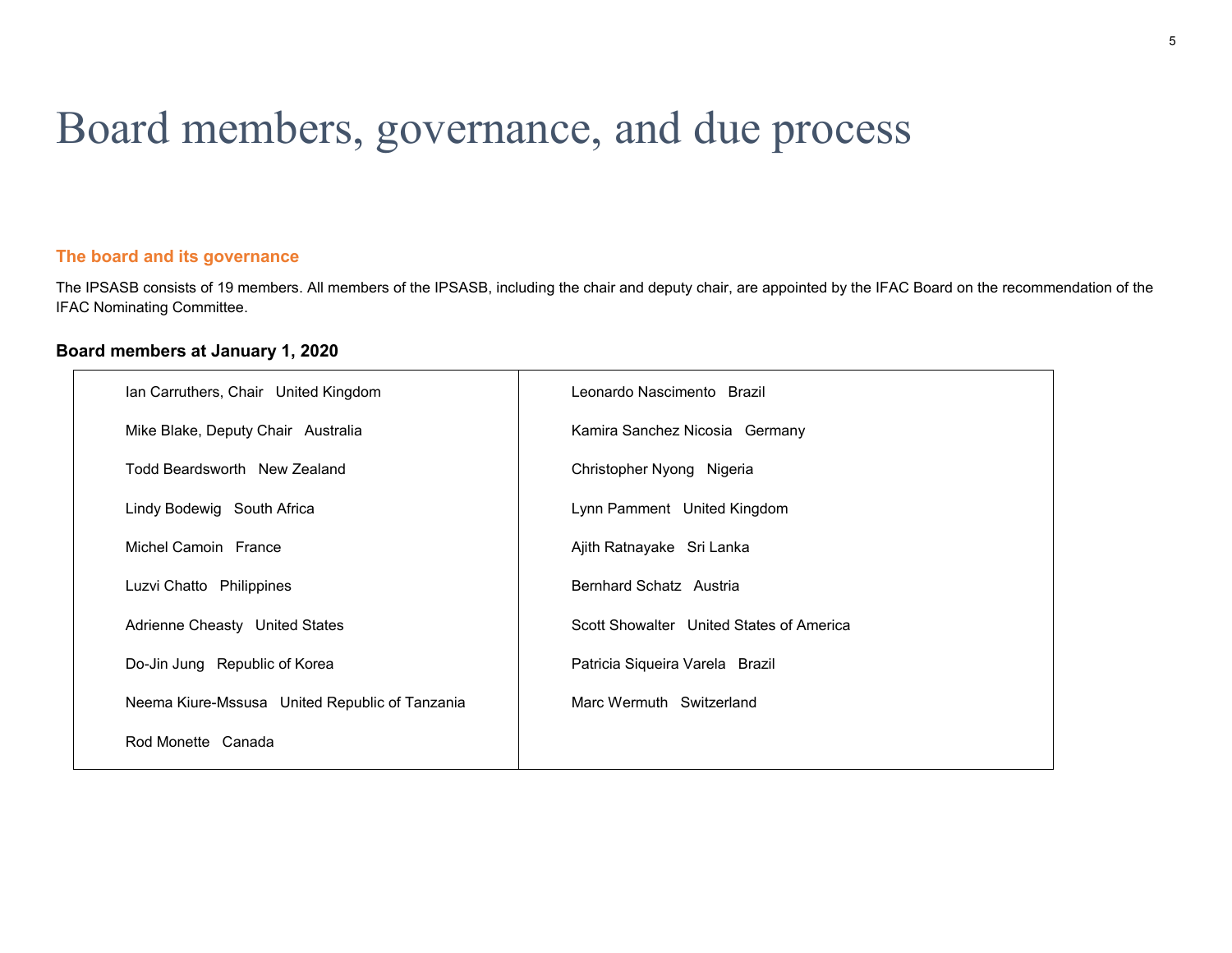## **Members of the IPSASB Consultative Advisory Group (CAG) at January 1, 2020**

| Thomas Müller-Marqués Berger, Ernst & Young - Chair                                                                                                    | Jeanette C. Makgolo, Ministry of Finance & Economic Development of<br><b>Botswana</b>                                            |
|--------------------------------------------------------------------------------------------------------------------------------------------------------|----------------------------------------------------------------------------------------------------------------------------------|
| Patricio Barra, Office of the Comptroller General of Chile<br>Daniel Boutin, The International Organisation of Supreme<br>Audit Institutions (INTOSAI) | Bill Matthews, Department of Public Services and Procurement Canada<br>Firmansyah N. Nazaroedin, Ministry of Finance - Indonesia |
| Rosa Aldea Busquets, European Commission                                                                                                               | Moustapha Ndiaye, The World Bank                                                                                                 |
| Kathryn Cearns, CBE, Independent                                                                                                                       | Kevin Page, The Institute of Fiscal Studies and Democracy - an<br>Independent Institute Affiliated with the University of Ottawa |
| Anwaruddin Chowdhury, Confederation of Asian and<br><b>Pacific Accountants</b>                                                                         | Karen Sanderson, Independent                                                                                                     |
| Fabienne Colignon, Conseil de Normalisation des<br><b>Comptes Publics</b>                                                                              | Frans van Schaik, Forum of Firms                                                                                                 |
| Paul Gisby, Accountancy Europe                                                                                                                         | Agnieszka Stachniak, Ministry of Finance of Poland<br>Dr. Isabell Nehmeyer-Srocke, City of Cologne                               |
| Dr. Inge Grässle, European Parliament                                                                                                                  | Luís Viana, Ministry of Finance - Portugal                                                                                       |
| Pedro Guazo, United Nations                                                                                                                            | Sheila Weinberg, Truth in Accounting                                                                                             |
| Chai S. Kim, Asian Development Bank                                                                                                                    | Samih Yousef, Department of Finance - Abu Dhabi                                                                                  |
| Hans-Christian Mangelsdorf, German Federal Foreign<br>Office                                                                                           | Dr. Qi Zhang, Zhongnan University of Economics and Law                                                                           |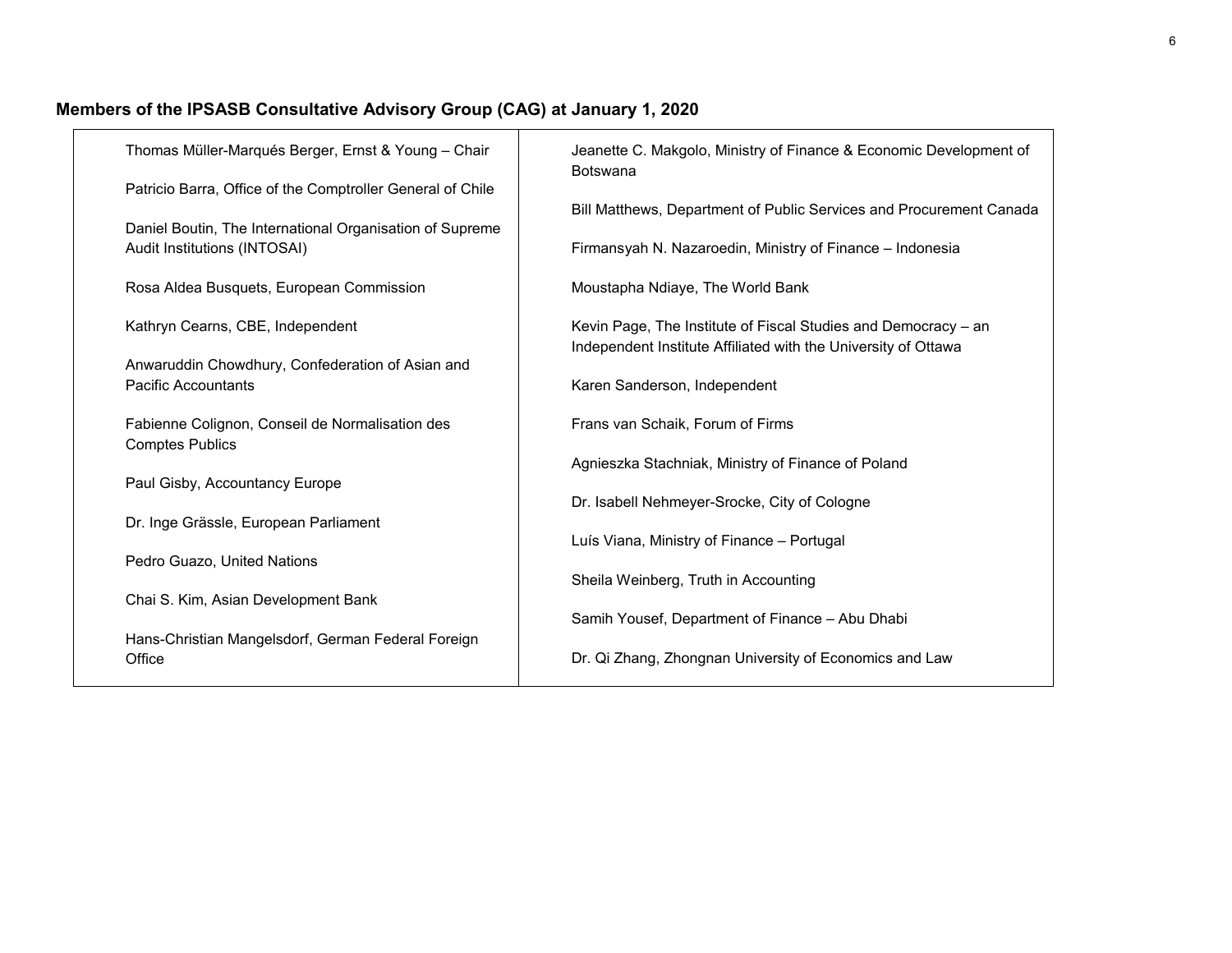## **Due process**

The IPSASB standard-setting activities follow a public due process. The process provides an opportunity for all those interested in financial reporting for the public sector to express their views to the IPSASB that are considered as part of the development of IPSAS.

The development of IPSAS typically involves proposals being set out in an Exposure Draft (ED) that is released by the IPSASB for public comment. The due process allows for Consultation Papers (CP) to be issued prior to an ED to consider an issue in detail and provides the basis for further discussion and debate. The IPSASB also issues Recommended Practice Guidelines (RPG).

IPSAS are issued as the final set of the due process and mark the conclusion of the IPSASB's deliberations on a financial reporting issue. Subsequent amendments to an IPSAS require the due process to be followed.

More detailed information about the IPSASB governance arrangements and due process can be found in the "Terms of Reference" in the *Handbook of International Public Sector Accounting Pronouncements*.

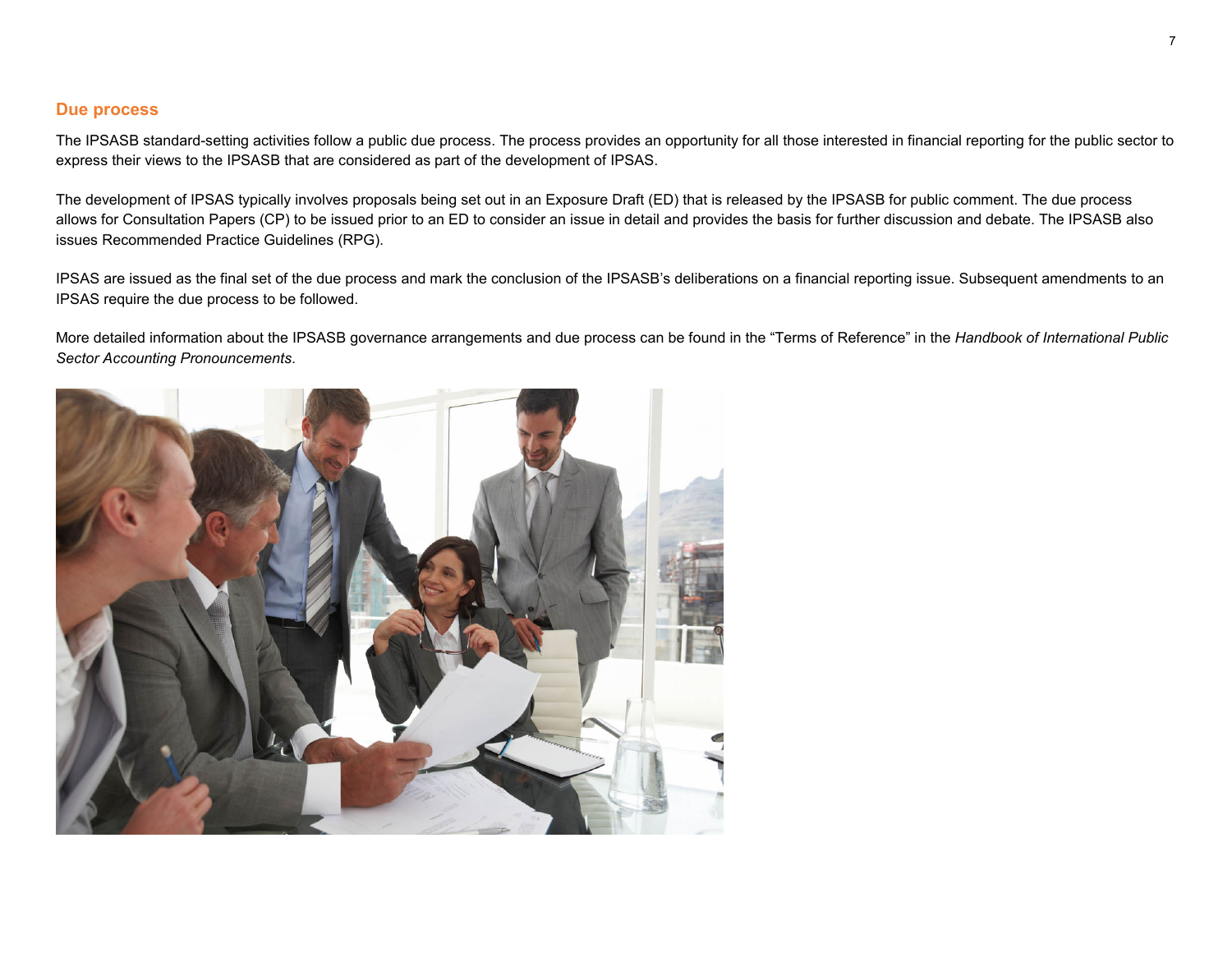## <span id="page-7-0"></span>IPSAS Summary

In this guide we summarize the provisions of all IPSAS standards, recommended practice guidelines (RPGs) and the conceptual framework, outstanding at January 1, 2020.

This summary is intended as general information and is not a substitute for reading the entire standard, recommended practice guideline and conceptual framework. These are available at IPSASB's website: **[www.ipsasb.org](http://www.ipsasb.org/)**.

| <b>IPSAS</b>    | <b>Pronouncement</b>                                                                     | <b>Based on</b>  |
|-----------------|------------------------------------------------------------------------------------------|------------------|
| <b>IPSAS1</b>   | <b>Presentation of Financial Statements</b>                                              | IAS <sub>1</sub> |
| <b>IPSAS 2</b>  | <b>Cash Flow Statements</b>                                                              | IAS <sub>7</sub> |
| <b>IPSAS 3</b>  | Accounting Policies, Changes in Accounting Estimates and Errors                          | IAS <sub>8</sub> |
| <b>IPSAS4</b>   | The Effects of Changes in Foreign Exchange Rates                                         | <b>IAS 21</b>    |
| <b>IPSAS 5</b>  | <b>Borrowing Costs</b>                                                                   | <b>IAS 23</b>    |
| <b>IPSAS 6</b>  | Consolidated and Separate Financial Statements - superseded by IPSAS 34-38               | <b>IAS 27</b>    |
| <b>IPSAS7</b>   | Investments in Associates - superseded by IPSAS 34-38                                    | <b>IAS 28</b>    |
| <b>IPSAS 8</b>  | Interests in Joint Ventures - superseded by IPSAS 34-38                                  | <b>IAS 31</b>    |
| <b>IPSAS 9</b>  | Revenue from Exchange Transactions                                                       | <b>IAS 18</b>    |
| <b>IPSAS 10</b> | Financial Reporting in Hyperinflationary Economies                                       | <b>IAS 29</b>    |
| <b>IPSAS 11</b> | <b>Construction Contracts</b>                                                            | <b>IAS 11</b>    |
| <b>IPSAS 12</b> | Inventories                                                                              | IAS <sub>2</sub> |
| <b>IPSAS 13</b> | Leases                                                                                   | <b>IAS 17</b>    |
| <b>IPSAS 14</b> | Events After the Reporting Date                                                          | <b>IAS 10</b>    |
| <b>IPSAS 15</b> | Financial Instruments: Disclosure and Presentation - superseded by IPSAS 28 and IPSAS 30 |                  |
| <b>IPSAS 16</b> | <b>Investment Property</b>                                                               | <b>IAS 40</b>    |
| <b>IPSAS 17</b> | Property, Plant and Equipment                                                            | <b>IAS 16</b>    |
| <b>IPSAS 18</b> | <b>Segment Reporting</b>                                                                 | <b>IAS 14</b>    |
| <b>IPSAS 19</b> | Provisions, Contingent Liabilities and Contingent Assets                                 | <b>IAS 37</b>    |
| <b>IPSAS 20</b> | <b>Related Party Disclosures</b>                                                         | <b>IAS 24</b>    |
| <b>IPSAS 21</b> | Impairment of Non-Cash-Generating Assets                                                 | <b>IAS 36</b>    |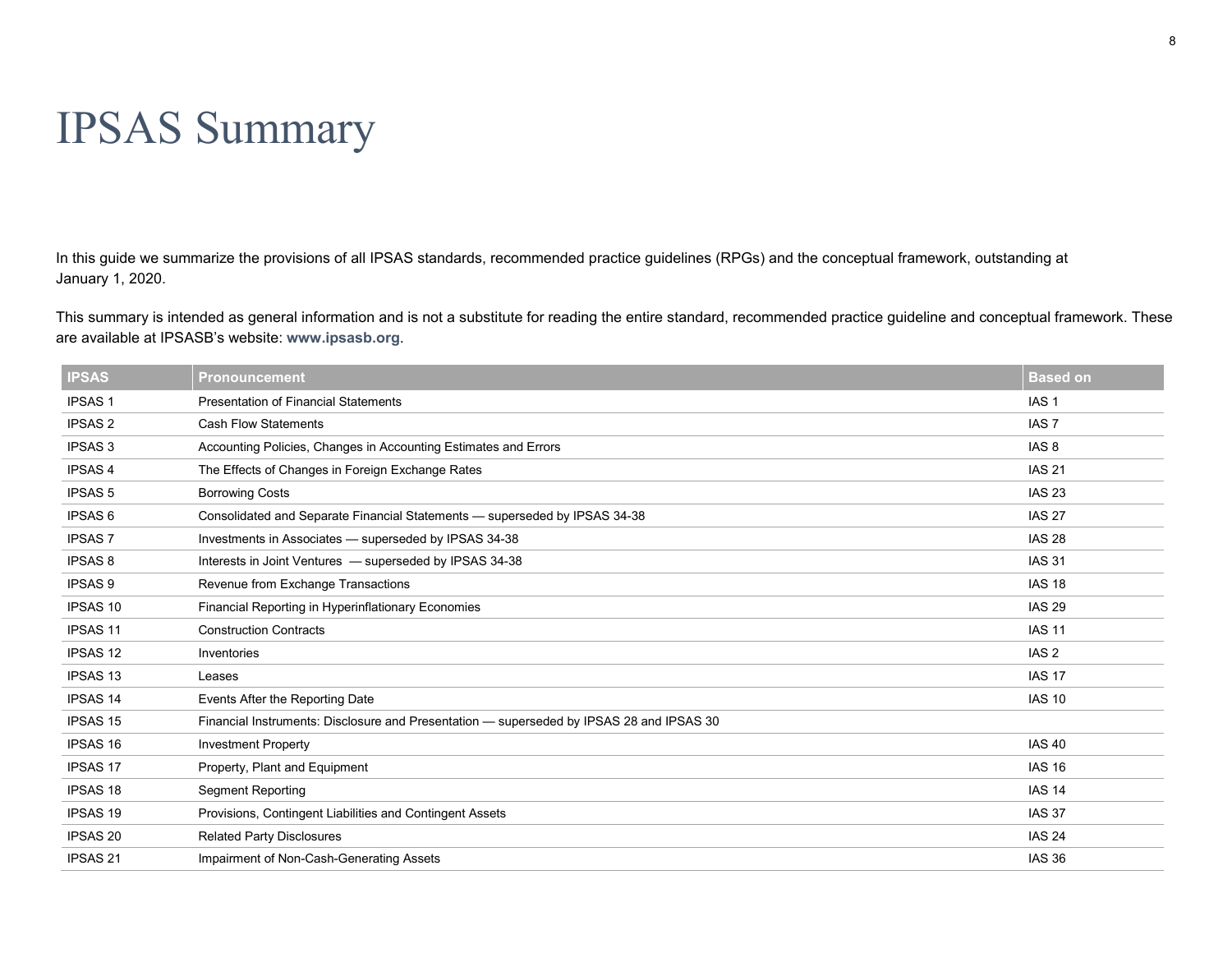| <b>IPSAS</b>        | <b>Pronouncement</b>                                                                       | <b>Based on</b>   |
|---------------------|--------------------------------------------------------------------------------------------|-------------------|
| <b>IPSAS 22</b>     | Disclosure of Financial Information About the General Government Sector                    | N/A               |
| IPSAS <sub>23</sub> | Revenue from Non-Exchange Transactions (Taxes and Transfers)                               | N/A               |
| <b>IPSAS 24</b>     | Presentation of Budget Information in Financial Statements                                 | N/A               |
| IPSAS <sub>25</sub> | Employee Benefits - superseded by IPSAS 39                                                 |                   |
| IPSAS 26            | Impairment of Cash-Generating Assets                                                       | <b>IAS 36</b>     |
| <b>IPSAS 27</b>     | Agriculture                                                                                | <b>IAS 41</b>     |
| IPSAS 28            | <b>Financial Instruments: Presentation</b>                                                 | <b>IAS 32</b>     |
| <b>IPSAS 29</b>     | Financial Instruments: Recognition and Measurement - replaced by IPSAS 41                  | <b>IAS 39</b>     |
| <b>IPSAS 30</b>     | <b>Financial Instruments: Disclosures</b>                                                  | <b>IFRS7</b>      |
| <b>IPSAS 31</b>     | <b>Intangible Assets</b>                                                                   | <b>IAS 38</b>     |
| IPSAS 32            | Service Concession Arrangements: Grantor                                                   | IFRIC 12          |
| IPSAS 33            | First-time Adoption of Accrual Basis IPSASs                                                | N/A               |
| <b>IPSAS 34</b>     | Separate Financial Statements                                                              | <b>IAS 27</b>     |
| IPSAS 35            | <b>Consolidated Financial Statements</b>                                                   | IFRS 10           |
| IPSAS 36            | Investments in Associates and Joint Ventures                                               | <b>IAS 28</b>     |
| <b>IPSAS 37</b>     | Joint Arrangements                                                                         | IFRS 11           |
| IPSAS 38            | Disclosure of Interests in Other Entities                                                  | IFRS 12           |
| <b>IPSAS 39</b>     | <b>Employee Benefits</b>                                                                   | <b>IAS 19</b>     |
| <b>IPSAS 40</b>     | <b>Public Sector Combinations</b>                                                          | IFRS <sub>3</sub> |
| <b>IPSAS 41</b>     | <b>Financial Instruments</b>                                                               | IFRS 9            |
| <b>IPSAS 42</b>     | Social Benefits                                                                            | N/A               |
| RPG <sub>1</sub>    | Reporting on the Long-Term Sustainability of an Entity's Finances                          | N/A               |
| RPG <sub>2</sub>    | <b>Financial Statement Discussion and Analysis</b>                                         | N/A               |
| RPG <sub>3</sub>    | Reporting Service Performance Information                                                  | N/A               |
|                     | The Conceptual Framework for General Purpose Financial Reporting by Public Sector Entities | N/A               |
|                     | Financial Reporting under the Cash Basis of Accounting                                     | N/A               |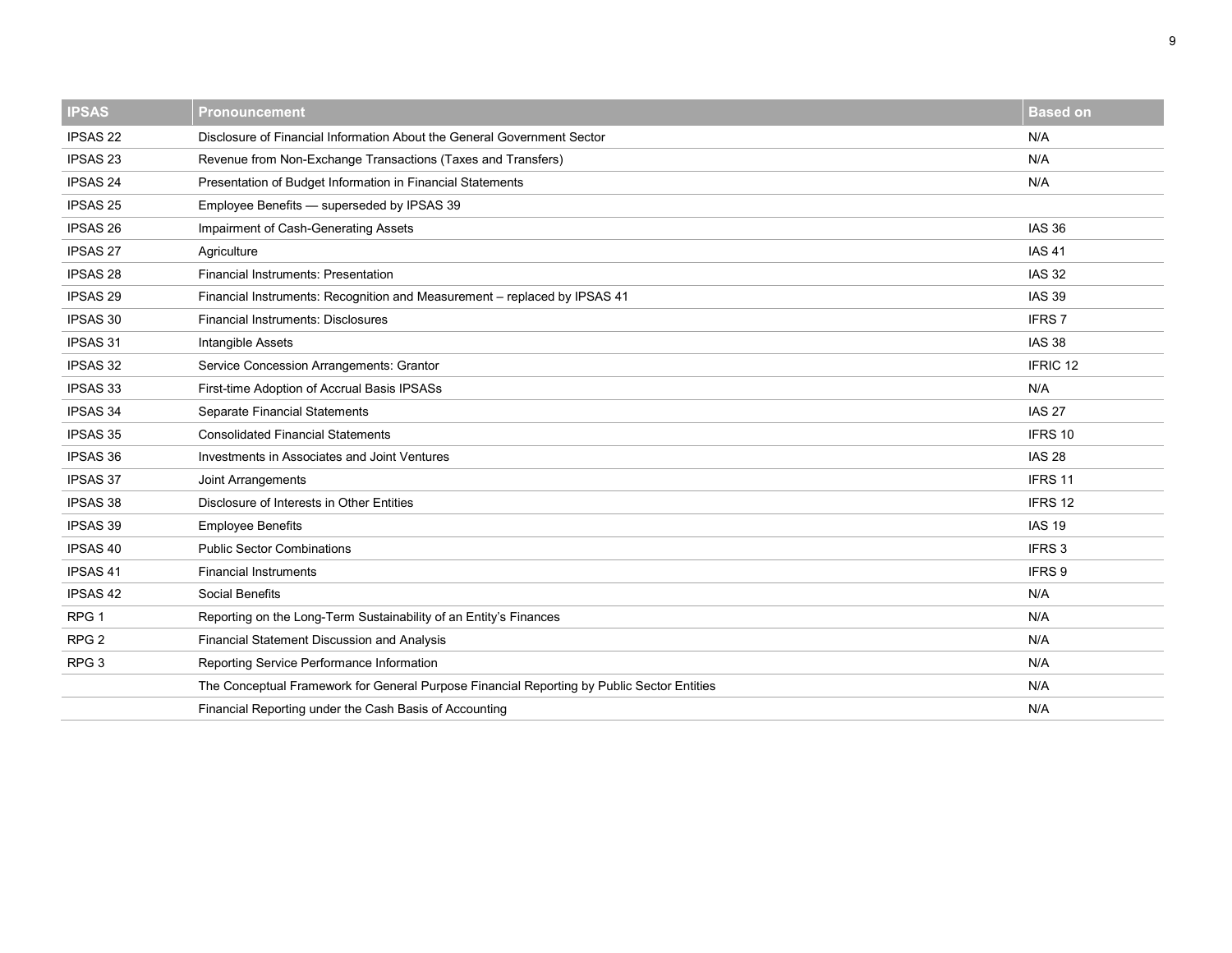#### **Effective date**

Annual periods beginning on or after January 1, 2008.

## **Objective**

To set out the manner in which general-purpose financial statements shall be prepared under the accrual basis of accounting, including guidance for their structure and the minimum requirements for content.

- Fundamental principles underlying the preparation of financial statements, including going-concern assumption, consistency of presentation and classification, accrual basis of accounting, and aggregation and materiality.
- A complete set of financial statements comprises:
	- Statement of financial position
	- Statement of financial performance
	- Statement of changes in net assets/equity
	- Cash flow statement
	- When the entity makes it approved budget publicly available, a comparison of budget and accrual amounts
	- Notes, comprising a summary of significant accounting policies and other explanatory notes
- An entity whose financial statements comply with IPSAS shall make an explicit and unreserved statement of such compliance in the notes. Financial statements shall not be described as complying with IPSAS unless they comply with all the requirements of IPSAS.
- Assets and liabilities, and revenue and expenses, may not be offset unless offsetting is permitted or required by another IPSAS.
- Comparative prior-period information shall be presented for all amounts shown in the financial statements and notes. Comparative information shall be included when it is relevant to an understanding of the current period's financial statements. In the case presentation or classification is amended, comparative amounts shall be reclassified, and the nature, amount of, and reason for any reclassification shall be disclosed.
- The statement of changes in net assets/equity shows all changes in net assets/equity.
- Financial statements generally to be prepared annually. If the date of the year-end changes, and financial statements are presented for a period other than one year, disclosure thereof is required.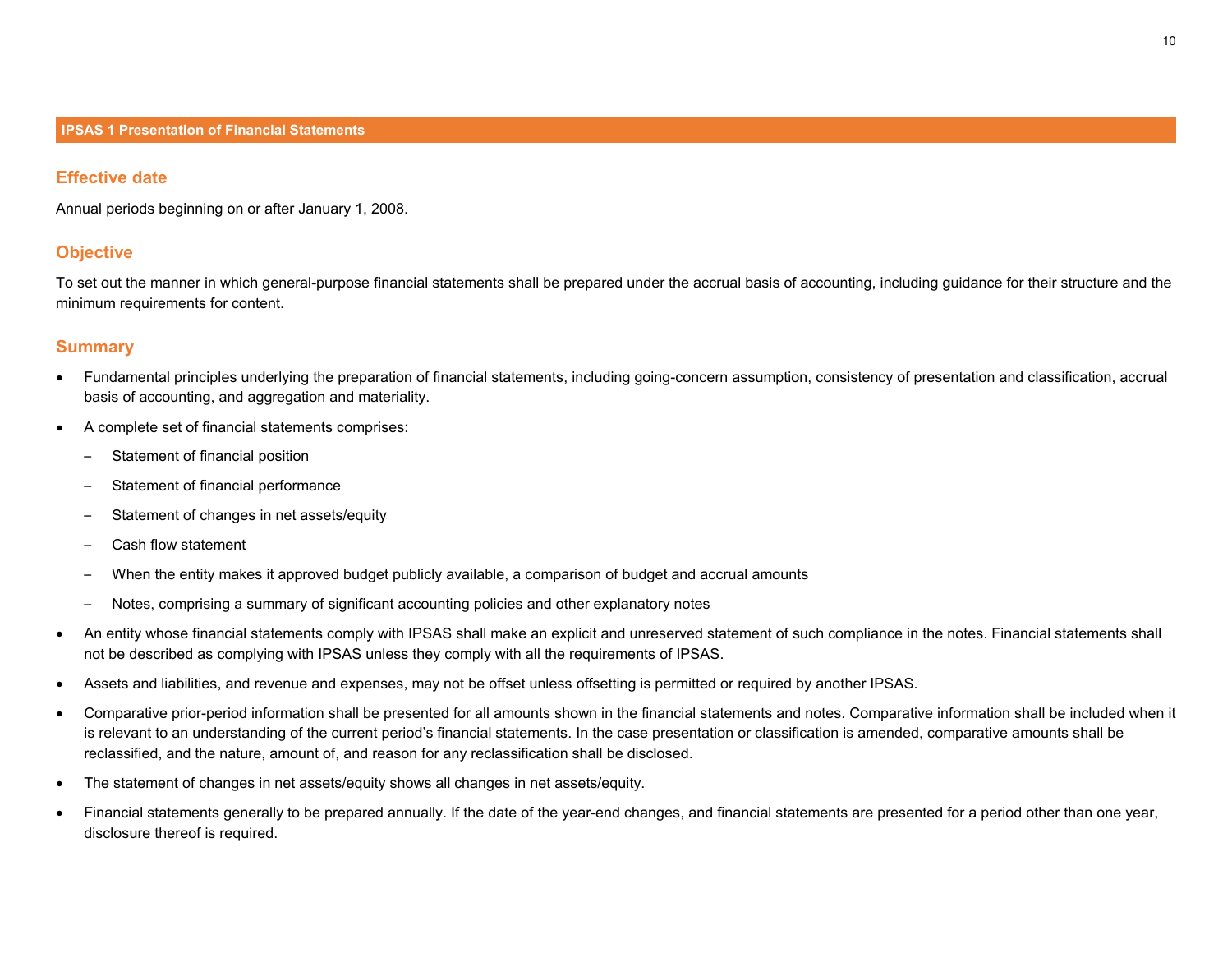- Current/noncurrent distinction for assets and liabilities is normally required. In general, subsequent events are not considered in classifying items as current or noncurrent. An entity shall disclose for each asset and liability item that combines amounts expected to be recovered or settled both before and after 12 months from the reporting date, the amount to be recovered or settled after more than 12 months.
- IPSAS 1 specifies minimum line items to be presented on the face of the statement of financial position, statement of financial performance, and statement of changes in net assets/equity, and includes guidance for identifying additional line items, headings, and subtotals.
- Analysis of expenses in the statement of financial performance may be given by nature or by function. If presented by function, classification of expenses by nature shall be provided additionally.
- IPSAS 1 specifies minimum disclosure requirements for the notes. These shall include information about:
	- Accounting policies followed
	- The judgments that management has made in the process of applying the entity's accounting policies that have the most significant effect on the amounts recognized in the financial statements
	- The key assumptions concerning the future, and other key sources of estimation uncertainty, that have a significant risk of causing a material adjustment to the carrying amounts of assets and liabilities within the next financial year
	- The domicile and legal form of the entity
	- A description of the nature of the entity's operations
	- A reference to the relevant legislation
	- The name of the controlling entity and the ultimate controlling entity of the economic entity
- An appendix to IPSAS 1 provides illustrative statements of financial position, statements of financial performance, and statements of changes in net assets/equity.

## **IPSAS 2 Cash Flow Statements**

## **Effective date**

Periods beginning on or after July 1, 2001.

## **Objective**

To require the presentation of information about historical changes in a public sector entity's cash and cash equivalents by means of a cash flow statement that classifies cash flows during the period according to operating, investing, and financing activities.

## **Summary**

• A cash flow statement must analyse changes in cash and cash equivalents during a period, classified by operating, investing, and financing activities.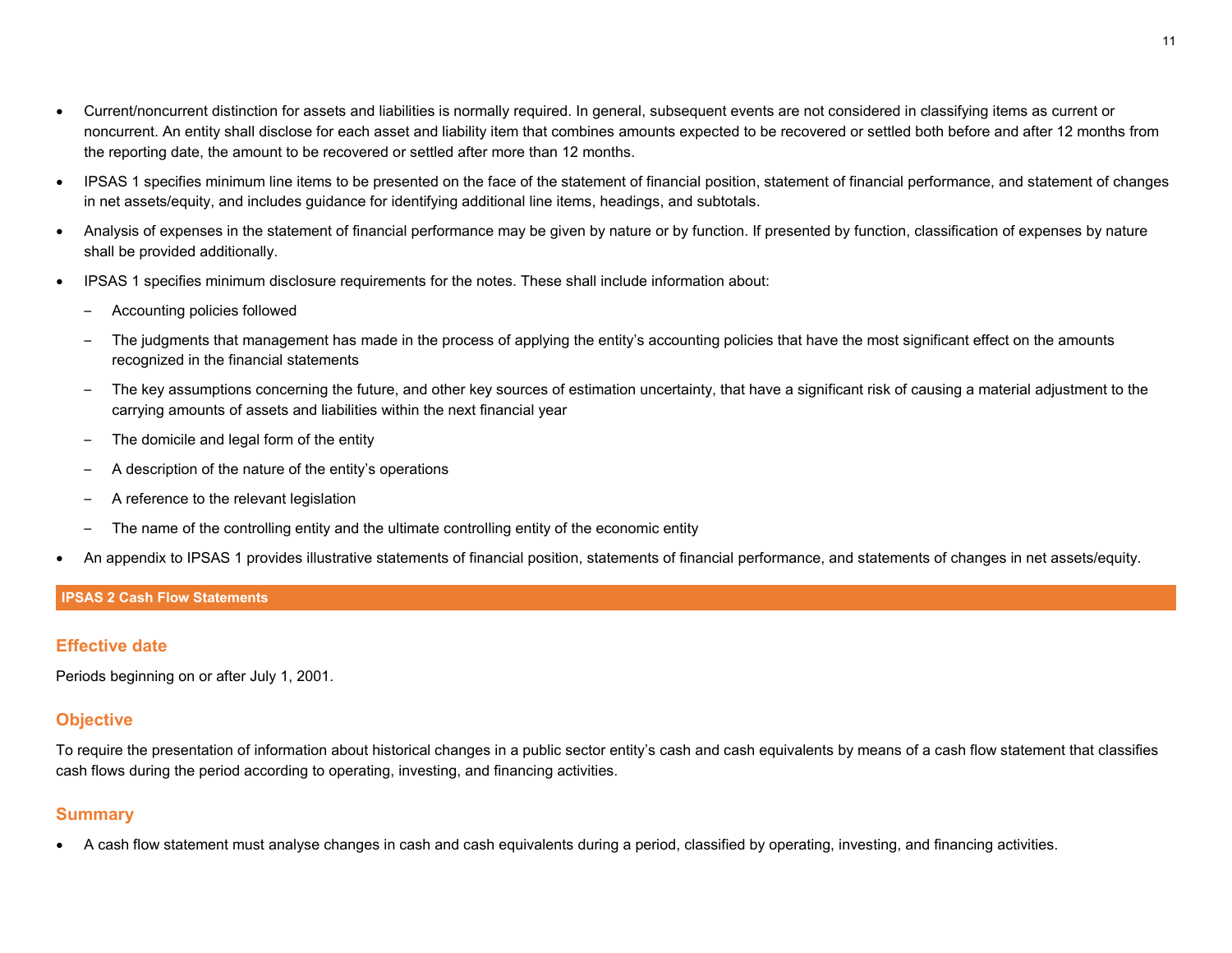- Cash equivalents include investments that are short term (less than three months from the date of acquisition), readily convertible to known amounts of cash, and subject to an insignificant risk of changes in value. Generally, they exclude equity investments.
- Cash flows for operating activities are reported using either the direct (recommended) or the indirect method.
- Public sector entities reporting cash flows from operating activities using the direct method are encouraged to provide a reconciliation of the surplus/deficit from ordinary activities with the net cash flow from operating activities.
- Cash flows from interest and dividends received and paid shall each be disclosed separately and classified as either operating, investing, or financing activities.
- Cash flows arising from taxes on net surplus are classified as operating unless they can be specifically identified with financing or investing activities.
- The exchange rate used for translation of cash flows arising from transactions denominated in a foreign currency shall be the rate in effect at the date of the cash flows.
- Aggregate cash flows related to acquisitions and disposals of controlled entities and other operating units shall be presented separately and classified as investing activities, with specified additional disclosures.
- Investing and financing transactions that do not require the use of cash shall be excluded from the cash flow statement, but they shall be separately disclosed.
- Illustrative cash flow statements are included in appendices to IPSAS 2.

**IPSAS 3 Accounting Policies, Changes in Accounting Estimates and Errors**

## **Effective date**

Annual periods beginning on or after January 1, 2008.

## **Objective**

To prescribe the criteria for selecting and changing accounting policies, together with the accounting treatment and disclosure of changes in accounting policies, changes in accounting estimates, and corrections of errors.

- In the absence of an IPSAS that specifically applies to a transaction, other event or condition, management shall use judgment in developing and applying an accounting policy that results in information that is:
	- Relevant to the decision-making needs of users
	- Reliable, in that the financial statements:
		- Represent faithfully the financial position, financial performance, and cash flows of the entity
		- Reflect the economic substance of transactions, other events and conditions, and not merely the legal form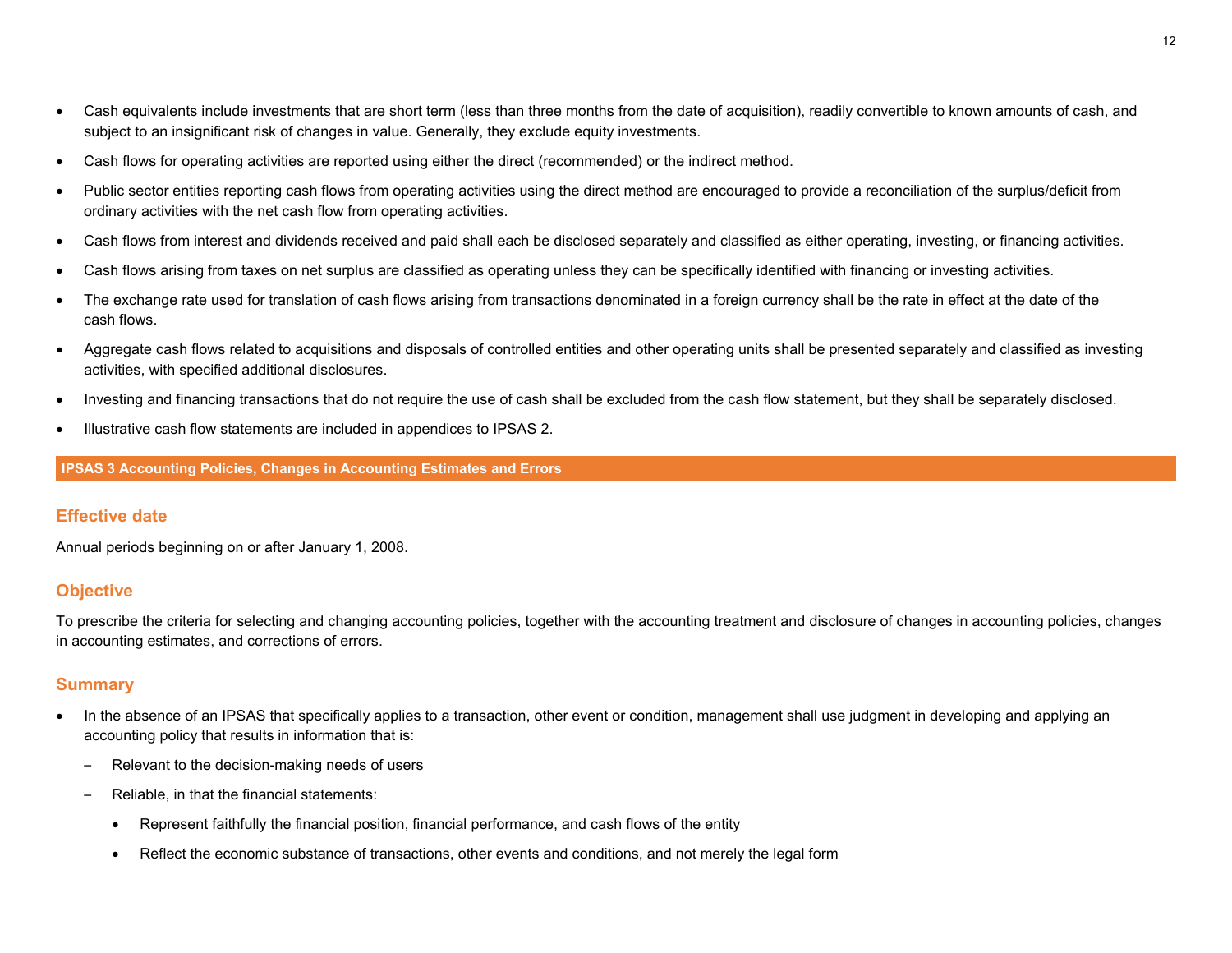- Are neutral, i.e., free from bias
- Are prudent
- Are complete in all material aspects
- IPSAS 3 prescribes a hierarchy for choosing accounting policies:
	- IPSAS, taking into account any relevant implementation guidance.
	- In the absence of a directly applicable IPSAS, look at the requirements and guidance in IPSAS dealing with similar and related issues; and the definitions, recognition, and measurement criteria for assets, liabilities, revenue, and expenses described in other IPSASs.
	- Management may also consider the most recent pronouncements of other standard-setting bodies and accepted public and private sector practices.
- Apply accounting policies consistently to similar transactions.
- Make a change in accounting policy only if it is required by an IPSAS, or it results in reliable and more relevant information.
- If a change in accounting policy is required by an IPSAS, follow that pronouncement's transition requirements. If none are specified, or if the change is voluntary, apply the new accounting policy retrospectively by restating prior periods. If restatement is impracticable, include the cumulative effect of the change in net assets/equity. If the cumulative effect cannot be determined, apply the new policy prospectively.
- Changes in accounting estimates (for example, change in useful life of an asset) are accounted for in the current period, or the current and future periods (no restatement).
- In the situation a distinction between a change in accounting policy and a change in accounting estimate is unclear, the change is treated as a change in an accounting estimate.
- All material prior-period errors shall be corrected retrospectively in the first set of financial statements authorised for issue after their discovery, by restating comparative prior-period amounts or, if the error occurred before the earliest period presented, by restating the opening statement of financial position.

#### **IPSAS 4 The Effects of Changes in Foreign Exchange Rates**

## **Effective date**

Annual periods beginning on or after January 1, 2010.

## **Objective**

To prescribe the accounting treatment for an entity's foreign currency transactions and foreign operations.

- First, determine the reporting entity's functional currency the currency of the primary economic environment in which the entity operates.
- Next, translate all foreign currency items into the functional currency: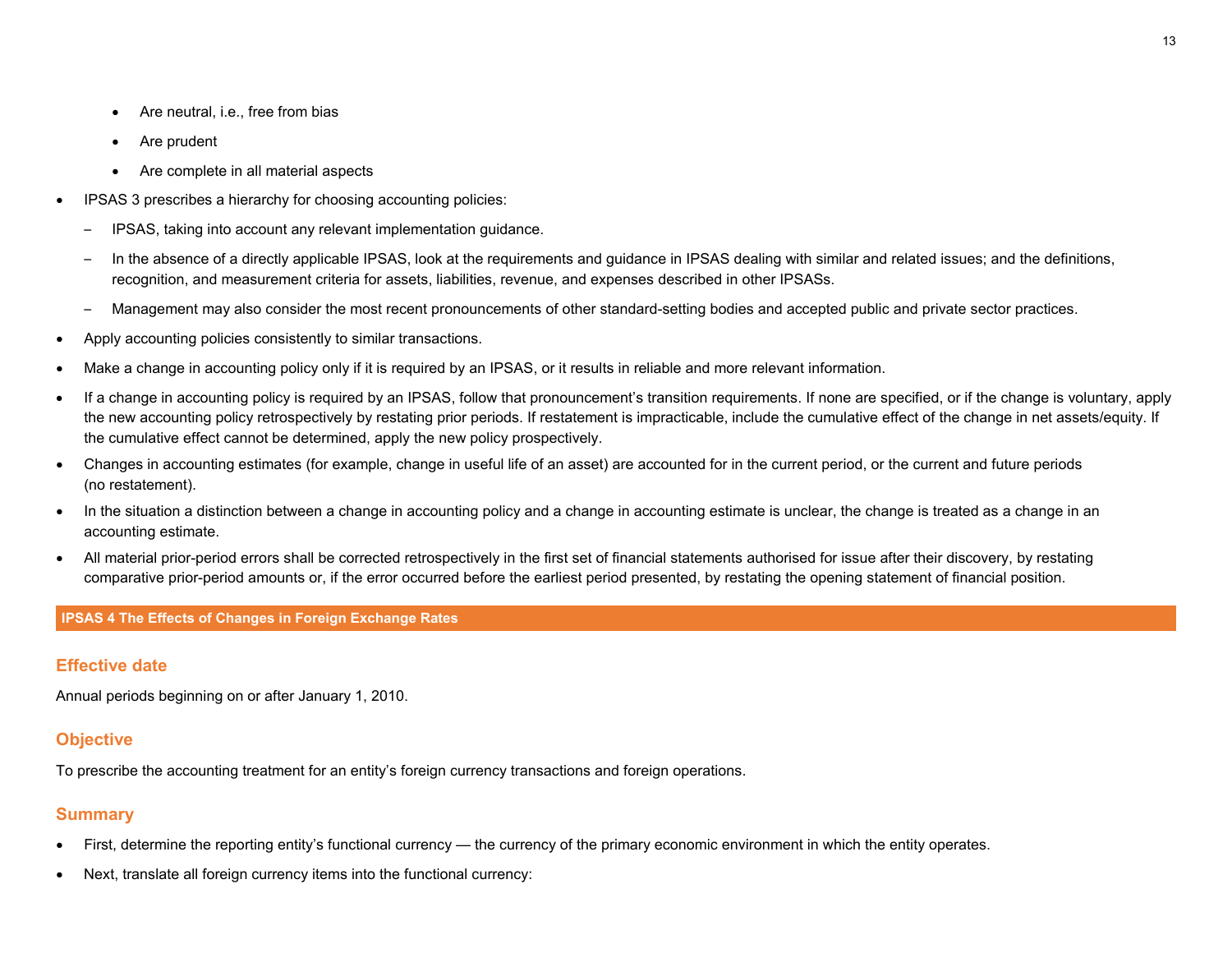- At the date of transaction, record using the spot exchange rate for initial recognition and measurement.
- At subsequent reporting dates:
	- Use closing rate for monetary items
	- Use transaction-date exchange rates for nonmonetary items carried at historical cost
	- Use valuation-date exchange rates for nonmonetary items that are carried at fair value
- Exchange differences arising on settlement of monetary items and on translation of monetary items at a rate different from when initially recognized are included in surplus or deficit, with one exception: exchange differences arising from monetary items that form part of the reporting entity's net investment in a foreign operation are recognized in the consolidated financial statements that include the foreign operation in a separate component of net assets/equity; these differences will be recognized in the surplus or deficit on disposal of the net investment.
- The results and financial position of an entity's foreign operations whose functional currency is not the currency of a hyperinflationary economy are translated into a different presentation currency using the following procedures:
	- Assets and liabilities for each statement of financial position presented (including comparatives) are translated at the closing rate at the date of that statement of financial position.
	- Revenue and expenses of each statement of financial performance (including comparatives) are translated at exchange rates at the dates of the transactions.
	- All resulting exchange differences are recognized as a separate component of net assets/equity.
- Special rules apply for translating into a presentation currency the financial performance and financial position of an entity whose functional currency is hyperinflationary.

## **IPSAS 5 Borrowing Costs**

## **Effective date**

Periods beginning on or after July 1, 2001.

## **Objective**

To prescribe the accounting treatment for borrowing costs.

- Borrowing costs include interest, amortisation of discounts or premiums on borrowings, and amortisation of ancillary costs incurred in the arrangement of borrowings.
- Two accounting treatments are allowed:
	- Expense model: Charge all borrowing costs to expenses in the period when they are incurred;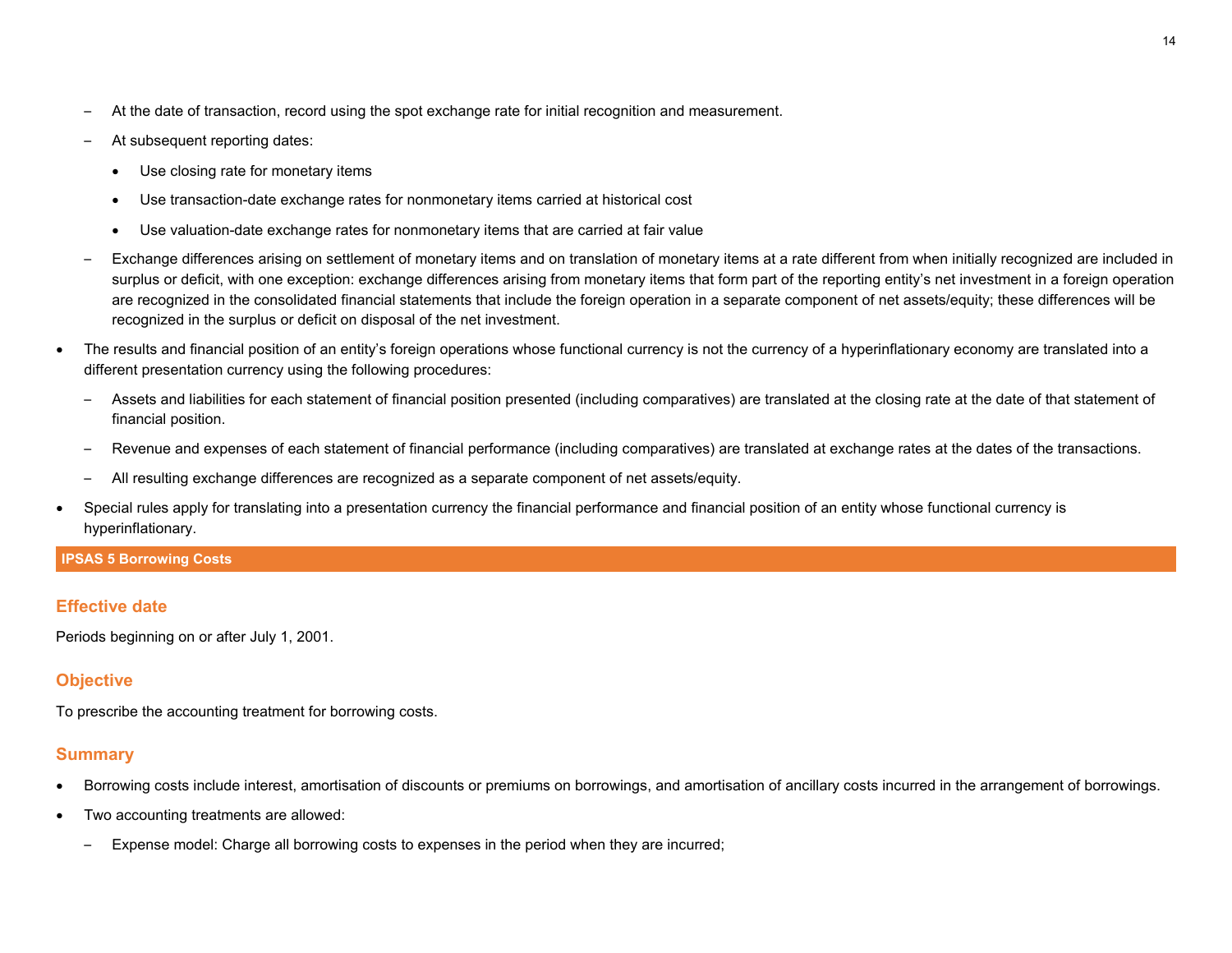– Capitalisation model: Capitalise borrowing costs which are directly attributable to the acquisition or construction of a qualifying asset, but only when it is probable that these costs will result in future economic benefits or service potential to the entity, and the costs can be measured reliably. All other borrowing costs that do not satisfy the conditions for capitalisation are to be expensed when incurred.

Where an entity adopts the capitalisation model, that model shall be applied consistently to all borrowing costs that are directly attributable to the acquisition, construction, or production of all qualifying assets of the entity. Investment income from temporary investment shall be deducted from the actual borrowing costs.

- A qualifying asset is an asset which requires a substantial period of time to make it ready for its intended use or sale. Examples include office buildings, hospitals, infrastructure assets such as roads, bridges, and power-generation facilities, and some inventories.
- If funds are borrowed generally and used for the purpose of obtaining the qualifying asset, apply a capitalisation rate (weighted-average of borrowing costs applicable to the general outstanding borrowings during the period) to outlays incurred during the period, to determine the amount of borrowing costs eligible for capitalisation.

#### **IPSAS 9 Revenue from Exchange Transactions**

## **Effective date**

Periods beginning on or after July 1, 2002.

## **Objective**

To prescribe the accounting treatment for revenue arising from exchange transactions and events.

- IPSAS 9 applies to revenue arising from the following exchange transactions and events:
	- The rendering of services
	- The sale of goods
	- The use of others of entity assets yielding interest, royalties, and dividends
- Revenue shall be measured at the fair value of the consideration received or receivable.
- Recognition:
	- From sale of goods: When significant risks and rewards have been transferred to purchaser, loss of effective control by seller, amount of revenue can be reliably measured, it is likely that the economic benefits or service potential associated with the transaction will flow to the entity, and the costs incurred or to be incurred in respect of the transaction can be measured reliably.
	- From rendering of services: Reference to the stage of completion of the transaction at the reporting date, provided the outcome of the transaction can be estimated reliably. If the outcome of the transaction cannot be estimated reliably, revenue must be recognized only to the extent of the expenses recognized that are recoverable.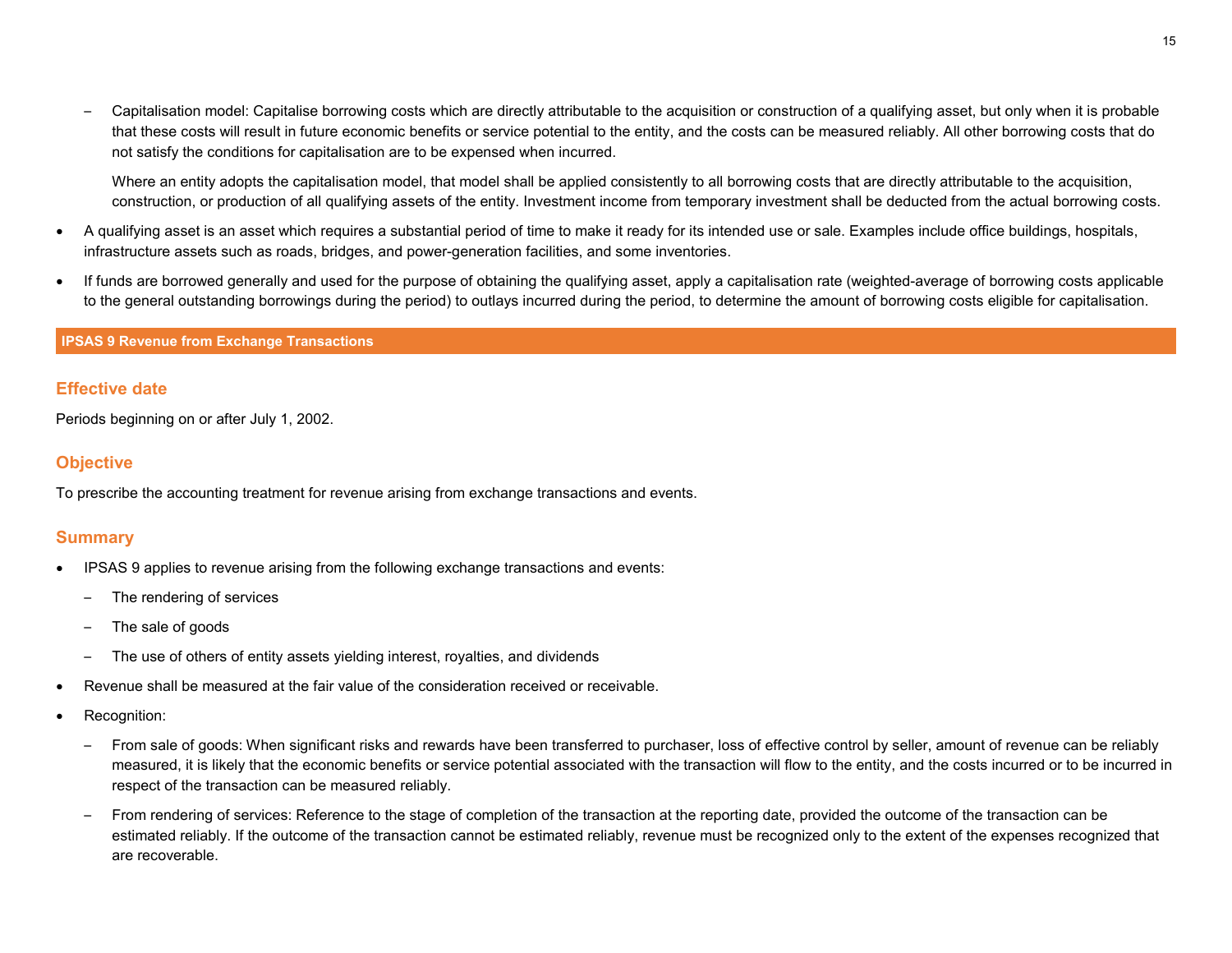- For interest, royalties, and dividends: Recognized when it is probable that economic benefits or service potential will flow to the entity, and the amount of the revenue can be measured reliably.
	- **Interest** on a time proportion basis that takes into account the effective yield on the asset.
	- **Royalties —** as they are earned in accordance with the substance of the relevant agreement.
	- **Dividends or their equivalents —** when the shareholder's or the entity's right to receive payment is established.

#### **IPSAS 10 Financial Reporting in Hyperinflationary Economies**

#### **Effective date**

Periods beginning on or after July 1, 2002.

#### **Objective**

To prescribe specific standards for entities reporting in the currency of a hyperinflationary economy, so that the financial information (including the consolidated financial information) provided is meaningful.

#### **Summary**

- The financial statements of an entity that reports in the currency of a hyperinflationary economy shall be stated in terms of the measuring unit current at the reporting date.
- Comparative figures for prior period(s) and any information in respect of earlier periods shall be stated into the same measuring unit current at the reporting date.
- The surplus or deficit on the net monetary position shall be separately disclosed in the statement of financial performance.
- When entities in the public sector include in their financial statements the related budgetary information, the budgetary information shall also be restated into the same current measuring unit.
- Generally, an economy is hyperinflationary when there is a 100% cumulative rate of inflation over three years.

#### **IPSAS 11 Construction Contracts**

#### **Effective date**

Periods beginning on or after July 1, 2002.

## **Objective**

To prescribe the accounting treatment for revenue and costs associated with construction contracts in the financial statements of the contractor.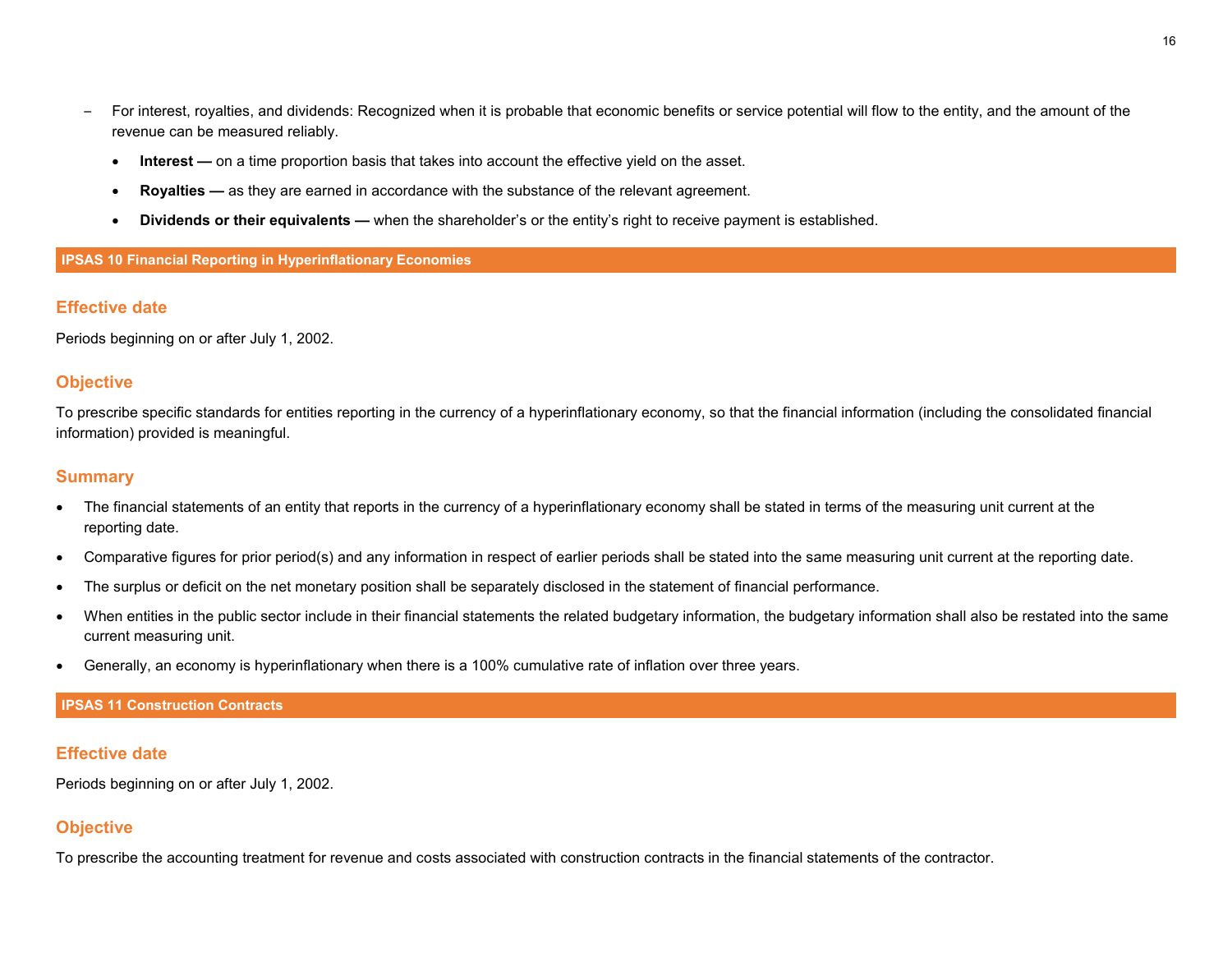## **Summary**

- Contract revenue shall comprise the initial amount agreed in the contract together with variations in contract work, claims, and incentive payments to the extent that it is probable that they will result in revenues and can be measured reliably.
- Contract revenue is measured at the fair value of the consideration received or receivable.
- Contract costs shall comprise costs that relate directly to the specific contract, costs that are attributable to general contract activity and that can be allocated to the contract on a systematic and rational basis, together with such other costs as are directly attributable to the customer under the terms of the contract.
- Where the outcome of a construction contract can be estimated reliably, revenue and costs shall be recognized by reference to the stage of completion of contract activity at the reporting date (the percentage of completion method of accounting).
- If the outcome cannot be estimated reliably, no surplus shall be recognized. Instead, contract revenue shall be recognized only to the extent that contract costs incurred are expected to be recovered, and contract costs shall be expensed as incurred.
- In respect of construction contracts in which it is intended at inception of the contract that contract costs are to be fully recovered from the parties to the construction contract: if it is probable that total contract costs will exceed total contract revenue, the expected deficit shall be recognized immediately.

## **IPSAS 12 Inventories**

## **Effective date**

Annual periods beginning on or after January 1, 2008.

## **Objective**

To prescribe the accounting treatment of inventories, including cost determination and expense recognition, including any write-down to net realisable value. It also provides guidance on the cost formulas that are used to assign costs to inventories.

- Inventories are required to be measured at the lower of cost and net realisable value. Where inventories are acquired through a nonexchange transaction, their cost shall be measured as their fair value as at the date of acquisition. However, inventories are required to be measured at the lower of cost and current replacement cost where they are held for:
	- Distribution at no charge or for a nominal charge
	- Consumption in the production process of goods to be distributed at no charge or for a nominal charge
- Costs include all purchase cost, conversion cost (materials, labour, and overhead), and other costs to bring inventory to its present location and condition, but not foreign exchange differences and selling costs. Trade discounts, rebates, and other similar items are deducted in determining the costs of purchase.
- For inventory items that are not interchangeable, specific costs are attributed to the specific individual items of inventory.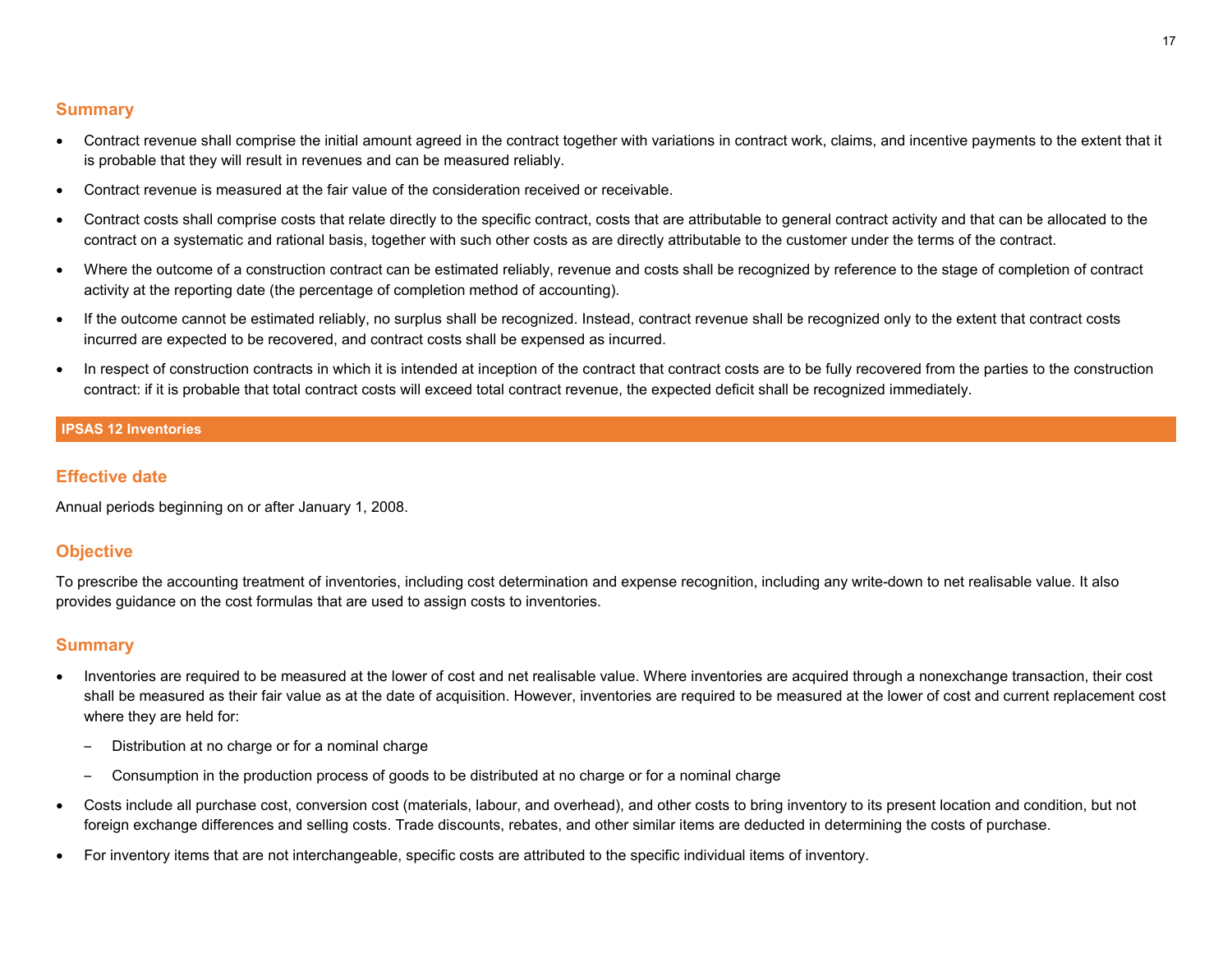- An entity shall apply the same cost formula for all inventories having similar nature and use to the entity; a difference in geographical location of inventories by itself is not sufficient to justify the use of different cost formulas.
- For interchangeable items, cost is determined on either a first-in, first-out or weighted-average basis. Last-in, first-out is not permitted.
- For inventories with a different nature or use, different cost formulas may be justified.
- When inventories are sold, exchanged, or distributed, the carrying amount shall be recognized as an expense in the period in which the related revenue is recognized. If there is no related revenue, the expense is recognized when the goods are distributed or related services have been rendered.
- Write-downs to net realisable value are recognized as an expense in the period the loss or the write-down occurs. Reversals arising from an increase in net realisable value are recognized as a reduction of the inventory expense in the period in which they occur.

#### **IPSAS 13 Leases**

#### **Effective date**

Annual periods beginning on or after January 1, 2008.

#### **Objective**

To prescribe, for lessees and lessors, the appropriate accounting policies and disclosures to apply in relation to finance and operating leases.

- A lease is classified as a finance lease if it transfers substantially all risks and rewards incidental to ownership of an asset. The title may or may not be eventually transferred. Examples:
	- Lease covers substantially all of the asset's life and/or
	- Present value of lease payments is substantially equal to the asset's fair value
- All other leases are classified as operating lease. The land and building elements of a lease are considered separately for the purposes of lease classification.
- Finance leases lessee's accounting:
	- Recognize asset and liability at the lower of the present value of minimum lease payments and the fair value of the asset, determined at the inception of the lease. The discount rate applicable for calculating the present value shall be the interest rate implicit in the lease or the incremental borrowing rate.
	- Depreciation policy as for owned assets.
	- Finance lease payment apportioned between interest and reduction in outstanding liability.
- Finance leases lessor's accounting:
	- Recognize as a receivable in the statement of financial position at an amount equal to the net investment in the lease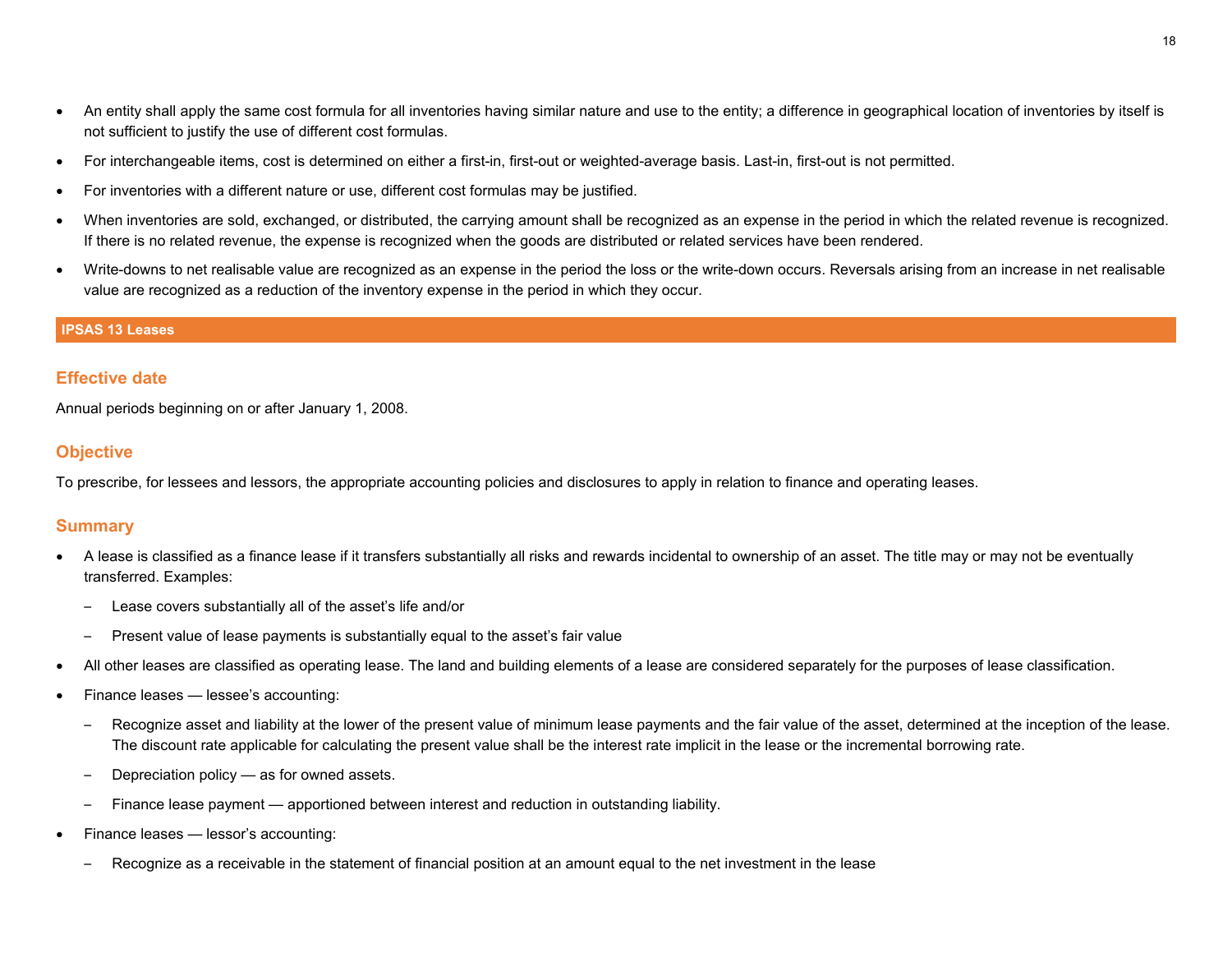- Recognize finance revenue based on a pattern reflecting a constant periodic rate of return on the lessor's net investment
- Operating leases lessee's accounting:
	- Recognize lease payments as an expense in the statement of financial performance on a straight-line basis over the lease term, unless another systematic basis is representative of the time pattern of the user's benefit.
- Operating leases lessor's accounting:
	- Assets held for operating leases shall be presented in the lessor's statement of financial position according to the nature of the asset.
	- Lease revenue shall be recognized on a straight-line basis over the lease term, unless another systematic basis is more representative of the time pattern of the benefits.
- Lessors of operating leases shall add initial direct costs incurred in negotiating and arranging an operating lease to the carrying amount of the leased asset and recognize them as an expense over the lease term on the same basis as the lease revenue.
- Accounting treatment of sale and leaseback transactions depends on whether these are essentially finance or operating leases.

#### **IPSAS 14 Events After the Reporting Date**

## **Effective date**

Annual periods beginning on or after January 1, 2008.

## **Objective**

#### To prescribe:

- When an entity shall adjust its financial statements for events after the reporting date
- Disclosures that an entity should give about the date when the financial statements were authorized for issue, and about events after the reporting date

- Events after the reporting date are those events, both favourable and unfavourable, that occur between the reporting date and the date when the financial statements are authorized for issue.
- Adjusting events after the reporting date, those that provide evidence of conditions that existed at the reporting date adjust the financial statements to reflect those events that provide evidence of conditions that existed at the reporting date (e.g., settlement of a court case after the reporting date, that confirms that the entity had an obligation at the reporting date).
- Nonadjusting events after the reporting date, those that are indicative of conditions that arose after the reporting date do not adjust the financial statements to reflect events that arose after the reporting date (e.g., a decline in the fair value of property after year end, which does not change the valuation of the property at the reporting date).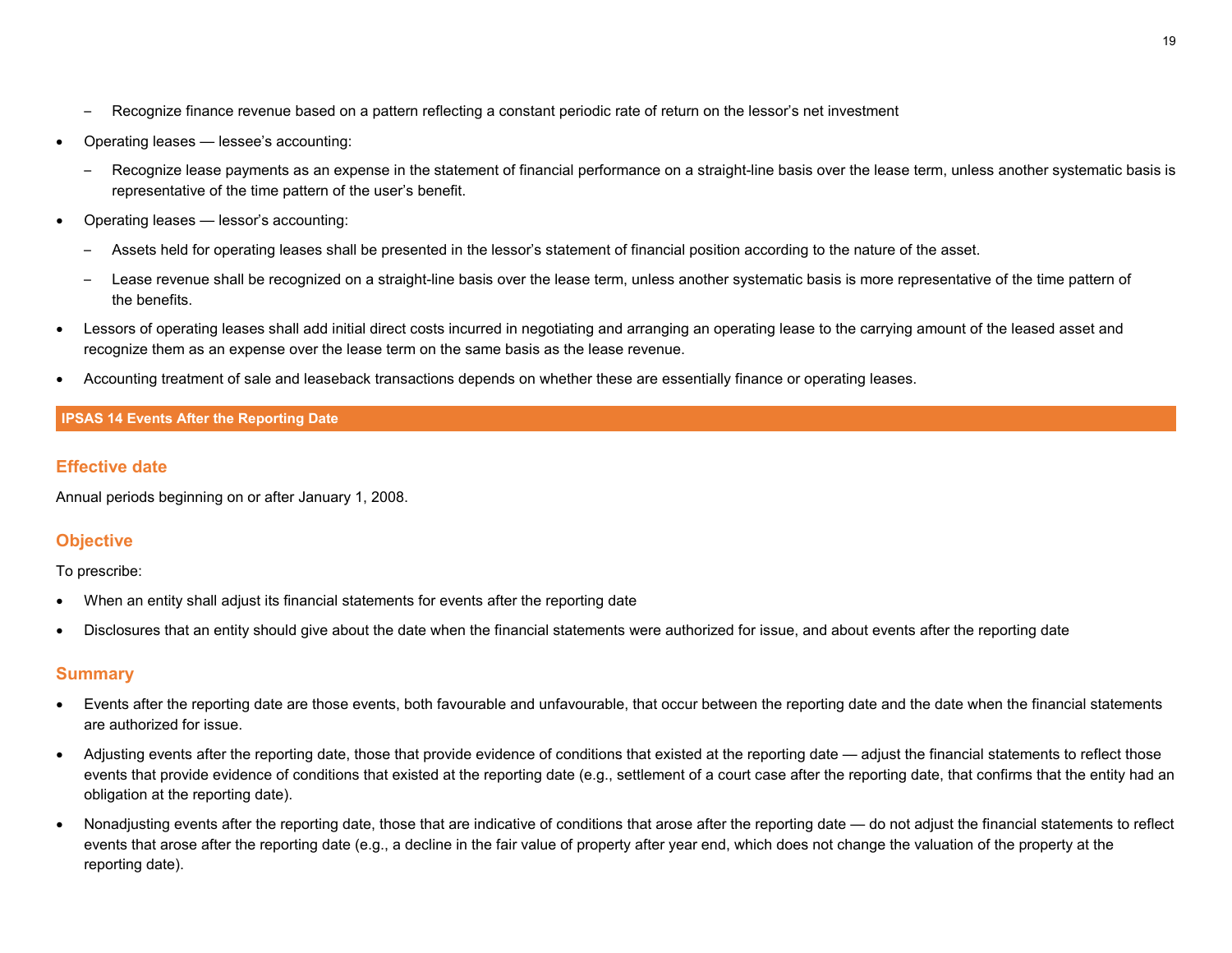- Dividends proposed or declared after the reporting date shall not be recognized as a liability at the reporting date. Disclosure is required.
- An entity shall not prepare its financial statements on a going-concern basis if events after the reporting date indicate that the going-concern assumption is not appropriate (e.g., if there is an intention to liquidate the entity or cease operations after the reporting date, or that there is no realistic alternative but to do so).
- An entity shall disclose the date its financial statements were authorized for issue and who gave that authorisation. If another body has the power to amend the financial statements after issuance, the entity shall disclose that fact.
- If an entity obtains information after the reporting date, but before the financial statements are authorized for issue, about conditions that existed at the reporting date, the entity shall update disclosures that relate to these conditions in light of the new information.
- An entity shall disclose the following for each material category of nonadjusting event after the reporting date:
	- The nature of the event.
	- An estimate of its financial effect, or a statement that such an estimate cannot be made.

## **IPSAS 16 Investment Property**

## **Effective date**

Annual periods beginning on or after January 1, 2008.

## **Objective**

To prescribe the accounting treatment for investment property and related disclosures.

- Investment property is land or buildings held (whether by the owner or under a finance lease) to earn rentals or for capital appreciation or both, rather than for:
	- Use in the production or supply of goods or services or for administrative purposes
	- Sale in the ordinary course of operations
- Investment property shall be recognized as an asset when, and only when:
	- It is likely that the future economic benefits or service potential that are associated with the investment property will flow to the entity.
	- The cost or fair value of the investment property can be measured reliably.
- IPSAS 16 does not apply to owner-occupied property or property that is being constructed or developed on behalf of third parties or property held for sale in the ordinary course of business, or property that is leased to another entity under a finance lease.
- Investment property shall be measured initially at its cost. Transaction costs shall be included in this initial measurement. Where an investment is acquired through a nonexchange transaction at no cost, or for a nominal charge, its cost shall be measured at its fair value as at the date of acquisition.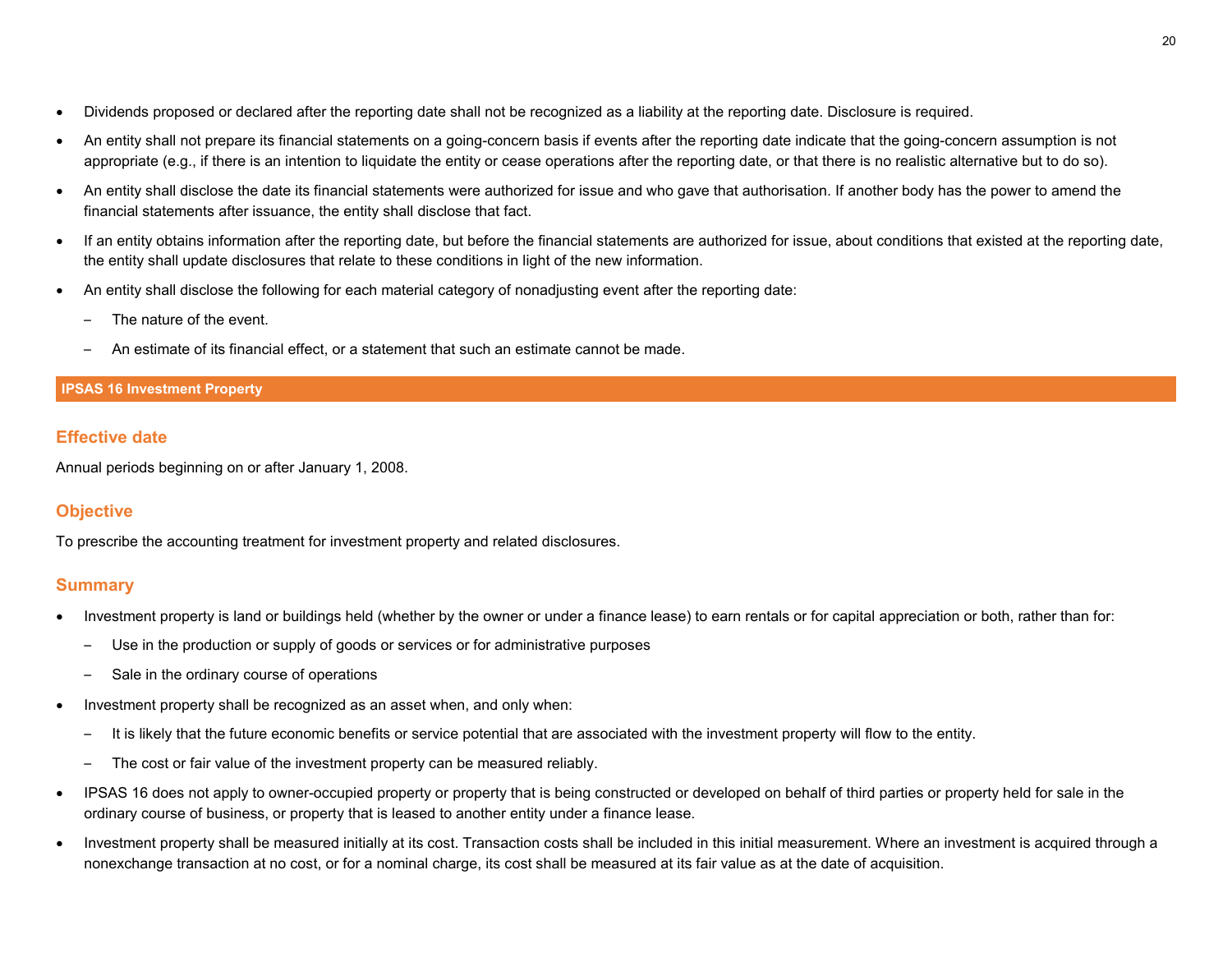- After recognition, an entity shall choose as its accounting policy either the fair value model or cost model:
	- Fair value model: Investment property is measured at fair value, and changes in fair value are recognized in surplus or deficit for the period in which it arises.
	- Cost model: Investment property is measured at depreciated cost, less any accumulated impairment losses. Fair value of the investment property shall still be disclosed.
- The chosen measurement model shall be applied to all of the entity's investment property.
- If an entity uses the fair value model but, when a particular property is acquired, there is clear evidence that the entity will not be able to determine fair value on a continuing basis, the cost model is used for that property — and it shall continue to be used until disposal of the property. In that case, the residual value of the investment property shall be assumed to be zero.
- Change from one model to the other shall be made only if the change will result in a more appropriate presentation (highly unlikely for change from fair value to cost model).
	- A property interest held by a lessee under an operating lease can qualify as investment property provided that the lessee uses the fair value model of IPSAS 16. In this case, the lessee accounts for the lease as if it were a finance lease.

## **IPSAS 17 Property, Plant and Equipment**

## **Effective date**

Annual periods beginning on or after January 1, 2008.

## **Objective**

To prescribe the principles for the initial recognition and subsequent accounting (determination carrying amount and the depreciation charges and impairment losses) for property, plant and equipment so that users of financial statements can discern information about an entity's investment in its property, plant and equipment and the changes in such investment.

- Items of property, plant and equipment shall be recognized as assets if, and only if, it is probable that the future economic benefits or service potential associated with the item will flow to the entity, and the cost or fair value of the item can be measured reliably.
- IPSAS 17 does not require or prohibit the recognition of heritage assets. An entity which recognizes heritage assets is required to comply with the disclosure requirements of IPSAS 17 with respect to those heritage assets that have been recognized and may, but is not required to, comply with other requirements of IPSAS 17 in respect of those heritage assets.
- Special military equipment will normally meet the definition of property, plant and equipment and shall be recognized as an asset. Infrastructure assets, such as road networks, sewer systems, and communication networks, shall be accounted for in accordance with this IPSAS.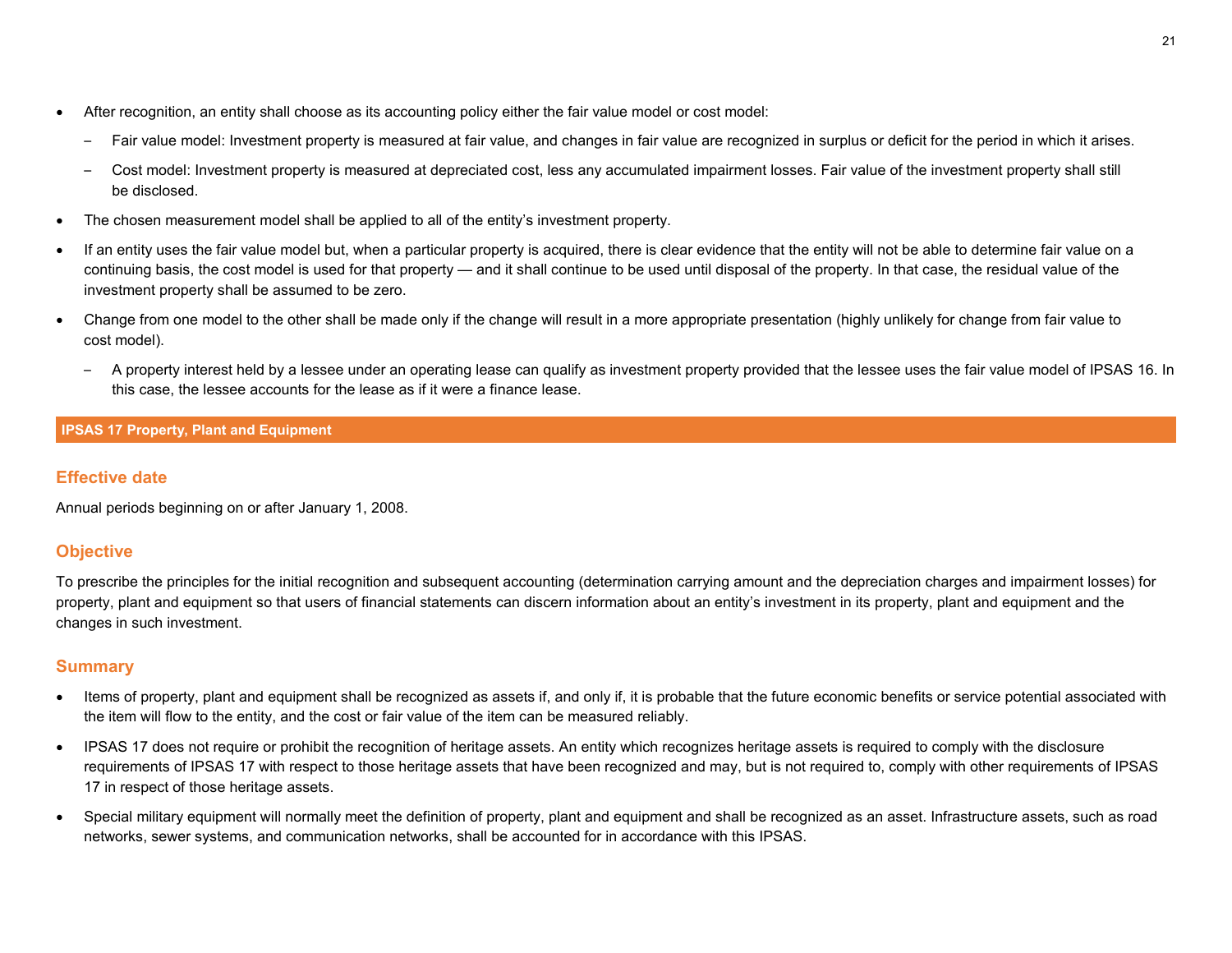- Initial recognition at cost, which includes all costs necessary to get the asset ready for its intended use. Where an asset is acquired at no cost, or for a nominal cost, its cost is its fair value as at the date of acquisition. If payment is deferred, interest shall be recognized.
- Subsequent to acquisition, IPSAS 17 allows a choice of accounting model for an entire class of property, plant and equipment:
	- Cost model: The asset is carried at cost, less accumulated depreciation and impairment losses.
	- Revaluation model: The asset is carried at revalued amount, which is fair value at revaluation date, less subsequent depreciation and impairment losses.
- Under the revaluation model, revaluations shall be carried out regularly. All items of a given class shall be revalued. Revaluation increases shall be credited directly to revaluation surplus. However, the increase shall be recognized as revenue in surplus or deficit to the extent that it reverses a revaluation decrease of the same class of assets previously recognized as an expense in surplus or deficit. Revaluation decreases are debited first against the revaluation surplus related to the same class of assets and any excess against surplus or deficit. When the revalued asset is disposed of, the revaluation surplus is transferred directly to accumulated surpluses or deficits and is not recycled through surplus or deficit.
- Revaluation increases and decreases related to individual assets within a class of property, plant and equipment must be offset against one another within that class but must not be offset in respect of assets in different classes.
- Each part of an item of property, plant and equipment with a cost that is significant in relation to the total cost of the item shall be depreciated separately.
- Depreciation is charged systematically over the asset's useful life. The depreciation method must reflect the pattern in which the asset's future economic benefits or service potential is expected to be consumed by the entity. The residual value must be reviewed at least annually and shall equal the amount the entity would receive currently if the asset were already of the age and condition expected at the end of its useful life. If operation of an item of property, plant and equipment (for example, an aircraft) requires regular major inspections, when each major inspection is performed, its cost is recognized in the carrying amount of the asset as a replacement, if the recognition criteria are satisfied. If expectations differ from previous estimates, the change must be accounted for as a change in an accounting estimate in accordance with IPSAS 3.
- Land and buildings are separable assets and are accounted for separately, even when they are acquired together. Land normally has an unlimited useful life, and therefore is not depreciated.
- To determine whether an item of property, plant and equipment is impaired, an entity applies IPSAS 21 or IPSAS 26, as appropriate.
- All exchanges of property, plant and equipment shall be measured at fair value, including exchanges of similar items, unless the exchange transaction lacks commercial substance or the fair value of neither the asset received nor the asset given up is reliably measurable.
- The carrying amount of an item of property, plant and equipment must be derecognized:
	- On disposal
	- When no future economic benefits or service potential is expected from its use or disposal
- The gain or loss arising from the derecognition of an item of property, plant and equipment shall be included in surplus or deficit when the item is derecognized. Gains shall not be classified as revenue; the gain or loss arising from the derecognition of an item of property, plant and equipment must be determined as the difference between the net disposal proceeds, if any, and the carrying amount of the item.
- The transitional provisions allow entities to recognize property, plant and equipment at cost or fair value on first adopting this standard.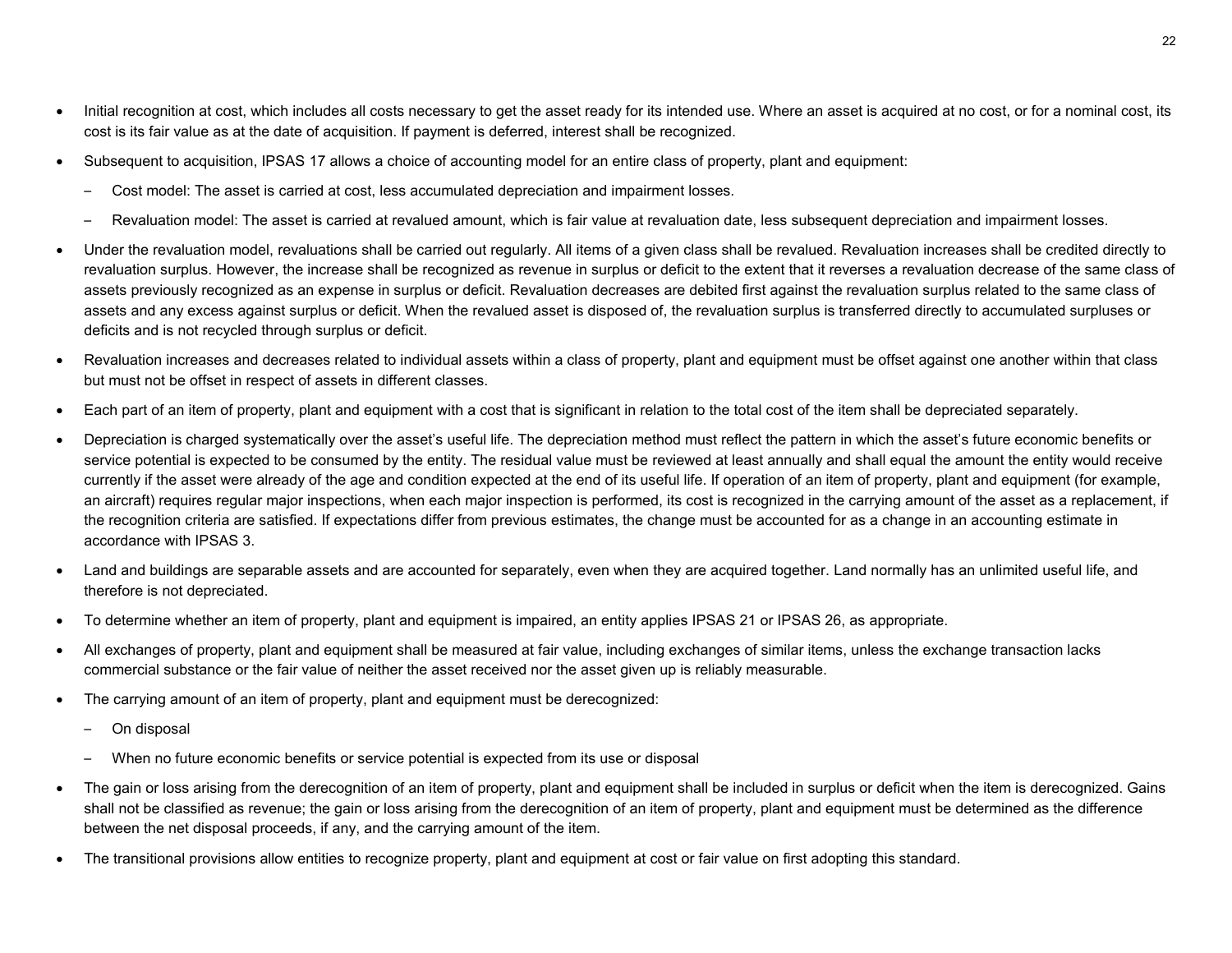#### **Effective date**

Periods beginning on or after July 1, 2003.

## **Objective**

To establish principles for reporting financial information by segments to better understand the entity's past performance and to identify the resources allocated to support the major activities of the entity, and enhance the transparency of financial reporting and enable the entity to better discharge its accountability obligations.

- An entity which prepares and presents financial statements under the accrual basis of accounting shall apply IPSAS 18 in the presentation of segment information.
- If both consolidated financial statements of a government or other economic entity and the separate financial statements of the controlling entity are presented together, segment information need be presented only on the basis of the consolidated financial statements.
- Requires entities to report on segments on a basis appropriate for assessing the entity's past performance in achieving its objectives and for making decisions about the future allocation of resources.
- An entity normally looks to its organisational structure and internal reporting system for the purpose of identifying its service segments and geographical segments.
- Government departments and agencies are usually managed and report internally along service lines because this reflects the way in which major outputs are identified, their achievements monitored, and their resource needs identified and budgeted. Where this occurs, the internal reporting system reflects a service segment structure.
- An entity may be organized and reports internally to the governing body and the senior manager on a regional basis whether within or across national, state, local, or other jurisdictional boundaries. Where this occurs, the internal reporting system reflects a geographical segment structure.
- Segments will usually be based on the major goods and services the entity provides, the programs it operates, or the activities it undertakes.
- Guidance is provided on which segments are reportable, but IPSAS 18 does not specify quantitative thresholds that must be applied in identifying reportable segments.
- A primary and secondary segment reporting structure may be adopted with only limited disclosures made about secondary segments.
- Segment information shall be based on the same accounting policies as the consolidated group or entity.
- Assets that are jointly used by two or more segments must be allocated to segments if, and only if, their related revenues and expenses are also allocated to those segments.
- If a segment is identified as a segment for the first time, prior-period segment data that is presented for comparative purposes shall be restated to reflect the newly reported segment as a separate segment.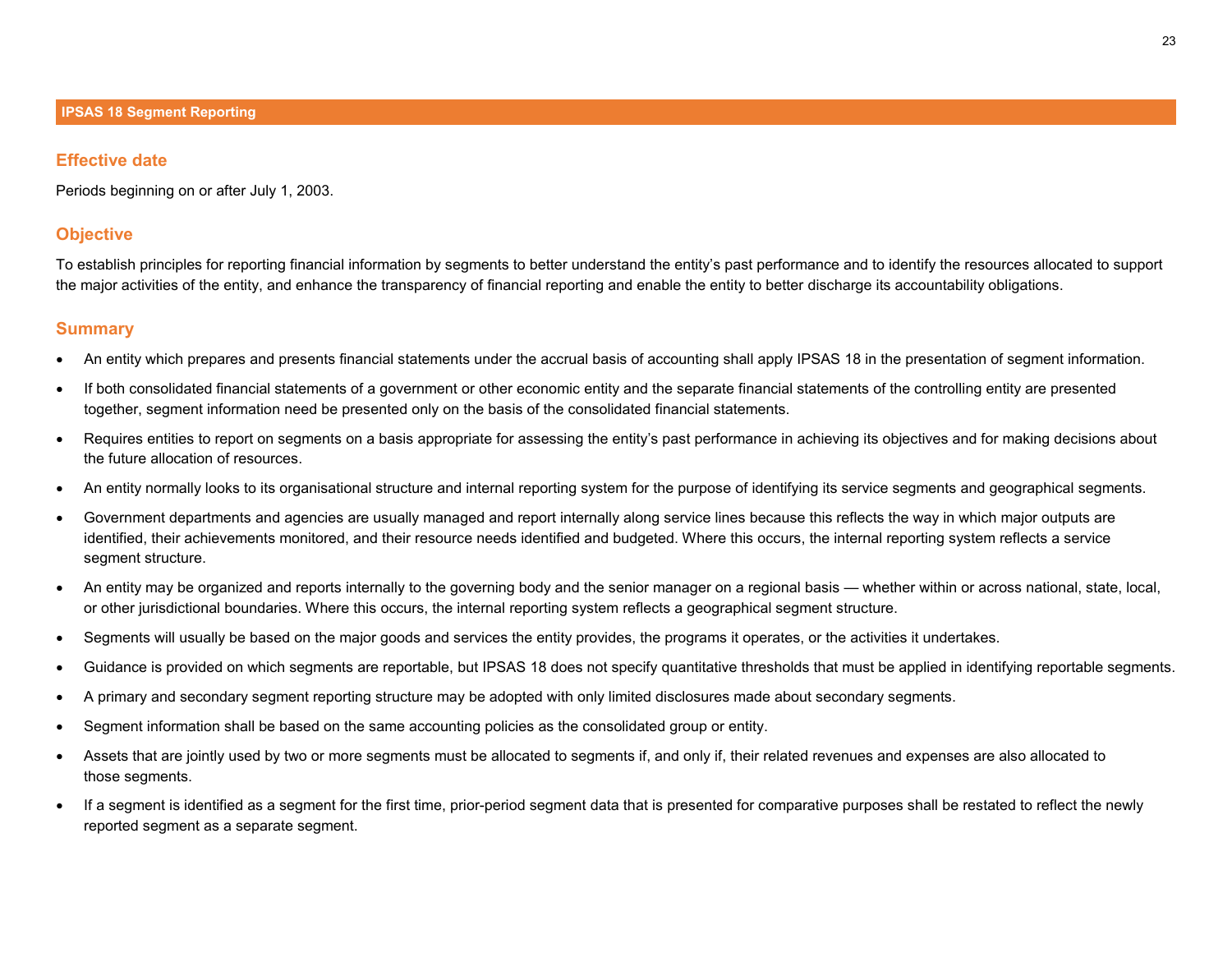#### **Effective date**

Periods beginning on or after January 1, 2004.

## **Objective**

To prescribe appropriate recognition criteria and measurement bases for provisions, contingent liabilities and contingent assets, and to ensure that sufficient information is disclosed in the notes to the financial statements to enable users to understand their nature, timing, and amount. IPSAS 19 thus aims to ensure that only genuine obligations are dealt within the financial statements. Planned future expenditure, even where authorized by management, is excluded from recognition, as are accruals for self-insured losses, general uncertainties, and other events that have not yet taken place.

- Recognize a provision only when:
	- A past event has created a present legal or constructive obligation
	- An outflow of resources embodying economic benefits or service potential required to settle the obligation is probable
	- And the amount of the obligation can be estimated reliably
- Amount recognized as a provision is the best estimate of settlement amount of the expenditure required to settle the obligation at reporting date.
- Requires a review of provisions at each reporting date to adjust for changes to reflect the current best estimate.
- If it is no longer probable that an outflow of resources embodying economic benefits or service potential is required to settle the obligation, the provision shall be reversed.
- Utilise provisions only for the purposes for which they were originally intended.
- Examples of provisions may include onerous contracts, restructuring provisions, warranties, refunds, and site restoration.
- A restructuring provision shall include only the direct expenditures arising from the restructuring, which are those that are both:
	- Necessarily entailed by the restructuring
	- Not associated with the ongoing activities of the entity
- Contingent liability arises when:
	- There is a possible obligation to be confirmed by a future event that is outside the control of the entity
	- A present obligation may, but probably will not, require an outflow of resources embodying economic benefits or service potential
	- A sufficiently reliable estimate of the amount of a present obligation cannot be made (this is rare)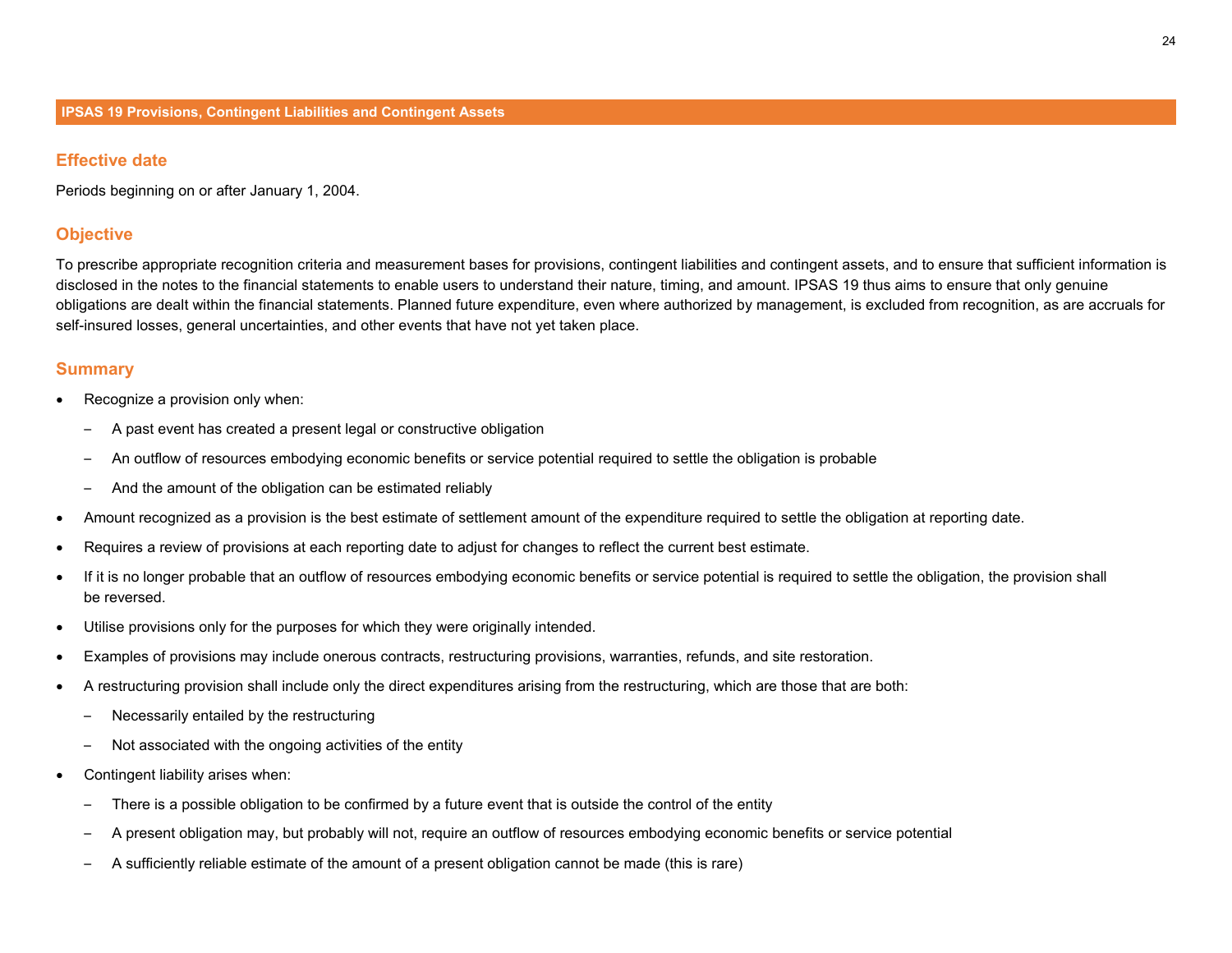- Contingent liabilities require disclosure only (no recognition). If the possibility of outflow is remote, then no disclosure.
- Contingent asset arises when the inflow of economic benefits or service potential is probable, but not virtually certain, and occurrence depends on an event outside the control of the entity.
- Contingent assets require disclosure only (no recognition). If the realisation of revenue is virtually certain, the related asset is not a contingent asset and recognition of the asset and related revenue is appropriate.
- If an entity has an onerous contract, the present obligation (net of recoveries) under the contract shall be recognized and measured as a provision.

## **IPSAS 20 Related Party Disclosures**

## **Effective date**

Annual periods beginning on or after January 1, 2004.

## **Objective**

To ensure that financial statements disclose the existence of related-party relationships and transactions between the entity and its related parties. This information is required for accountability purposes and to facilitate a better understanding of the financial position and performance of the reporting entity.

- Related parties are parties that control or have significant influence over the reporting entity (including controlling entities, owners and their families, major investors, and key management personnel) and parties that are controlled or significantly influenced by the reporting entity (including controlled entities, joint ventures, associates, and postemployment benefit plans). If the reporting entity and another entity are subject to common control, these entities are also considered related parties.
- Requires disclosure of:
	- Relationships involving control, even when there have been no transactions in between
	- Related-party transactions
	- Management compensation (including an analysis by type of compensation)
- For related-party transactions, disclosure is required of the nature of the relationship, the types of transactions that have occurred, and the elements of the transactions necessary to clarify the significance of these transactions to its operations and sufficient to enable the financial statements to provide relevant and reliable information for decision making and accountability purposes.
- Examples of related-party transactions that may lead to disclosures by a reporting entity:
	- Purchases or transfers/sales of goods (finished or unfinished)
	- Purchases or transfers/sales of property and other assets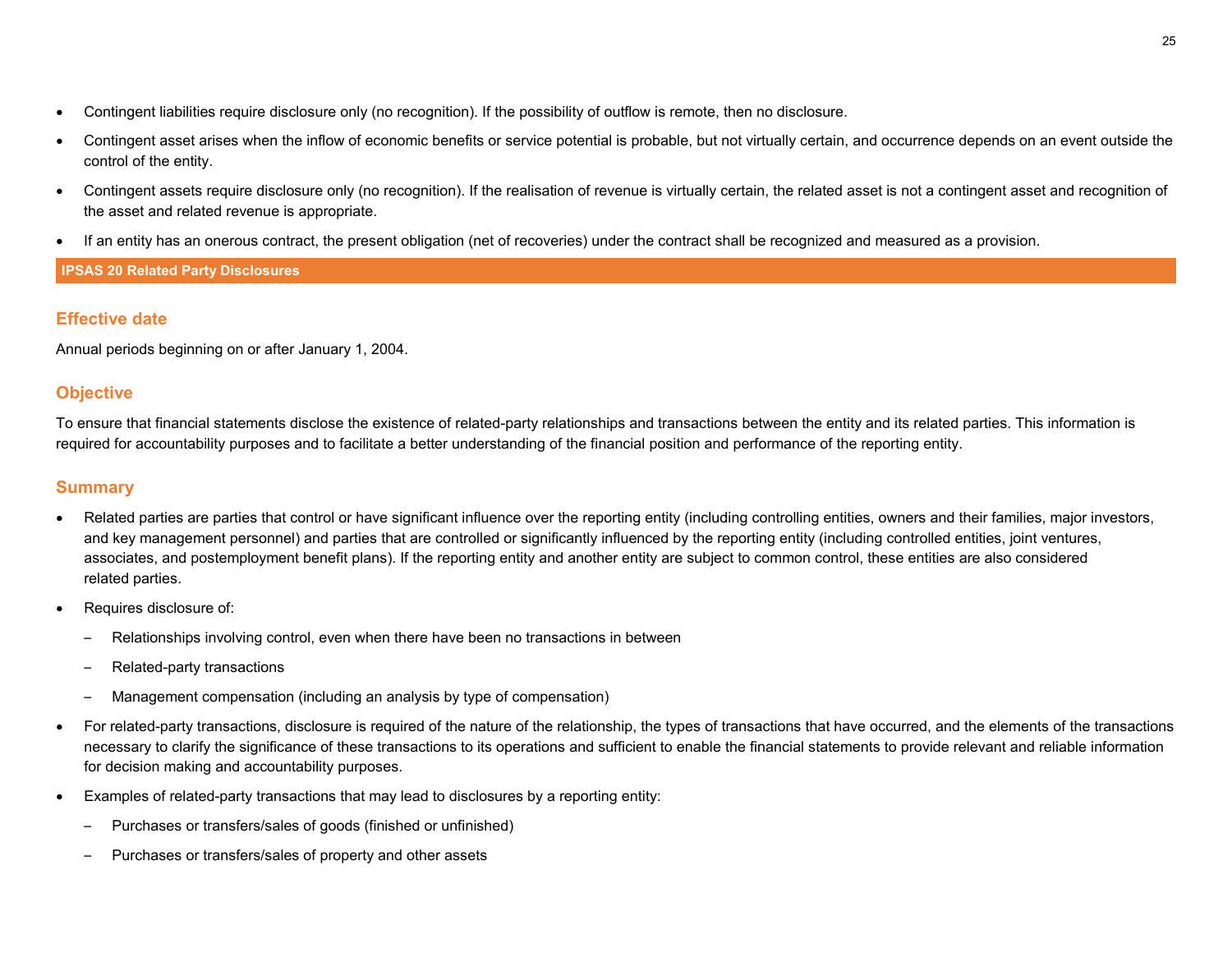- Rendering or receiving of services
- Agency arrangements
- **Leases**
- Transfers of research and development
- Transfers under license agreements
- Transfers under finance arrangements (including loans and equity contributions)
- Provision of guarantees or collateral

#### **IPSAS 21 Impairment of Non-Cash-Generating Assets**

#### **Effective date**

Annual periods beginning on or after January 1, 2006.

## **Objective**

To ensure that noncash-generating assets are carried at no more than their recoverable service amount, and to prescribe how recoverable service amount is calculated.

- IPSAS 21 applies to all non-cash-generating assets, except assets arising from construction contracts (see IPSAS 11), inventories (see IPSAS 12), financial assets that are included in the scope of IPSAS 41, investment property measured at fair value (see IPSAS 16), non-cash-generating property, plant and equipment that is measured at revalued amounts (see IPSAS 17), and other assets in respect of which accounting requirements for impairment are included in another IPSAS.
- Public sector entities that hold cash-generating assets shall apply IPSAS 26 to such assets.
- An impairment loss of a non-cash-generating asset is the amount by which the carrying amount of an asset exceeds its recoverable service amount.
- An impairment loss shall be recognized immediately in surplus or deficit.
- After the recognition of an impairment loss, the depreciation (amortisation) charge for the asset shall be adjusted in future periods to allocate the asset's revised carrying amount, less its residual value (if any), on a systematic basis over its remaining useful life.
- Recoverable service amount is the higher of a non-cash-generating asset's fair value, less costs to sell and its value in use. Value in use of a non-cash-generating asset is the present value of the asset's remaining service potential. The present value of the remaining service potential of the asset is determined using any one of the following three approaches, and depends on the availability of data and the nature of the impairment:
	- **Depreciated replacement cost approach:** The present value of the remaining service potential of an asset is determined as the depreciated replacement cost of the asset. The replacement cost of an asset is the cost to replace the asset's gross service potential. This cost is depreciated to reflect the asset in its used condition. An asset may be replaced either through reproduction (replication) of the existing asset or through replacement of its gross service potential. The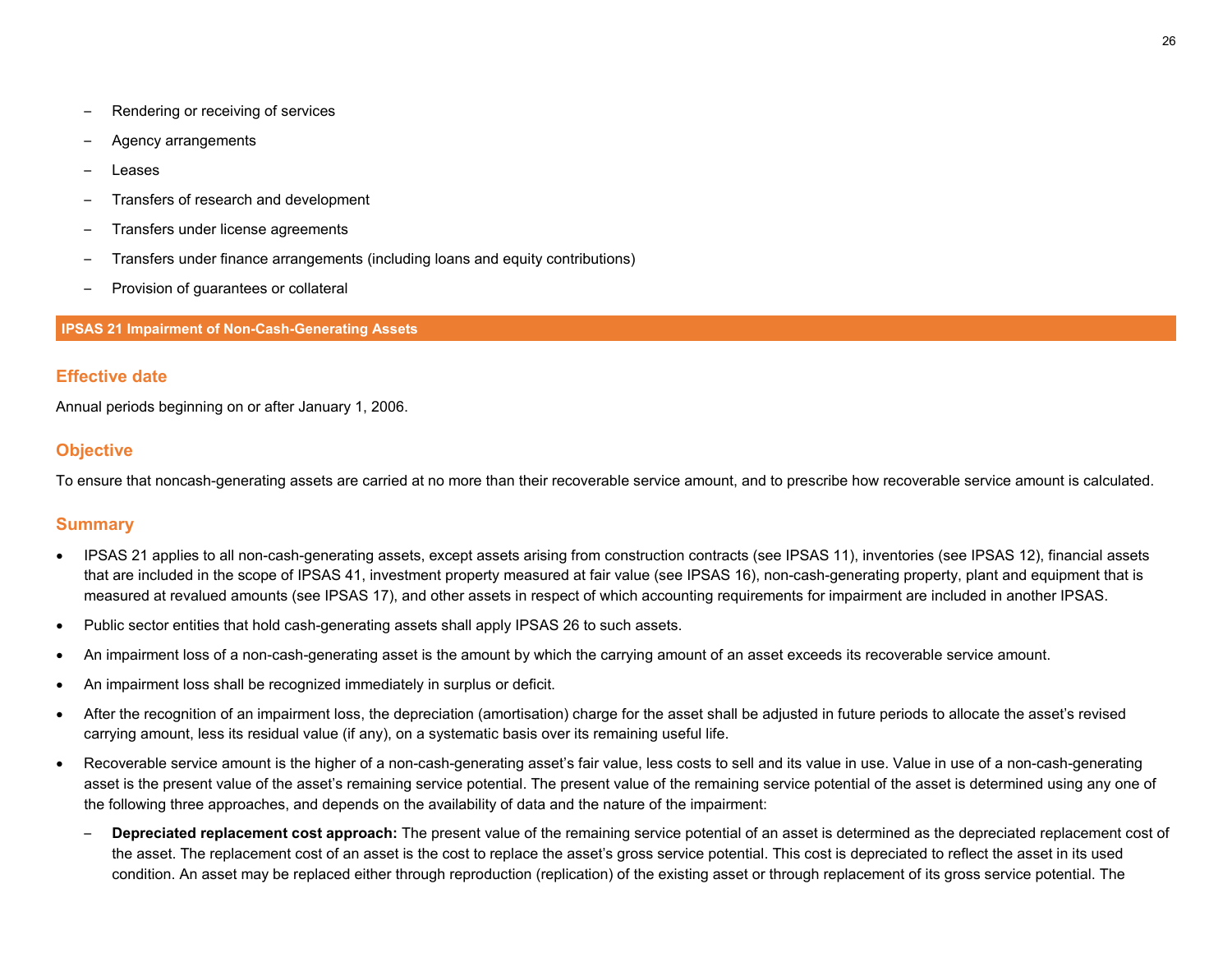depreciated replacement cost is measured as the reproduction or replacement cost of the asset, whichever is lower, less accumulated depreciation calculated on the basis of such cost, to reflect the already consumed or expired service potential of the asset.

- **Restoration cost approach:** The present value of the remaining service potential of the asset is determined by subtracting the estimated restoration cost of the asset from the current cost of replacing the remaining service potential of the asset before impairment. The latter cost is usually determined as the depreciated reproduction or replacement cost of the asset whichever is lower.
- **Service units approach:** The present value of the remaining service potential of the asset is determined by reducing the current cost of the remaining service potential of the asset before impairment to conform with the reduced number of service units expected from the asset in its impaired state. As in the restoration cost approach, the current cost of replacing the remaining service potential of the asset before impairment is usually determined as the depreciated reproduction or replacement cost of the asset before impairment, whichever is lower
- At each reporting date, review assets to assess for any indication that an asset may be impaired. If impairment is indicated, the entity shall estimate recoverable service amount. Reversal of prior years' impairment losses allowed in certain instances.

#### **IPSAS 22 Disclosure of Financial Information About the General Government Sector**

#### **Effective date**

Annual periods beginning on or after April 1, 2009.

## **Objective**

To prescribe disclosure requirements for governments which elect to present information about the GGS in their consolidated financial statements. The disclosure of appropriate information about the GGS of a government can provide a better understanding of the relationship between the market and nonmarket activities of the government and between financial statements and statistical bases of financial reporting.

- Financial information about the GGS shall be disclosed in conformity with the accounting policies adopted for preparing and presenting the consolidated financial statements of the government, with two exceptions:
	- The GGS shall not apply the requirements of IPSAS 35 Consolidated Financial Statements in respect of entities in the public financial corporations and public nonfinancial corporations sectors.
	- The GGS shall recognize its investment in the public financial corporations and public nonfinancial corporations sectors as an asset and shall account for that asset at the carrying amount of the net assets of its investees.
- Disclosures made in respect of the GGS shall include at least of the following:
	- Assets by major class, showing separately the investment in other sectors
	- Liabilities by major class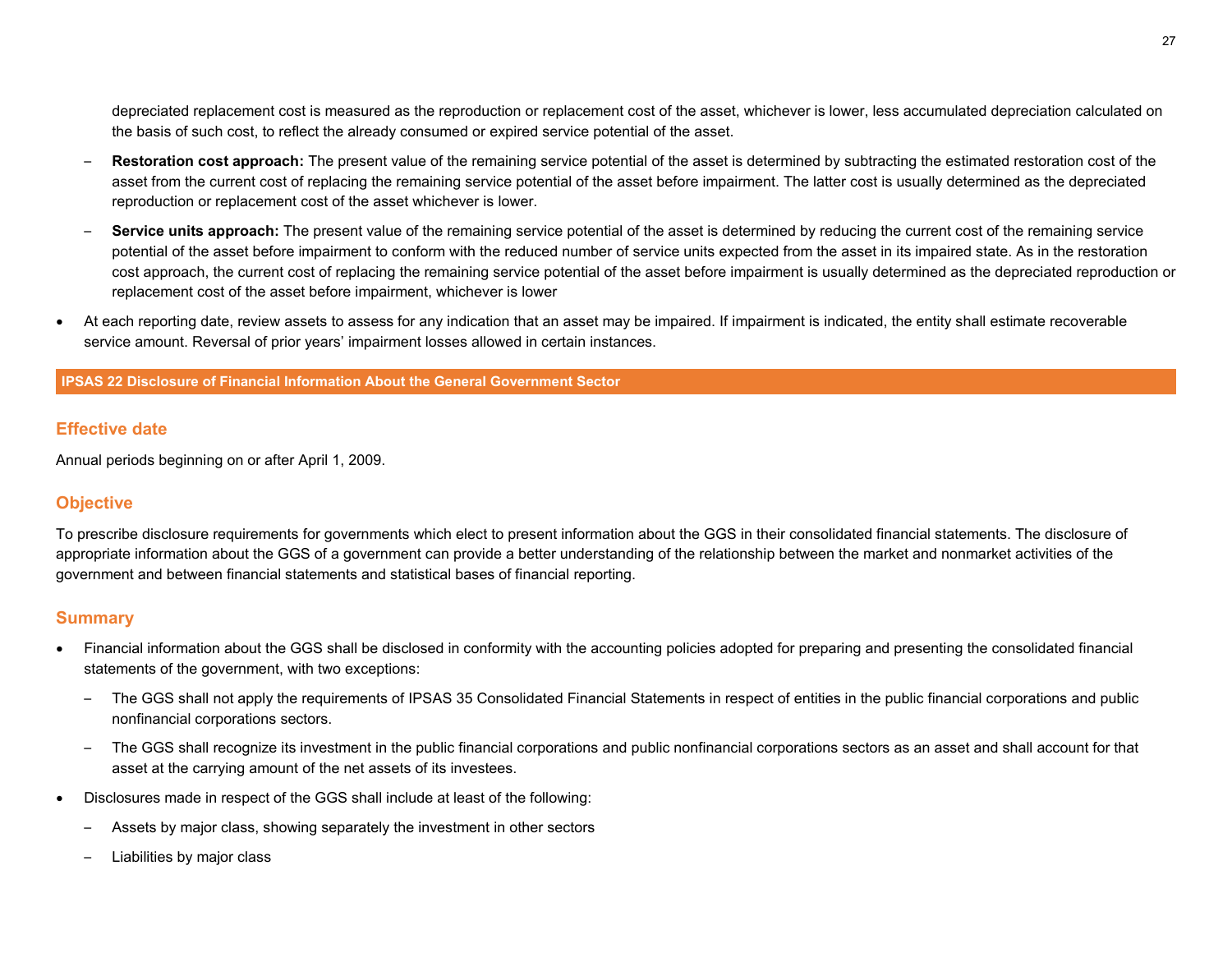- Net assets/equity
- Total revaluation increments and decrements and other items of revenue and expense recognized directly in net assets/equity
- Revenue by major class
- Expenses by major class
- Surplus or deficit
- Cash flows from operating activities by major class
- Cash flows from investing activities
- Cash flows from financing activities
- The manner of presentation of the GGS disclosures shall be no more prominent than the government's financial statements prepared in accordance with IPSAS.
- Disclosures of the significant controlled entities that are included in the GGS and any changes in those entities from the prior period must be made, together with an explanation of the reasons why any such entity that was previously included in the GGS is no longer included.
- The GGS disclosures shall be reconciled to the consolidated financial statements of the government showing separately the amount of the adjustment to each equivalent item in those financial statements.

## **IPSAS 23 Revenue from Non-Exchange Transactions (Taxes and Transfers)**

## **Effective date**

Annual periods beginning on or after June 30, 2008. There are several transitional provisions.

## **Objective**

To prescribe requirements for the financial reporting of revenue arising from non-exchange transactions, other than non-exchange transactions that give rise to an entity combination.

- Exchange transactions are transactions in which one entity receives assets or services, or has liabilities extinguished, and directly gives approximately equal value (primarily in the form of cash, goods, services, or use of assets) to another entity in exchange.
- Non-exchange transactions are transactions that are not exchange transactions. In a non-exchange transaction, an entity either receives value from another entity without directly giving approximately equal value in exchange, or gives value to another entity without directly receiving approximately equal value in exchange.
- Transfers are inflows of future economic benefits or service potential from non-exchange transactions, other than taxes.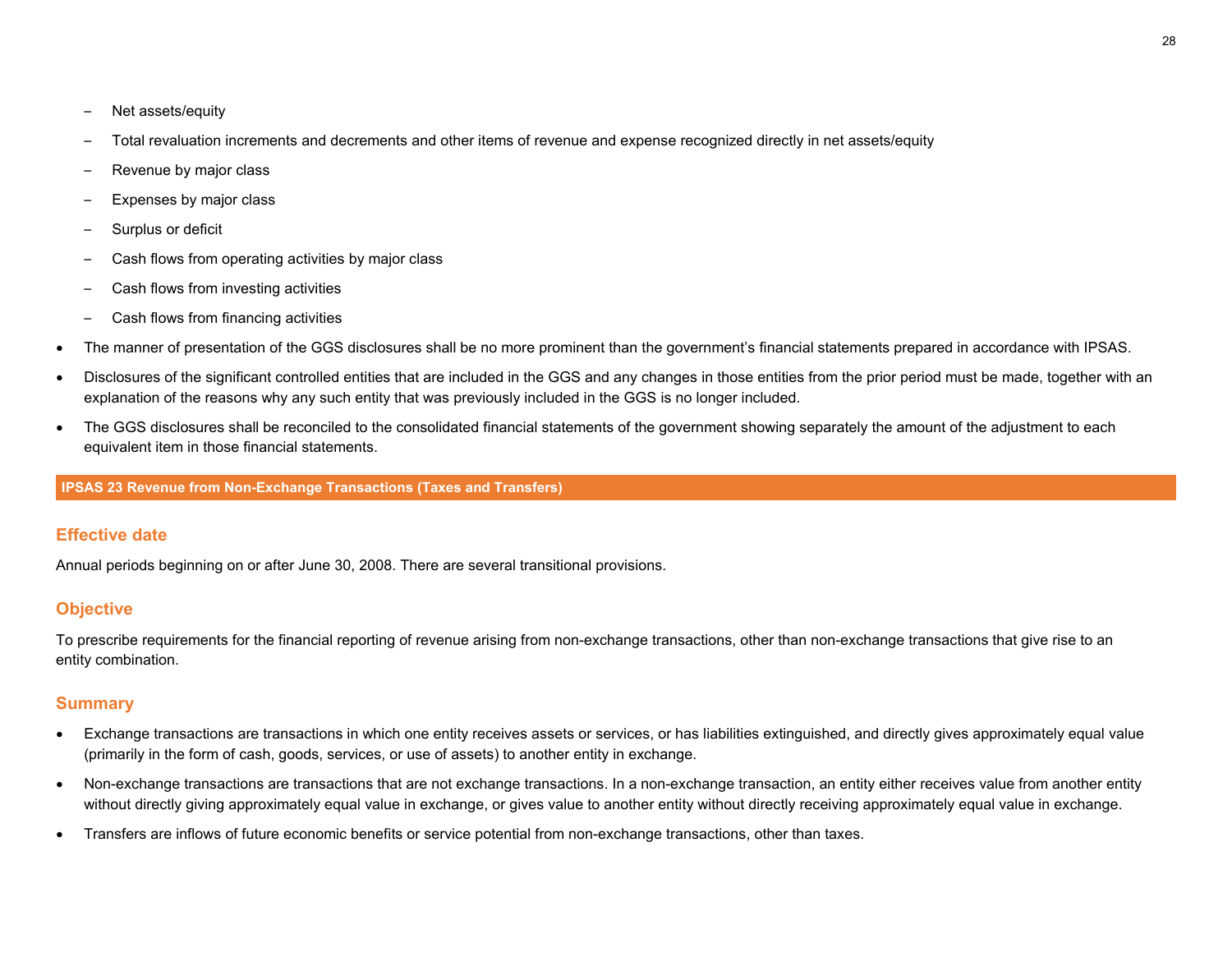- Stipulations on transferred assets are terms in laws or regulation, or a binding arrangement, imposed upon the use of a transferred asset by entities external to the reporting entity.
- Conditions on transferred assets are stipulations that specify that the future economic benefits or service potential embodied in the asset is required to be consumed by the recipient as specified or future economic benefits or service potential must be returned to the transferor.
- Restrictions on transferred assets are stipulations that limit or direct the purposes for which a transferred asset may be used, but do not specify that future economic benefits or service potential is required to be returned to the transferor if not deployed as specified.
- An inflow of resources from a non-exchange transaction, other than services in-kind, that meets the definition of an asset shall be recognized as an asset when, and only when the following recognition criteria are met:
	- It is probable that the future economic benefits or service potential associated with the asset will flow to the entity; and
	- The fair value of the asset can be measured reliably.
- An asset acquired through a non-exchange transaction shall initially be measured at its fair value as at the date of acquisition.
- An inflow of resources from a non-exchange transaction recognized as an asset shall be recognized as revenue, except to the extent that a liability is also recognized in respect of the same inflow.
- As an entity satisfies a present obligation recognized as a liability in respect of an inflow of resources from a non-exchange transaction recognized as an asset, it shall reduce the carrying amount of the liability recognized and recognize an amount of revenue equal to that reduction.
- Revenue from non-exchange transactions shall be measured at the amount of the increase in net assets recognized by the entity.
- A present obligation arising from a non-exchange transaction that meets the definition of a liability shall be recognized as a liability when, and only when the following recognition criteria are met:
	- It is probable that an outflow of resources embodying future economic benefits or service potential will be required to settle the obligation; and
	- A reliable estimate can be made of the amount of the obligation.
- Conditions on a transferred asset give rise to a present obligation on initial recognition that will be recognized when the recognition criteria of a liability are met.
- The amount recognized as a liability shall be the best estimate of the amount required to settle the present obligation at the reporting date.
- An entity shall recognize an asset in respect of taxes when the taxable event occurs and the asset recognition criteria are met.
- Taxation revenue shall be determined at a gross amount. It shall not be reduced for expenses paid through the tax system (e.g. amounts that are available to beneficiaries regardless of whether or not they pay taxes).
- Taxation revenue shall not be grossed up for the amount of tax expenditures (e.g. preferential provisions of the tax law that provide certain taxpayers with concessions that are not available to others).
- An entity recognizes an asset in respect of transfers when the transferred resources meet the definition of an asset and satisfy the criteria for recognition as an asset. However, an entity may, but is not required to, recognize services in-kind as revenue and as an asset.
- An entity shall disclose either on the face of, or in the notes to, the general-purpose financial statements: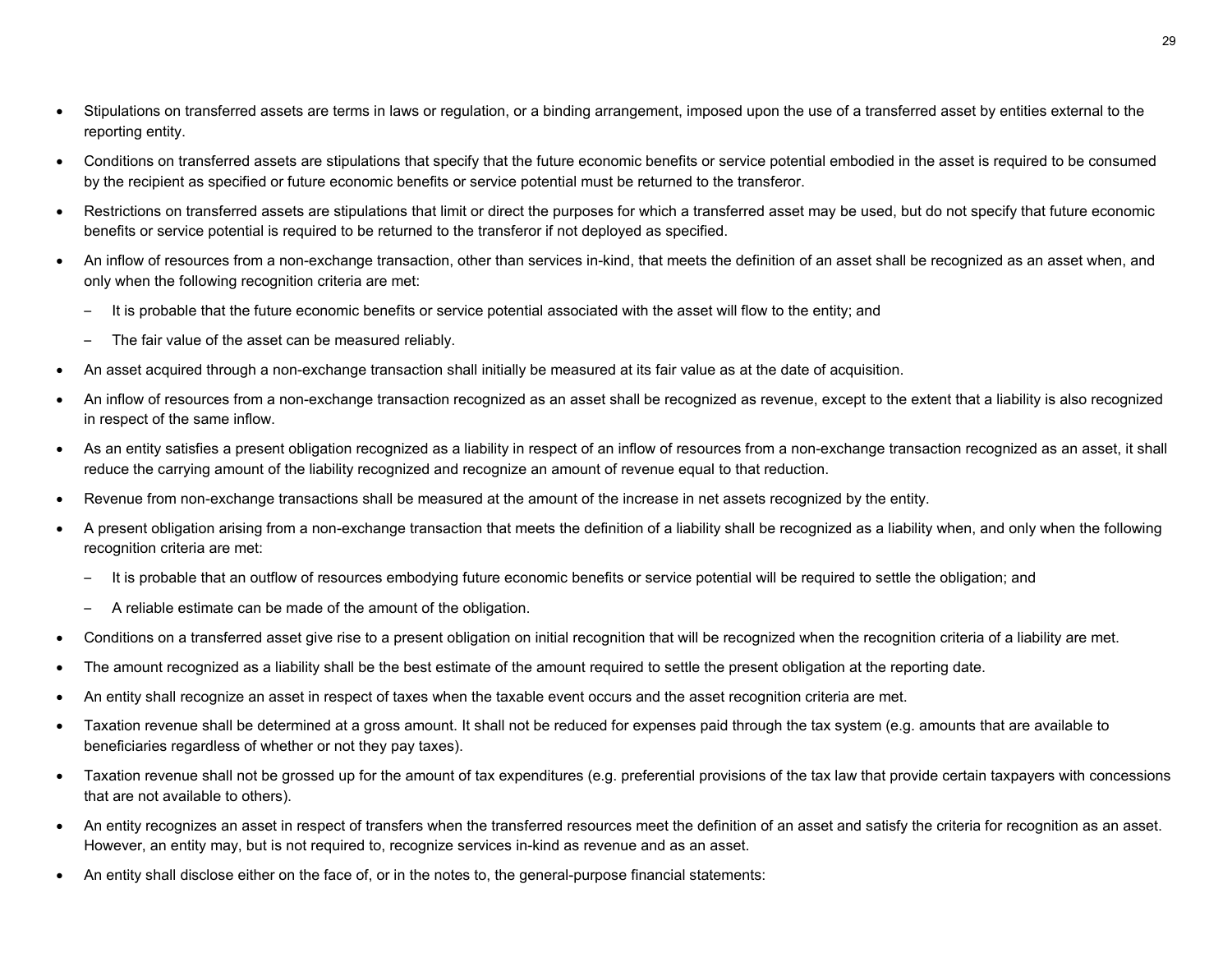- The amount of revenue from non-exchange transactions recognized during the period by major classes showing separately taxes and transfers.
- The amount of receivables recognized in respect of non-exchange revenue.
- The amount of liabilities recognized in respect of transferred assets subject to conditions.
- The amount of assets recognized that are subject to restrictions and the nature of those restrictions.
- The existence and amounts of any advance receipts in respect of non-exchange transactions.
- The amount of any liabilities forgiven.
- An entity shall disclose in the notes to the general-purpose financial statements:
	- The accounting policies adopted for the recognition of revenue from non-exchange transactions.
	- For major classes of revenue from non-exchange transactions, the basis on which the fair value of inflowing resources was measured.
	- For major classes of taxation revenue which the entity cannot measure reliably during the period in which the taxable event occurs, information about the nature of the tax.
	- The nature and type of major classes of bequests, gifts, donations showing separately major classes of goods in-kind received.

#### **IPSAS 24 Presentation of Budget Information in Financial Statements**

## **Effective date**

Annual periods beginning on or after January 1, 2009.

## **Objective**

To ensure that public sector entities discharge their accountability obligations and enhance the transparency of their financial statements by demonstrating compliance with the approved budget for which they are held publicly accountable and, where the budget and the financial statements are prepared on the same basis, their financial performance in achieving the budgeted results.

- IPSAS 24 applies to public sector entities, other than GBEs, that are required or elect to make publicly available their approved budget.
- Original budget is the initial approved budget for the budget period.
- Approved budget means the expenditure authority derived from laws, appropriation bills, government ordinances, and other decisions related to the anticipated revenue or receipts for the budgetary period.
- Final budget is the original budget adjusted for all reserves, carry over amounts, transfers, allocations, supplemental appropriations, and other authorized legislative, or similar authority, changes applicable to the budget period.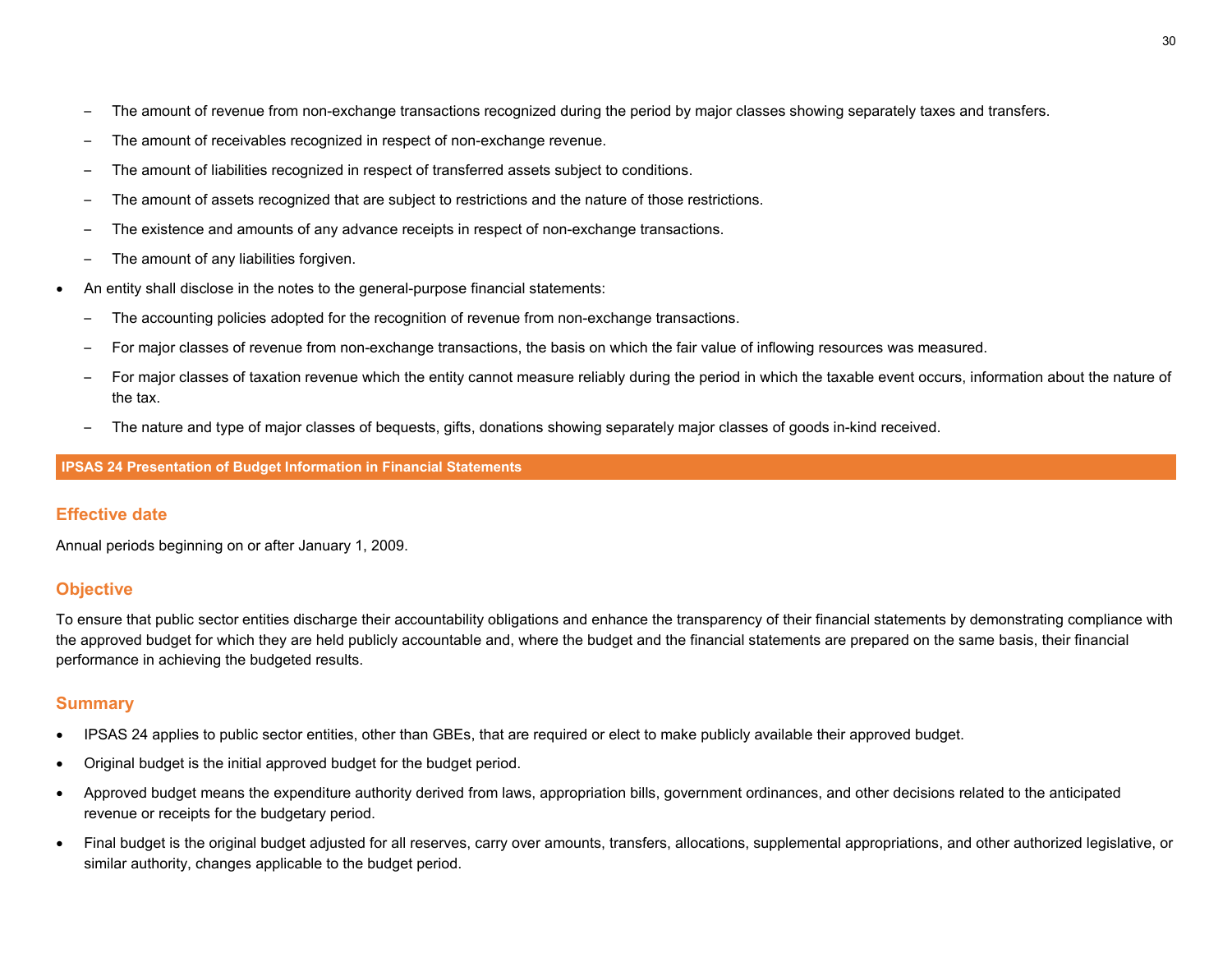- An entity shall present a comparison of budget and actual amounts as additional budget columns in the primary financial statements only where the financial statements and the budget are prepared on a comparable basis.
- An entity shall present a comparison of the budget amounts either as a separate additional financial statement or as additional budget columns in the financial statements currently presented in accordance with IPSAS. The comparison of budget and actual amounts shall present separately for each level of legislative oversight:
	- The original and final budget amounts
	- The actual amounts on a comparable basis
	- By way of note disclosure, an explanation of material differences between the budget and actual amounts, unless such explanation is included in other public documents issued in conjunction with the financial statements and a cross reference to those documents is made in the notes
- An entity shall present an explanation of whether changes between the original and final budget are a consequence of reallocations within the budget, or of other factors:
	- By way of note disclosure in the financial statements
	- In a report issued before, at the same time as, or in conjunction with the financial statements, and shall include a cross reference to the report in the notes to the financial statements
- All comparisons of budget and actual amounts shall be presented on a comparable basis to the budget.
- An entity shall explain in notes to the financial statements the budgetary basis and classification basis adopted in the approved budget, the period of the approved budget, and the entities included in the approved budget.
- An entity shall identify in notes to the financial statements the entities included in the approved budget.
- The actual amounts presented on a comparable basis to the budget shall, where the financial statements and the budget are not prepared on a comparable basis, be reconciled to the following actual amounts presented in the financial statements, identifying separately any basis, timing, and entity differences:
	- If the accrual basis is adopted for the budget, total revenues, total expenses and net cash flows from operating activities, investing activities, and financing activities
	- If a basis other than the accrual basis is adopted for the budget, net cash flows from operating activities, investing activities, and financing activities

The reconciliation shall be disclosed on the face of the statement of comparison of budget and actual amounts or in the notes to the financial statements.

#### **IPSAS 25 Employee Benefits**

#### **Effective date**

Periods beginning on or after January 1, 2011. IPSAS 39 has superseded IPSAS 25. Effective date of IPSAS 39 is annual periods beginning on or after 1 January 2018. Earlier application encouraged.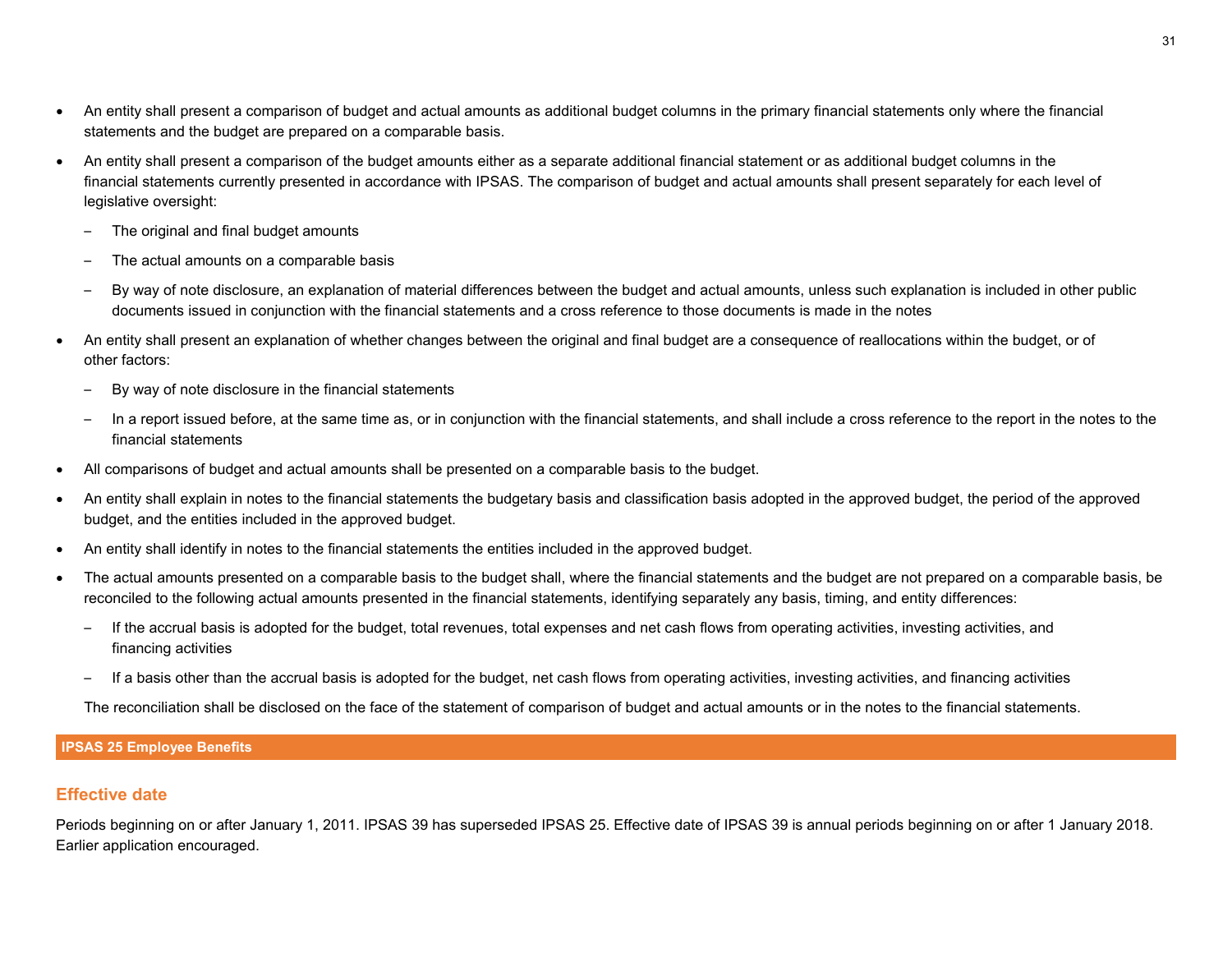## **Objective**

To prescribe the accounting and disclosure for employee benefits, including short-term benefits (wages, annual leave, sick leave, bonuses, profit-sharing and nonmonetary benefits); pensions; post-employment life insurance and medical benefits; termination benefits, and other long-term employee benefits (long-service leave, disability, deferred compensation, and bonuses and long-term profit-sharing), except for share-based transactions and employee retirement benefit plans.

- The standard requires an entity to recognize:
	- A liability when an employee has provided service in exchange for employee benefits to be paid in the future
	- An expense when the entity consumes the economic benefits or service potential arising from service provided by an employee in exchange for employee benefits
- Underlying principle: The cost of providing employee benefits shall be recognized in the period in which the benefit is earned by the employee, rather than when it is paid or payable.
- Current service cost is the increase in the present value of the defined benefit obligation resulting from employee service in the current period.
- Defined benefit plans are post-employment benefit plans other than defined contribution plans.
- Defined contribution plans are post-employment benefit plans under which an entity pays fixed contributions into a separate entity (a fund) and will have no legal or constructive obligation to pay further contributions if the fund does not hold sufficient assets to pay all employee benefits relating to employee service in the current and prior periods.
- Short-term employee benefits (payable within 12 months) shall be recognized as an expense in the period in which the employee renders the service.
- An entity shall measure the expected cost of accumulating compensated absences as the additional amount that the entity expects to pay as a result of the unused entitlement that has accumulated at the reporting date.
- Bonus payments and profit-sharing payments are to be recognized only when the entity has a legal or constructive obligation to pay them and the obligation can be reliably estimated.
- Post-employment benefit plans (such as pensions and post-employment medical care) are categorized as either defined contribution plans or defined benefit plans.
- Under defined contribution plans, expenses are recognized in the period the contribution is payable. Accrued expenses, after deducting any contribution already paid, are recognized as a liability.
- Under defined benefit plans, a liability is recognized in the statement of financial position equal to the net total of:
	- The present value of the defined benefit obligation (the present value of expected future payments required to settle the obligation resulting from employee service in the current and prior periods)
	- Plus any deferred actuarial gains minus any deferred actuarial losses minus any deferred past service costs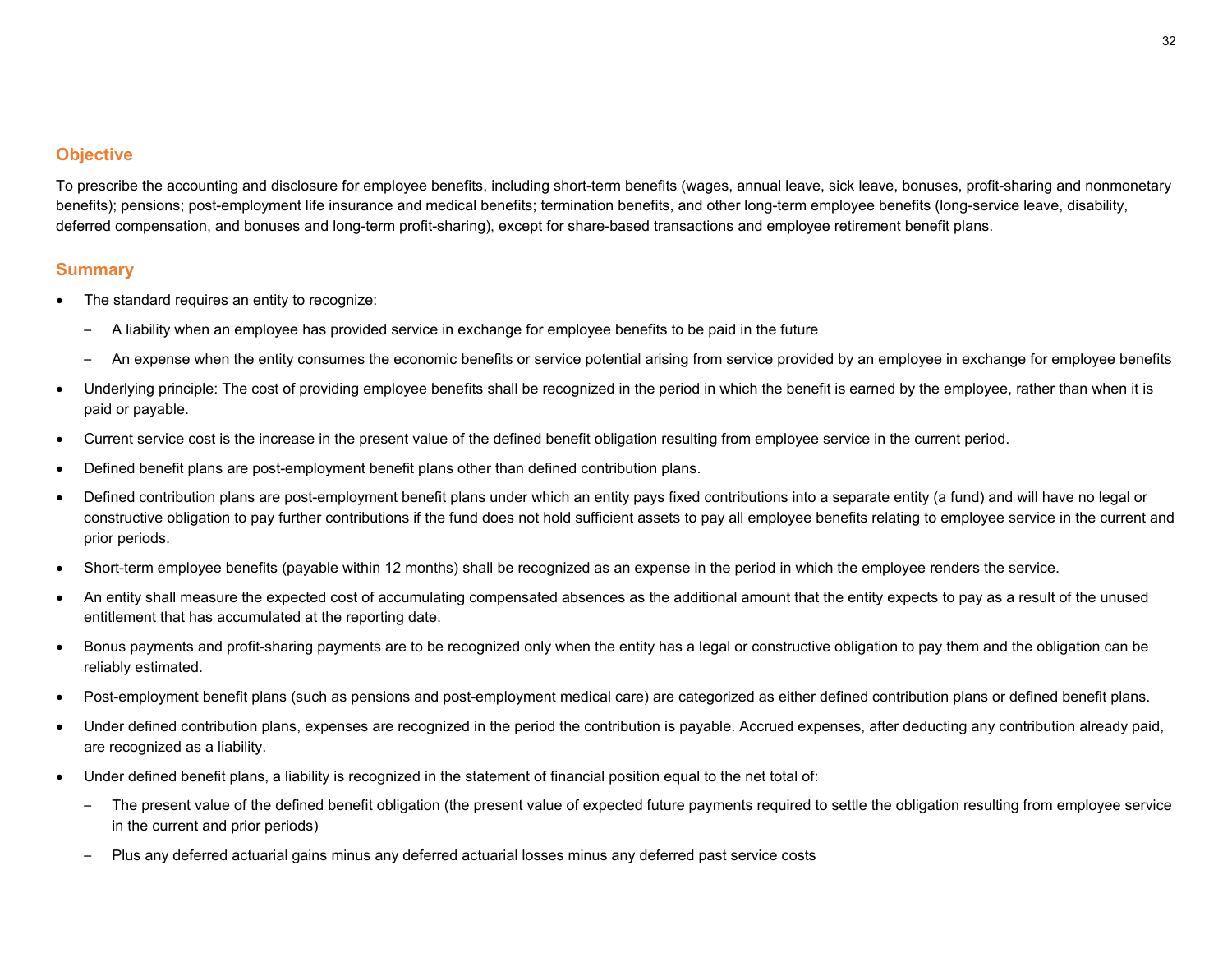- Minus the fair value of any plan assets at the reporting date
- Actuarial gains and losses may be (a) recognized immediately in surplus or deficit, (b) deferred up to a maximum, with any excess amortized in surplus or deficit (the "corridor approach"), or (c) recognized immediately directly in net assets/equity (in the statement of changes in net assets/equity).
- An entity shall recognized gains or losses on the curtailment or settlement of a defined benefit plan when the curtailment or settlement occurs. Before determining the effect of a curtailment or settlement, an entity shall remeasure the obligation using current actuarial assumptions.
- Plan assets include assets held by a long-term employee benefit fund and qualifying insurance policies.
- For group plans, the net cost is recognized in the separate financial statements of the entity that is legally the sponsoring employer unless a contractual agreement or stated policy for allocating the cost exists.
- Long-term employee benefits shall be recognized and measured the same way as post-employment benefits under a defined benefit plan. However, unlike defined benefit plans, actuarial gains or losses and past service costs must always be recognized immediately in earnings.
- Termination benefits shall be recognized as a liability and an expense when the entity is demonstrably committed to terminate the employment of one or more employees before the normal retirement date or to provide termination benefits as a result of an offer made to encourage voluntary redundancy.
- An entity may pay insurance premiums to fund a post-employment benefit plan. The entity shall treat such a plan as a defined contribution plan unless the entity will have (either directly or indirectly through the plan) a legal or constructive obligation to either:
	- Pay the employee benefits directly when they fall due
	- Pay further amounts if the insurer does not pay all future employee benefits relating to employee service in the current and prior periods

If the entity retains such a legal or constructive obligation, the entity shall treat the plan as a defined benefit plan.

- On first adopting this IPSAS, an entity shall determine its initial liability for defined benefit plans at that date as:
	- The present value of the obligations at the date of adoption
	- Minus the fair value, at the date of adoption, of plan assets out of which the obligations are to be settled directly
	- Minus any past service cost that shall be recognized in later periods

The entity shall not split the cumulative actuarial gains and losses. All cumulative actuarial gains and losses shall be recognized in opening accumulated surpluses or deficits. Some exemptions are applicable regarding the disclosures when applying this IPSAS for the first time.

**IPSAS 26 Impairment of Cash-Generating Assets**

## **Effective date**

Periods beginning on or after April 1, 2009. Earlier application is encouraged.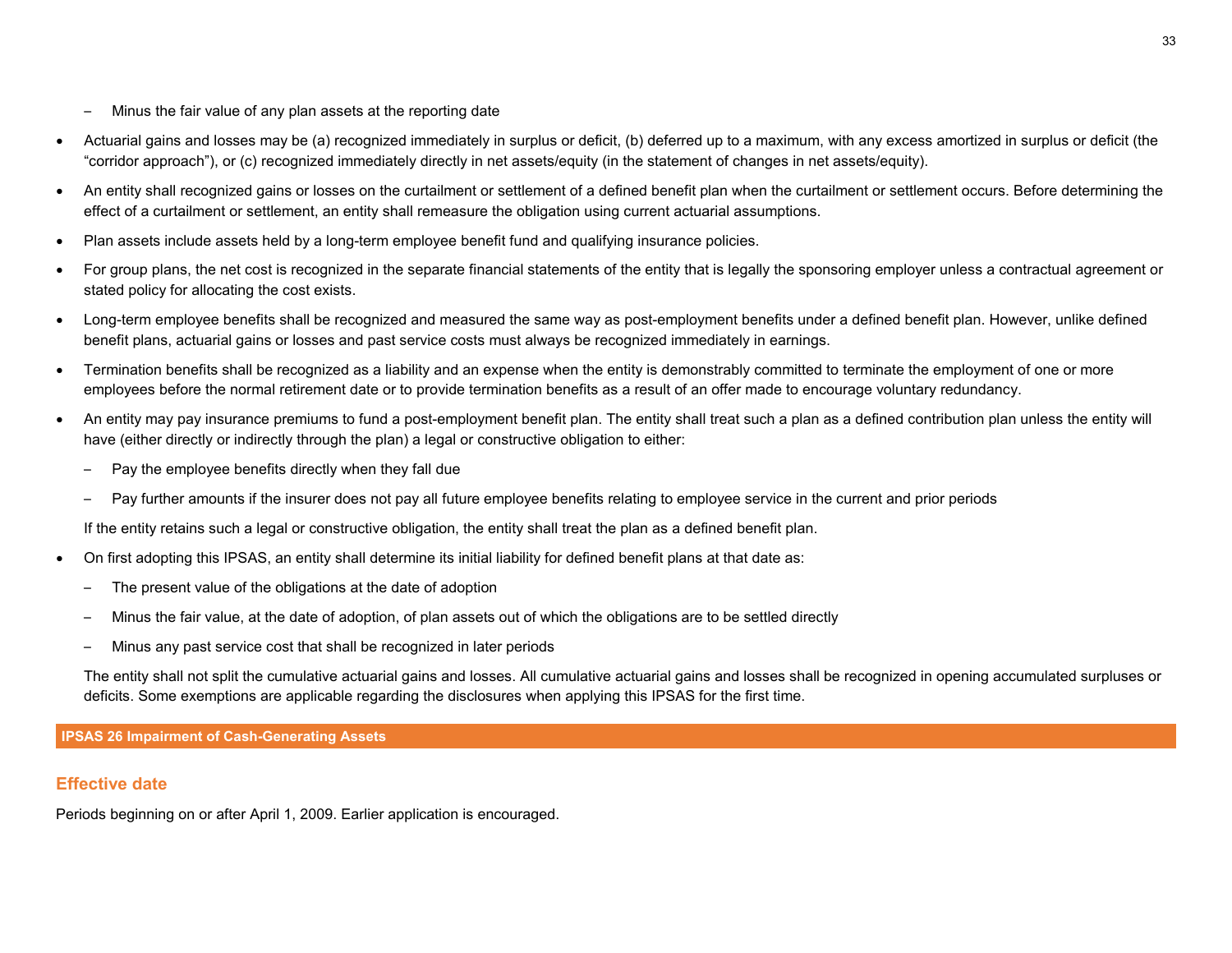## **Objective**

To prescribe the procedures that an entity applies to determine whether a cash-generating asset is impaired and to ensure that impairment losses are recognized. This standard also specifies when an entity shall reverse an impairment loss and prescribes disclosures.

- IPSAS 26 applies to the accounting for the impairment of all cash-generating assets except inventories (see IPSAS 12), assets arising from construction contracts (see IPSAS 11), financial assets that are within the scope of IPSAS 41, investment property measured at fair value (see IPSAS 16), cash-generating property, plant, and equipment that is measured at revalued amounts (see IPSAS 17), deferred tax assets, assets arising from employee benefits (see IPSAS 25), intangible assets that are regularly revalued to fair value, goodwill, biological assets related to agricultural activity measured at fair value less estimated point-of-sale costs, deferred acquisition costs and intangible assets arising from an insurer's contractual rights under insurance contracts, noncurrent assets classified as held for sale and discontinued operations, and other cash-generating assets in respect of which accounting requirements for impairment are included in another IPSAS.
- An impairment is a loss in the future economic benefits or service potential of an asset, over and above the systematic recognition of the loss of the asset's future economic benefits or service potential through depreciation.
- The recoverable amount of an asset is the higher of its fair value less costs to sell and its value in use.
- An impairment loss of a cash-generating asset is the amount by which the carrying amount of an asset exceeds its recoverable amount.
- An entity shall assess at each reporting date whether there is any indication that an asset may be impaired. If any such indication exists, the entity shall estimate the recoverable amount of the asset.
- An entity shall test an intangible asset with an indefinite useful life or an intangible asset not yet available for use for impairment annually by comparing its carrying amount with its recoverable amount. This impairment test may be performed at any time during the reporting period, provided it is performed at the same time every year.
- If, and only if, the recoverable amount of an asset is less than its carrying amount, the carrying amount of the asset shall be reduced to its recoverable amount. That reduction is an impairment loss.
- An impairment loss shall be recognized immediately in surplus or deficit. When the amount estimated for an impairment loss exceeds the carrying amount of the asset to which it relates, an entity shall recognize a liability if, and only if, that is required by another IPSAS.
- After the recognition of an impairment loss, the depreciation (amortisation) charge for the asset shall be adjusted in future periods to allocate the asset's revised carrying amount, less its residual value (if any), on a systematic basis over its remaining useful life.
- Value in use of a cash-generating asset is the present value of estimated future cash flows expected to be derived from the continuing use of an asset, and from its disposal at the end of its useful life.
- Discount rate is the pre-tax rate that reflects current market assessments of the time value of money and the risks specific to the asset. The discount rate shall not reflect risks for which future cash flows have been adjusted and shall equal the rate of return that investors would require if they were to choose an investment that would generate cash flows equivalent to those expected from the asset.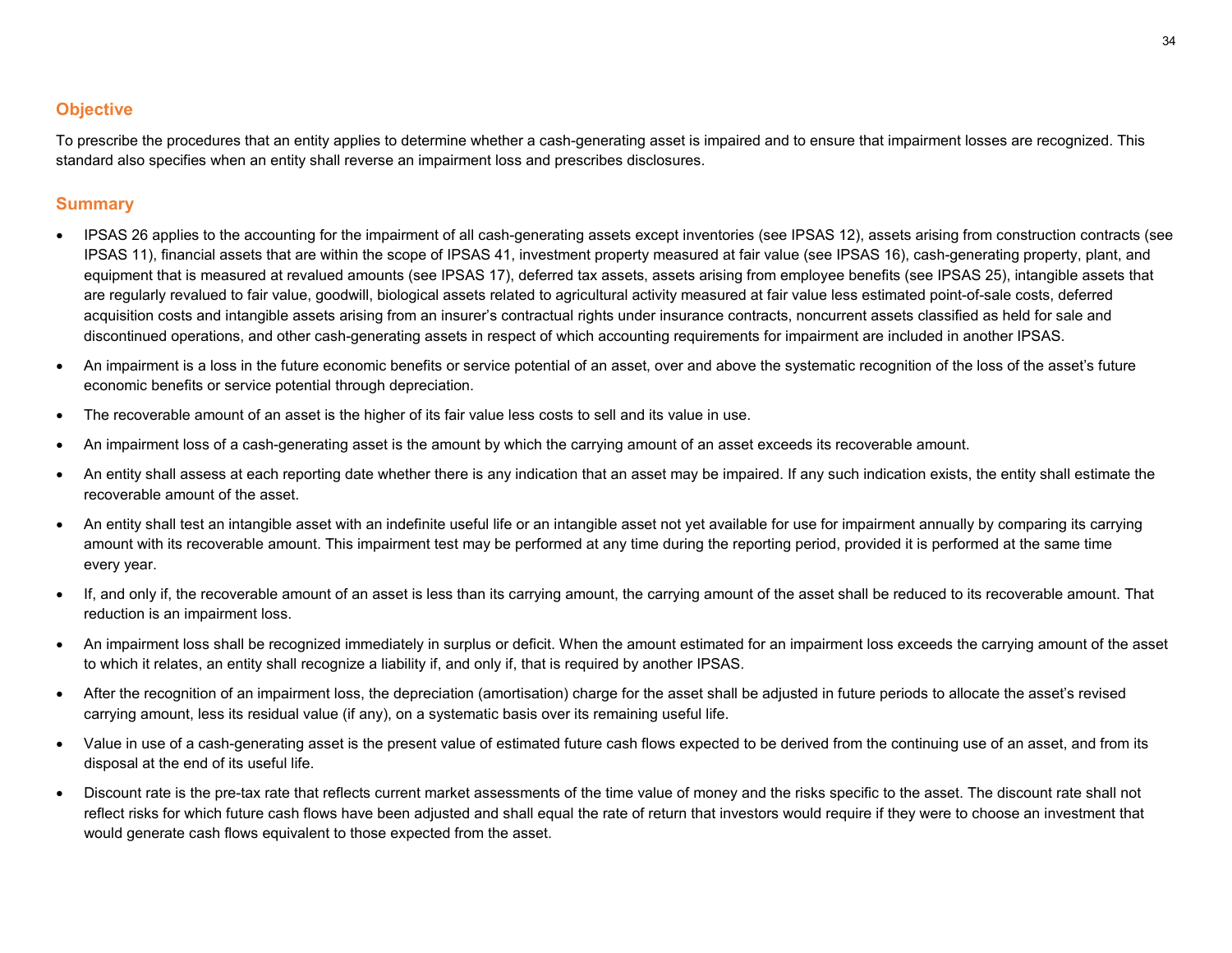- If it is not possible to determine the recoverable amount for the individual cash-generating asset, then determine recoverable amount for the asset's cash-generating unit.
- If an active market exists for the output produced by an asset or group of assets, that asset or group of assets shall be identified as a cash-generating unit, even if some or all of the output is used internally. If the cash inflows generated by an asset or cash-generating unit are affected by internal transfer pricing, an entity shall use management's best estimate of future prices that could be achieved in arm's length transactions in estimating:
	- The future cash inflows used to determine the asset's or cash-generating unit's value in use
	- The future cash outflows used to determine the value in use of any other assets or cash-generating units that are affected by the internal transfer pricing
- In allocating an impairment loss, an entity shall not reduce the carrying amount of an asset below the highest of:
	- Its fair value less costs to sell (if determinable)
	- Its fair value in use (if determinable)
	- Zero
- Where a non-cash-generating asset contributes to a cash-generating unit a proportion of the carrying amount of that non-cash-generating asset shall be allocated to the carrying amount of the cash-generating unit prior to estimation of the recoverable amount of the cash-generating unit. The carrying amount of the non-cashgenerating asset shall reflect any impairment losses at the reporting date which have been determined under the requirements of IPSAS 21.
- An impairment loss recognized in prior periods for an asset shall be reversed if, and only if, there has been a change in the estimates used to determine the asset's recoverable amount since the last impairment loss was recognized. If this is the case, the carrying amount of the asset shall be increased to its recoverable amount. That increase is a reversal of an impairment loss.
- The redesignation of an asset from a cash-generating asset to a non-cash-generating asset or from a non-cash-generating asset to a cash-generating asset shall only occur when there is clear evidence that such a redesignation is appropriate. A redesignation, by itself, does not necessarily trigger an impairment test or a reversal of an impairment loss. Instead, the indication for an impairment test or a reversal of an impairment loss arises from, as a minimum, the listed indications applicable to the asset after redesignation.
- An entity shall disclose the criteria developed by the entity to distinguish cash-generating assets from non-cash-generating assets. Other disclosure requirements are applicable.

#### **IPSAS 27 Agriculture**

## **Effective Date**

Periods beginning on or after April 1, 2011.

## **Objective**

To prescribe the accounting treatment and disclosures for agricultural activity.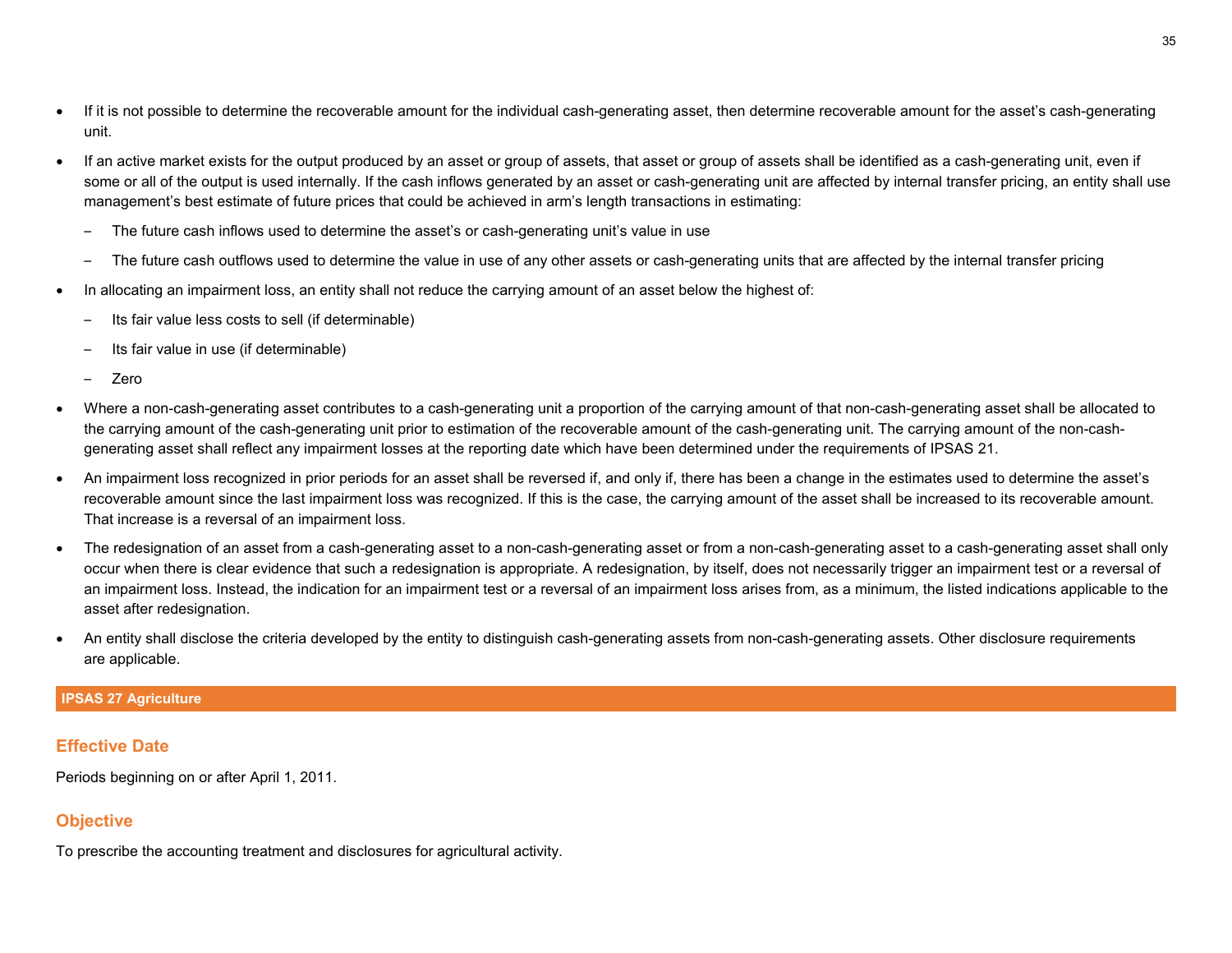## **Summary**

- Agricultural activity is the management by an entity of the biological transformation of living animals or plants (biological assets) for sale, or for distribution at no charge, or for a nominal charge, or for conversion into agricultural produce, or into additional biological assets.
- All biological assets (including those acquired biological assets through a nonexchange transaction) are measured at fair value less costs to sell, unless fair value cannot be measured reliably.
- Agricultural produce is measured at fair value at the point of harvest less costs to sell. Because harvested produce is a marketable commodity, there is no 'measurement reliability' exception for produce.
- Any change in the fair value of biological assets during a period is reported in surplus or deficit.
- Exception to fair value model for biological assets: If there is no active market at the time of recognition in the financial statements, and no other reliable measurement method, then the cost model is used for the specific biological asset only. The biological asset is measured at depreciated cost less any accumulated impairment losses.
- Quoted market price in an active market generally represents the best measure of the fair value of a biological asset or agricultural produce. If an active market does not exist, IPSAS 27 provides guidance for choosing another measurement basis.
- Fair value measurement stops at harvest. IPSAS 12 applies after harvest.

#### **IPSAS 28 Financial Instruments: Presentation**

## **Effective date**

Periods beginning on or after January 1, 2013. An entity shall apply amendments to this standard for annual financial statements covering periods beginning on or after 1 January 2022. Earlier application is encouraged. If an entity applies the amendments for a period beginning before 1 January 2022 it shall disclose that fact and apply IPSAS 41 at the same time.

## **Objective**

To prescribe principles for classifying and presenting financial instruments as liabilities or net assets/equity, and for offsetting financial assets and liabilities.

- Classification of an instrument either as a liability or an equity instrument is based on the substance rather than the form of the instrument. Classification is made at the time of issue and is generally not subsequently altered.
- An instrument is a financial liability if, for instance, the issuer may be obligated to deliver cash or another financial asset or the holder has a right to demand cash or another financial asset. An example is mandatorily redeemable preference shares. An equity instrument is an instrument that evidences a residual interest in the assets of the entity after deducting all of its liabilities.
- Interest, dividends, gains and losses relating to an instrument classified as a liability are reported as income or expense as appropriate.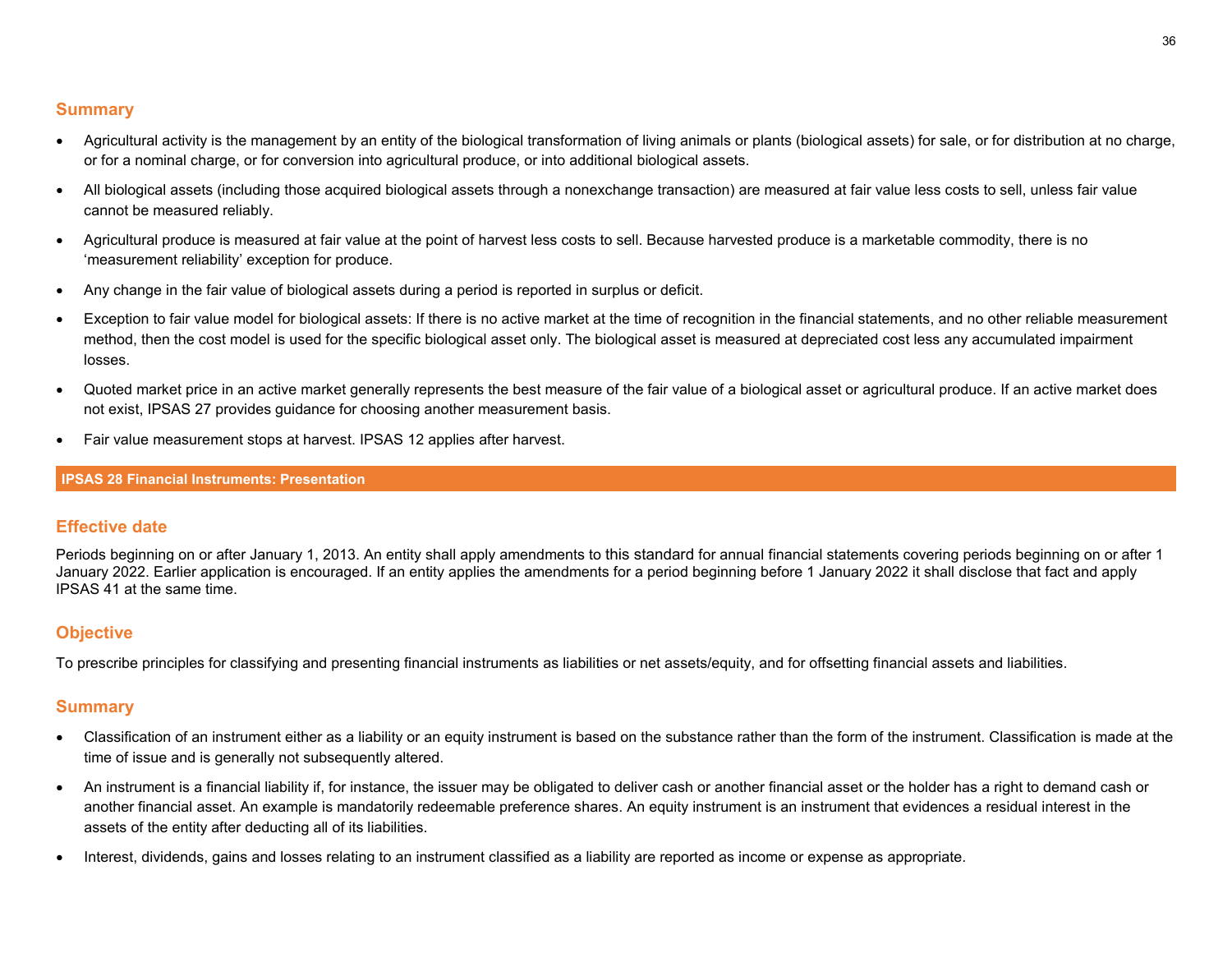- Puttable instruments and instruments that impose on the entity an obligation to deliver a pro-rata share of net assets only on liquidation that (a) are subordinate to all other classes of instruments and (b) meet additional criteria, are classified as equity instruments even though they would otherwise meet the definition of a liability.
- At the time of issue, an issuer classifies separately the debt and equity components of a single compound instrument such as convertible debt.
- A financial asset and a financial liability are offset and the net amount reported when, and only when, an entity has a legally enforceable right to set off the amounts, and intends either to settle on a net basis or simultaneously.
- The cost of treasury shares is deducted from equity and resales of treasury shares are accounted for as equity issuances.
- Costs of issuing or reacquiring equity instruments are accounted for as a deduction from net assets/equity, net of any related income tax benefit.

#### **IPSAS 29 Financial Instruments: Recognition and Measurement**

## **Effective date**

Periods beginning on or after January 1, 2013. An entity shall apply amendments to this standard for annual financial statements covering periods beginning on or after 1 January 2022. Earlier application is encouraged. If an entity applies the amendments for a period beginning before 1 January 2022 it shall disclose that fact and apply IPSAS 41 at the same time. IPSAS 41 replaces IPSAS 29, while providing entities a transition option to continue to apply the hedge accounting requirements of IPSAS 29.

## **Objective**

To establish principles for recognizing, derecognizing, and measuring financial assets and financial liabilities.

- All financial assets and financial liabilities, including all derivatives and certain embedded derivatives, are recognized in the statement of financial position.
- Financial instruments are initially measured at fair value on date of acquisition or issue. This is generally the same as cost. For financial assets and financial liabilities at fair value through surplus or deficit, transaction costs are recognized directly in surplus or deficit. In the case of financial assets and liabilities not at fair value through surplus or deficit, transaction costs that are directly attributable to the acquisition or issue are included in the cost.
- An entity has an option of recognizing regular way purchases and sales of financial assets in the market place consistently either at trade date or settlement date. If settlement-date accounting is used, IPSAS 29 requires recognition of some value changes between trade and settlement dates.
- Concessionary loans are loans granted to or received by an entity on below-market terms. Any difference between the fair value of the concessionary loan and the loan proceeds is treated as follows:
	- The entity receiving the loan considers whether the difference shall be accounted for in accordance with IPSAS 23
	- The entity granting the loan treats the difference as an expense in surplus or deficit at initial recognition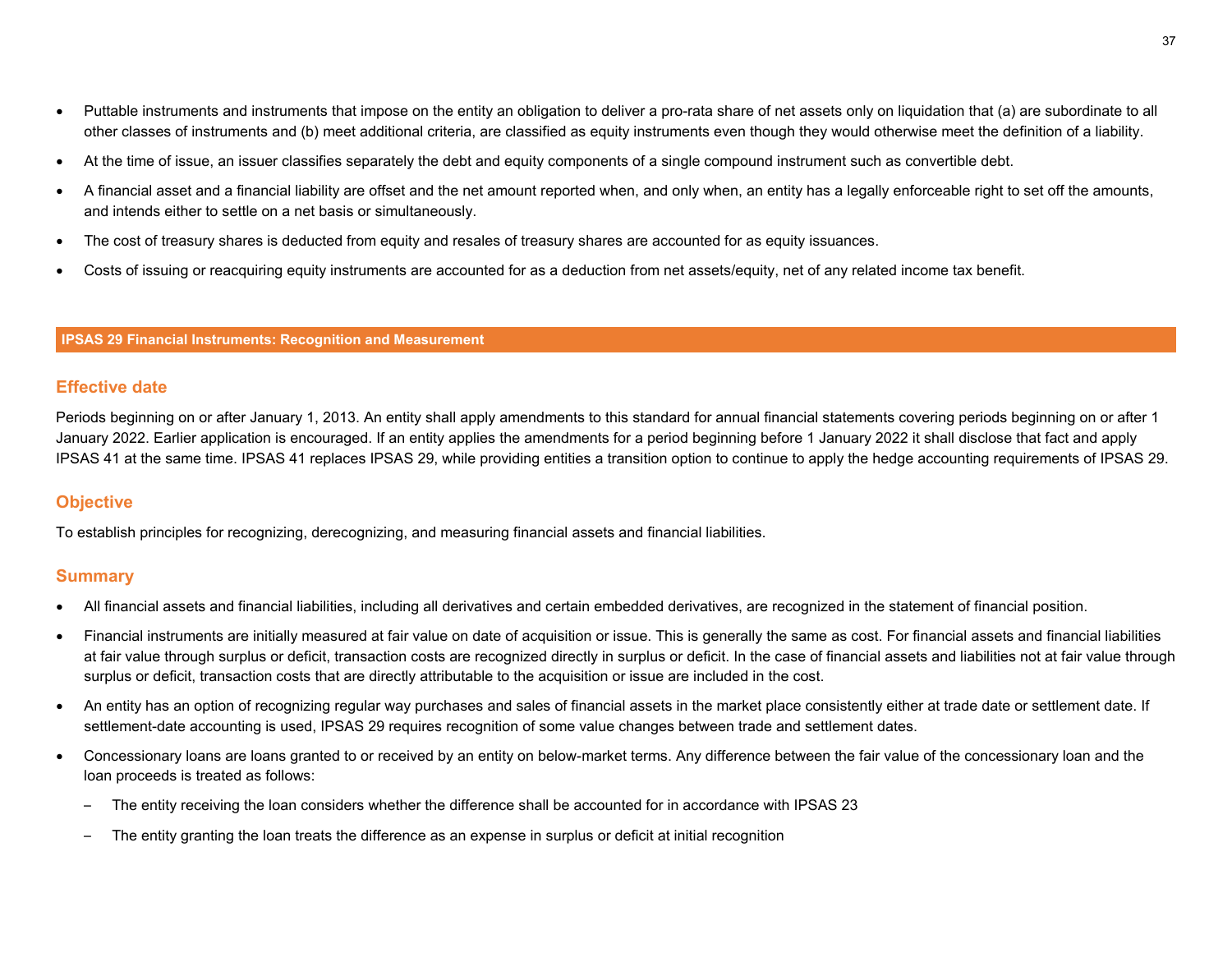- Financial quarantee contracts provided for no consideration or for a consideration that is not a fair value are initially recognized at fair value, determined by observation of a price in an active market, a valuation technique that does not directly relate to an active market or in accordance with IPSAS 19.
- For the purpose of measuring a financial asset subsequent to initial recognition, IPSAS 29 classifies financial assets into four categories:
	- Category 1: Loans and receivables are non-derivative financial assets with fixed or determinable payments that are not quoted in an active market, other than those the entity intends to sell immediately or in the short-term (which must be classified as held for trading), and those that the entity on initial recognition designates as either at fair value through surplus or deficit or available-for-sale.
	- Category 2: Held-to-maturity (HTM) investments, such as debt securities and mandatorily redeemable preference shares that the entity intends and is able to hold to maturity. If an entity sells or reclassifies more than an insignificant amount of HTM investments before maturity (other than in exceptional circumstances), any remaining HTM investments are reclassified as available-for-sale (category 4 below) and any financial assets shall not be classified as held to maturity for the current and next two financial reporting periods.
	- Category 3: Financial assets measured at fair value through surplus or deficit, which includes those held for trading (short-term profit-taking) and any other financial asset that the entity designates (the 'fair value option'). Derivative assets are always in this category unless they are designated in an effective hedging relationship.
	- Category 4: Available-for-sale financial assets (AFS) all financial assets that do not fall into one of the other three categories. This includes all investments in equity instruments that are not measured at fair value through surplus or deficit. Additionally, an entity may designate any loans and receivables as AFS.
- The use of the 'fair value option' (category 3 above) is restricted to those financial instruments designated on initial recognition that meet at least one of the following criteria:
	- a.where the fair value option eliminates an accounting mismatch that would otherwise arise from measuring assets or liabilities or recognizing the gains or losses on them on different bases;
	- b.those that are part of a group of financial assets, financial liabilities, or both that are managed, and their performance is evaluated by management on a fair value basis in accordance with a documented risk management or investment strategy; and
	- c.those that contain one or more embedded derivatives, except if the embedded derivative does not modify significantly the associated cash flows or it is clear with little or no analysis that separation is prohibited.
- In some circumstances, embedded derivatives must be separated from the host contract. If the fair value of the embedded derivative cannot be measured reliably, the entire hybrid contract must be designated as fair value through surplus or deficit.
- Non-derivative financial assets can be reclassified out of fair value through surplus or deficit or AFS categories in rare circumstances except for non-derivative financial assets that have been designated at fair value through surplus or deficit.
- Subsequent to initial recognition:

a.all financial assets in categories 1 and 2 above are carried at amortized cost, subject to a test for impairment;

b.all financial assets in category 3 above are carried at fair value, with value changes recognized in surplus or deficit; and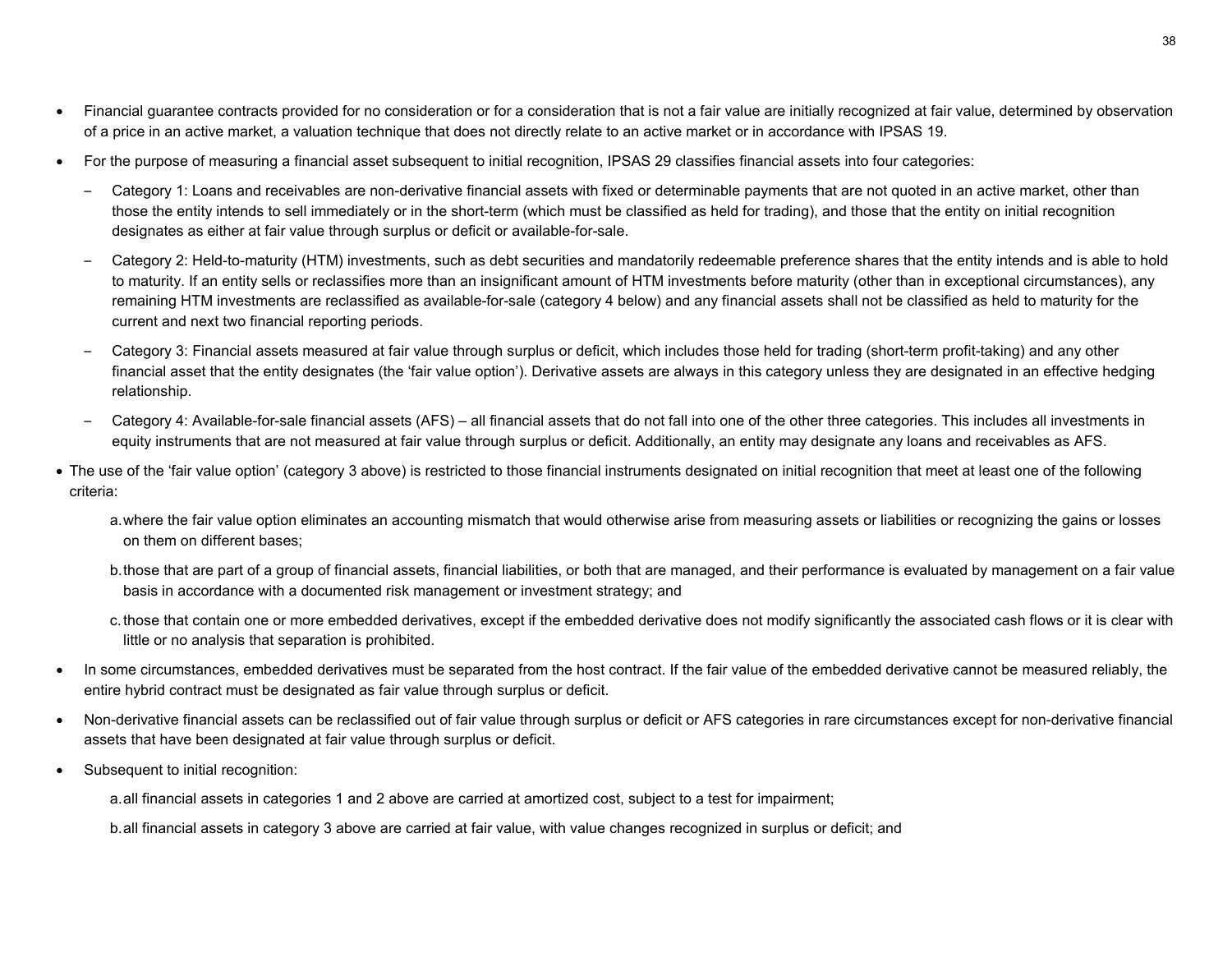- c.all financial assets in category 4 above (AFS) are measured at fair value in the statement of financial position, with value changes recognized in net assets/equity apart from impairment, interest recognized using the effective interest method and for monetary items, foreign exchange gains and losses. If the fair value of an AFS asset cannot be measured reliably, the asset is carried at cost subject to impairment.
- After acquisition, most financial liabilities are measured at amortized cost. The following types of financial liabilities are measured at fair value with value changes recognized in surplus or deficit:
	- a.derivative liabilities (unless designated as a hedging instrument in an effective hedge);
	- b.liabilities held for trading (e.g. short sales); and

c.any liabilities that the entity designates, at issuance, to be measured at fair value through surplus or deficit (the 'fair value option' – see above).

- IPSAS 29 establishes conditions for determining when a financial asset or liability should be removed from the statement of financial position (derecognized). Derecognition of a financial asset is not permitted to the extent to which the transferor has retained (1) substantially all risks and rewards of the transferred asset or part of the asset, or (2) control of an asset or part of an asset for which it has neither retained nor transferred substantially all risks and rewards.
- Hedge accounting (recognizing the offsetting effects of both the hedging instrument and the hedged item in the same period's surplus or deficit) is permitted in certain circumstances, provided that the hedging relationship is clearly designated and documented, measurable, and actually effective. IPSAS 29 provides for three types of hedges:
	- a.fair value hedge: if an entity hedges a change in fair value of a recognized asset or liability or firm commitment, the change in fair values of both the hedging instrument and the hedged item for the designated risk are recognized in surplus or deficit when they occur;
	- b.cash flow hedge: if an entity hedges changes in the future cash flows relating to a recognized asset or liability or a highly probable forecast transaction that involves a party external to the entity, or a firm commitment in some cases then the change in fair value of the hedging instrument is recognized in net assets/equity to the extent that the hedge is effective until such time as the hedged future cash flows occur; and
	- c.hedge of a net investment in a foreign entity: this is treated like a cash flow hedge.
- A hedge of foreign currency risk in a firm commitment may be accounted for as a fair value hedge or as a cash flow hedge.
- The foreign currency risk of a highly probable forecast intragroup transaction is permitted to qualify as the hedged item in a cash flow hedge in the consolidated financial statements, provided that the transaction is denominated in a currency other than the functional currency of the entity entering into that transaction and the foreign currency risk will affect the consolidated surplus or deficit. Also, the foreign currency risk of a highly probable intragroup monetary item may qualify as a hedged item in the consolidated financial statements if it results in an exposure to foreign exchange rate gains or losses that are not fully eliminated on consolidation.
- If the hedge of a forecast intragroup transaction qualifies for hedge accounting, any gain or loss that is recognized in net assets/equity in accordance with the hedging rules in IPSAS 29 is reclassified from equity to surplus or deficit in the same period or periods in which the foreign currency risk of the hedged transaction affects surplus or deficit.
- A portfolio hedge of interest rate risk (hedging an amount rather than a specific asset or liability) can qualify as a fair value hedge if specified conditions are met.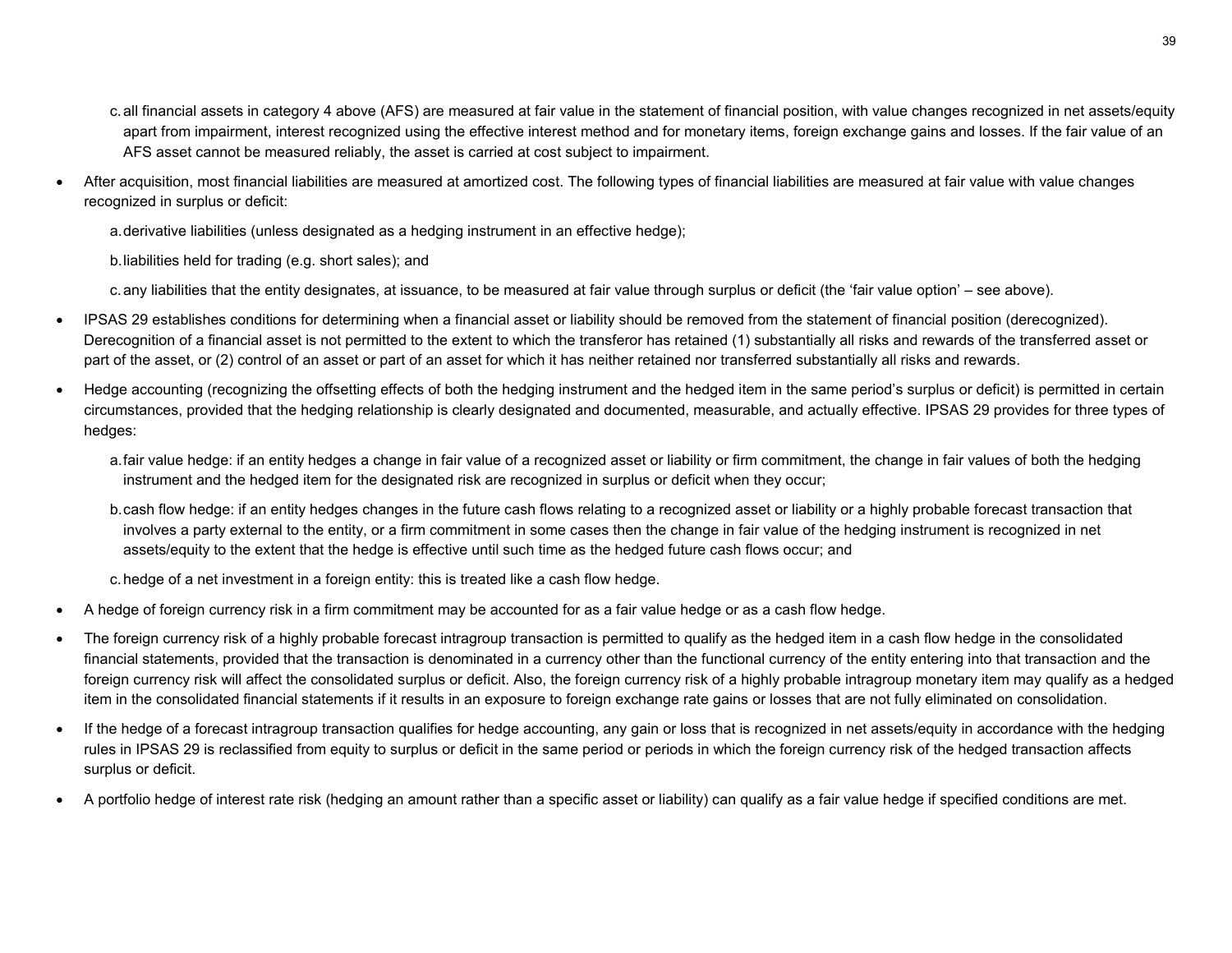## **Effective date**

Periods beginning on or after January 1, 2013. An entity shall apply amendments to this standard for annual financial statements covering periods beginning on or after 1 January 2022. Earlier application is encouraged. If an entity applies the amendments for a period beginning before 1 January 2022 it shall disclose that fact and apply IPSAS 41 at the same time.

## **Objective**

To prescribe disclosures that enable financial statement users to evaluate the significance of financial instruments to an entity, the nature and extent of their risks, and how the entity manages those risks.

## **Summary**

Requires disclosure of information about:

- the significance of financial instruments for an entity's financial position and performance. These include disclosures relating to:
	- a) the entity's financial position including information about financial assets and financial liabilities by category; special disclosures when the fair value option is used; reclassifications; derecognition; pledges of assets; embedded derivatives; breaches of terms of agreements and offsetting of financial assets and liabilities;
	- b) the entity's performance in the period, including information about recognized revenues, expenses, gains and losses; interest revenues and expenses; fee income; and impairment losses;
	- c) accounting policies, hedge accounting, and the fair values of each class of financial asset and financial liability;
- the nature and extent of risks arising from financial instruments. These include disclosures relating to:
	- a) qualitative information about exposures to each class of risk and how those risks are managed;
	- b) quantitative information about exposures to each class of risk, separately for credit risk, market risk (including sensitivity for market risk); and
- special disclosures for concessionary loans.

#### **IPSAS 31 Intangible Assets**

#### **Effective date**

Periods beginning on or after April 1, 2011.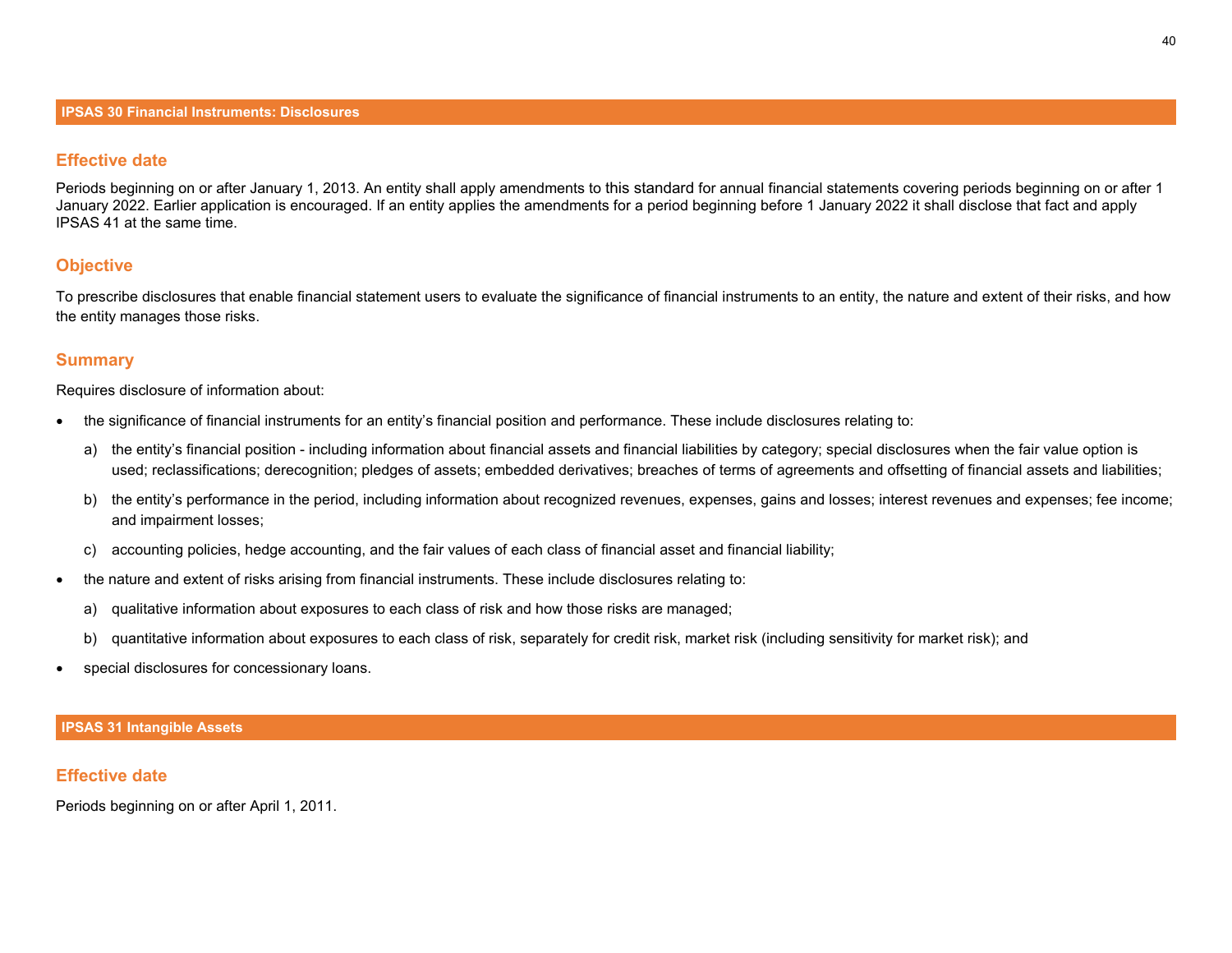## **Objective**

To prescribe the accounting treatment for intangible assets that are not dealt with specifically in another IPSAS.

- IPSAS 31 does not apply to intangible assets acquired in an entity combination from a nonexchange transaction, and to powers and rights conferred by legislation, a constitution, or by equivalent means, such as the power to tax.
- An intangible asset, whether purchased or self-created, is recognized if:
	- It is probable that the future economic benefits or service potential that are attributable to the asset will flow to the entity
	- The cost or fair value of the asset can be measured reliably
- Additional recognition criteria for internally generated intangible assets. Internally generated goodwill shall not be recognized as an asset.
- All research costs are charged to expense when incurred.
- Development costs are capitalized only after technical and commercial feasibility of the resulting product or service have been established.
- Internally generated brands, mastheads, publishing titles, lists of customers, or users of services and items similar in substance shall not be recognized as intangible assets.
- If an intangible item does not meet both the definition and the recognition criteria for an intangible asset, expenditure on the item is recognized as an expense when it is incurred, except if the cost is incurred as part of an entity combination, in which case it forms part of the amount recognized as purchase premium/goodwill at the acquisition date.
- For the purpose of accounting subsequent to initial acquisition, intangible assets are classified as:
	- Indefinite life: No foreseeable limit to the period over which the asset is expected to generate net cash inflows for the entity. (Note 'indefinite' does not mean 'infinite')
	- Finite life: A limited period of benefit to the entity
- Intangible assets may be accounted for using a cost model or a revaluation model (permitted only in limited circumstances see below). Under the cost model, assets are carried at cost less any accumulated amortisation and any accumulated impairment losses.
- If an intangible asset has a quoted market price in an active market (which is uncommon), an accounting policy choice of a revaluation model is permitted. Under the revaluation model, the asset is carried at a revalued amount, which is fair value at revaluation date less any subsequent depreciation and any subsequent impairment losses.
- To determine whether an intangible asset is impaired, an entity applies IPSAS 21 or IPSAS 26, as appropriate.
- An impairment loss of a cash-generating asset is the amount by which the carrying amount of an asset exceeds its recoverable amount, which is the higher of a cash-generating asset's fair value less costs to sell and its value in use.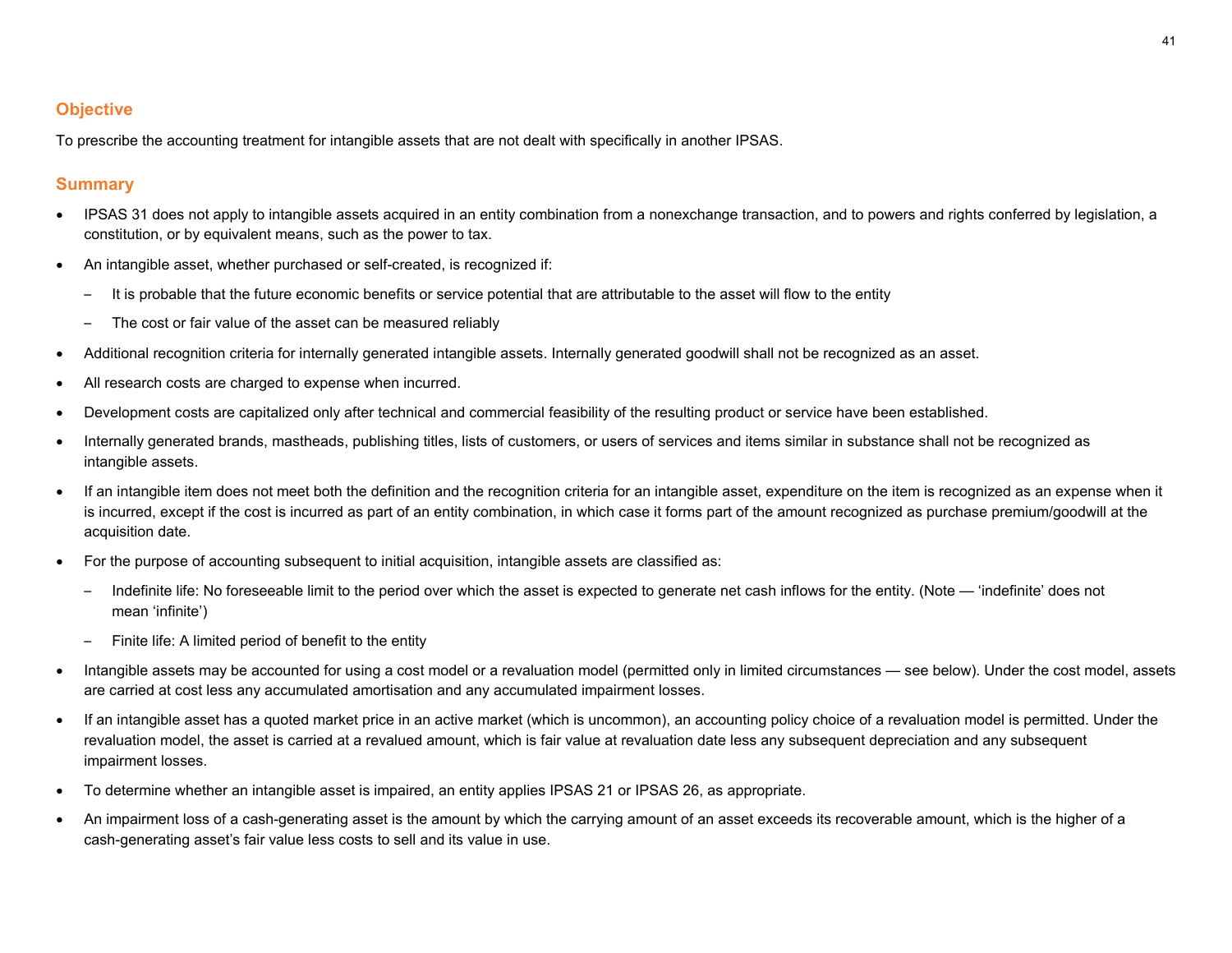- An impairment loss of a non-cash-generating asset is the amount by which the carrying amount of an asset exceeds its recoverable service amount, which is the higher of a non-cash-generating asset's fair value less costs to sell and its value in use.
- Intangible assets with indefinite useful lives are not amortized but are tested for impairment on an annual basis. If recoverable amount of a cash-generating asset or recoverable service amount of a non-cash-generating asset is lower than the carrying amount, an impairment loss is recognized. The entity also considers whether the intangible continues to have an indefinite life.
- Under the revaluation model, revaluations are carried out regularly. All items of a given class are revalued (unless there is no active market for a particular asset). Revaluation increases are credited directly to revaluation surplus. Revaluation decreases are charged first against the revaluation surplus related to the specific asset, and any excess against surplus or deficit. When the revalued asset is disposed of, the revaluation surplus is transferred directly to accumulated surpluses or deficit and is not reclassified to surplus or deficit.
- Normally, subsequent expenditure on an intangible asset after its purchase or completion is recognized as an expense. Only rarely are the asset recognition criteria met.

#### **IPSAS 32 Service Concession Arrangements: Grantor**

#### **Effective date**

Periods beginning on or after January 1, 2014.

## **Objective**

To prescribe the accounting for service concession arrangements by the grantor, a public sector entity.

- IPSAS 32 does not address the accounting for the operator side of such arrangements. The standard provides a mirror image of IFRIC 12 Service concession arrangements, which addresses the accounting for the operator side.
- The grantor recognizes a service concession asset if:
	- a. The grantor controls or regulates what services the operator must provide with the asset, to whom it must provide them, and at what price
	- b. The grantor controls through ownership, beneficial entitlement, or otherwise any significant residual interest in the asset at the end of the term of the arrangement
- For a 'whole-of-life' asset, only the conditions under (a) need to be met.
- The grantor recognizes assets provided by the operator; existing assets of the grantor are reclassified as service concession assets.
- The grantor recognizes a liability, depending on the way the grantor compensates the operator:
	- Financial liability model: The grantor compensates the operator for the construction, development, acquisition, or upgrade of a service concession asset by making a predetermined series of payments. The IPSAS standards relating to financial instruments (IPSAS 28, 29 and 30) apply to this financial liability.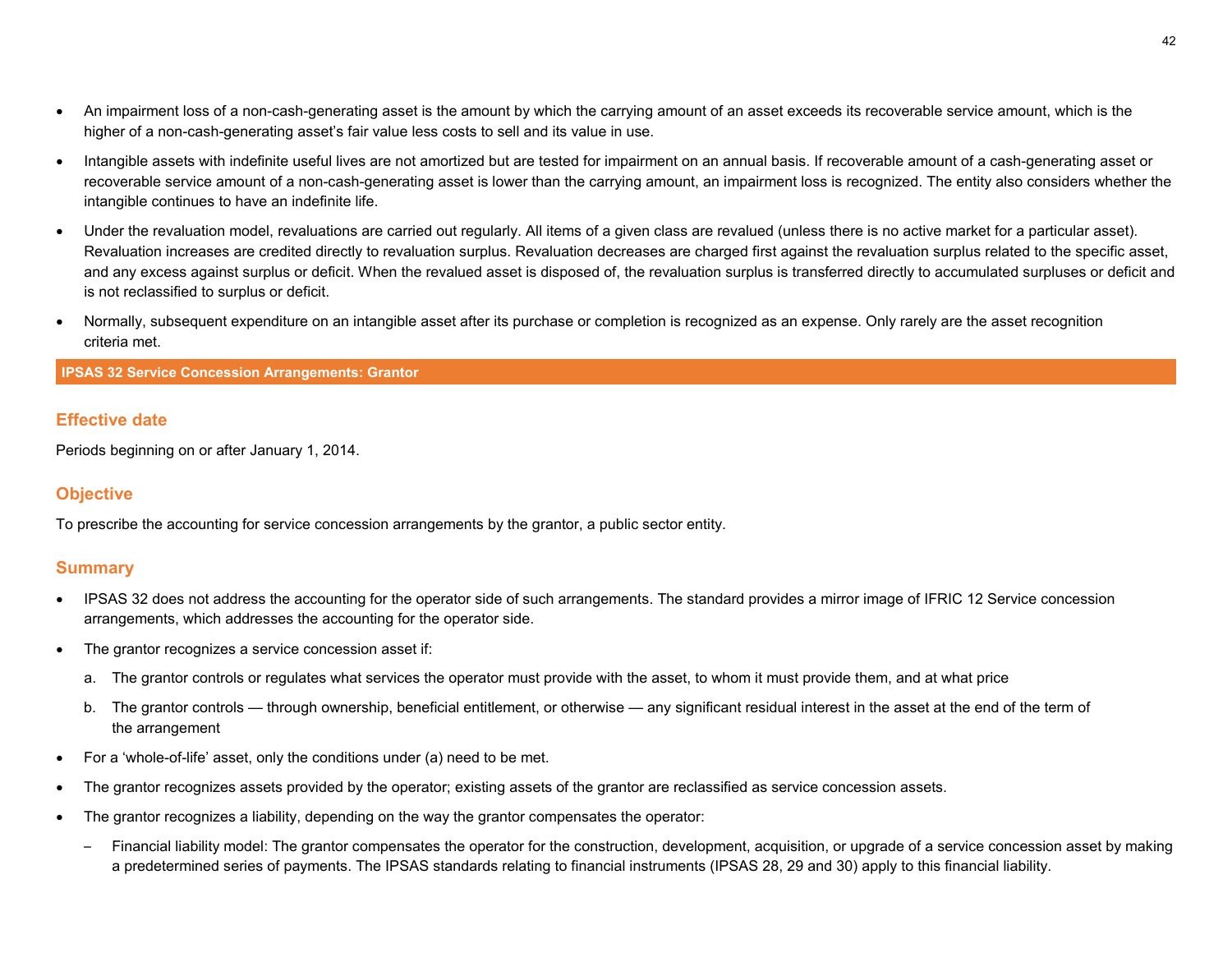43

- Grant of a right to the operator model: The grantor compensates the operator for the construction, development, acquisition, or upgrade of a service concession asset and related services by granting the operator the right to earn revenue from third-party users of the service concession asset or another revenue-generating asset. The grantor accounts for this liability as the unearned portion of the revenue arising from the exchange of assets between the grantor (a service concession asset) and the operator (an intangible asset).
- The grantor's treatment of revenues and expenses depends on these models:
	- Financial liability model: The grantor allocates payments to the operator according to their substance as a reduction in the liability, a finance charge, and charges for services provided by the operator.
	- Grant of a right to the operator model: The grantor earns the benefit associated with the assets received in the service concession arrangement in exchange for the right granted to the operator over the period of the arrangement. The grantor recognizes revenue and reduces the liability according to the economic substance of the service concession arrangement.

## **IPSAS 33 — First-time Adoption of Accrual Basis IPSASs**

## **Effective date**

Annual periods beginning on or after 1 January 2017. Earlier application permitted.

## **Objective**

To provide guidance to a first-time adopter that prepares and presents financial statements following the adoption of accrual basis IPSASs.

- IPSAS 33 allows a first-time adopter to take advantage of certain exemptions that affect fair presentation and compliance with accrual basis IPSASs. If a first-time adopter takes advantage of the exemptions that affect the fair presentation and its ability to assert compliance with accrual basis IPSASs, it will not be able to make an explicit and unreserved statement of compliance with other IPSASs, during the period of transition.
- An entity will present its first IPSAS financial statements when it can make an explicit and unreserved statement of compliance with accrual basis IPSASs.
- A first-time adopter shall apply the requirements of the IPSASs retrospectively on the date of adoption of accrual basis IPSASs. An entity shall use the same accounting policies in its opening statement of financial position and throughout all periods presented, except as specified in IPSAS 33.
- While applying exemptions that affect the fair presentation and the first-time adopter's ability to assert compliance with accrual basis IPSASs during the period of transition to accrual basis IPSASs, a first-time adopter will prepare transitional IPSAS financial statements.
- Exemptions that affect the fair presentation include a three year transitional relief period to, amongst others, the:
	- − recognition and measurement of a wide range of assets and liabilities, including property, plant and equipment;
	- − elimination of balances, transactions, revenue and expenses between entities within the economic entity in its consolidated financial statements;
	- − disclosure of related party relationships, related party transactions and information about key management.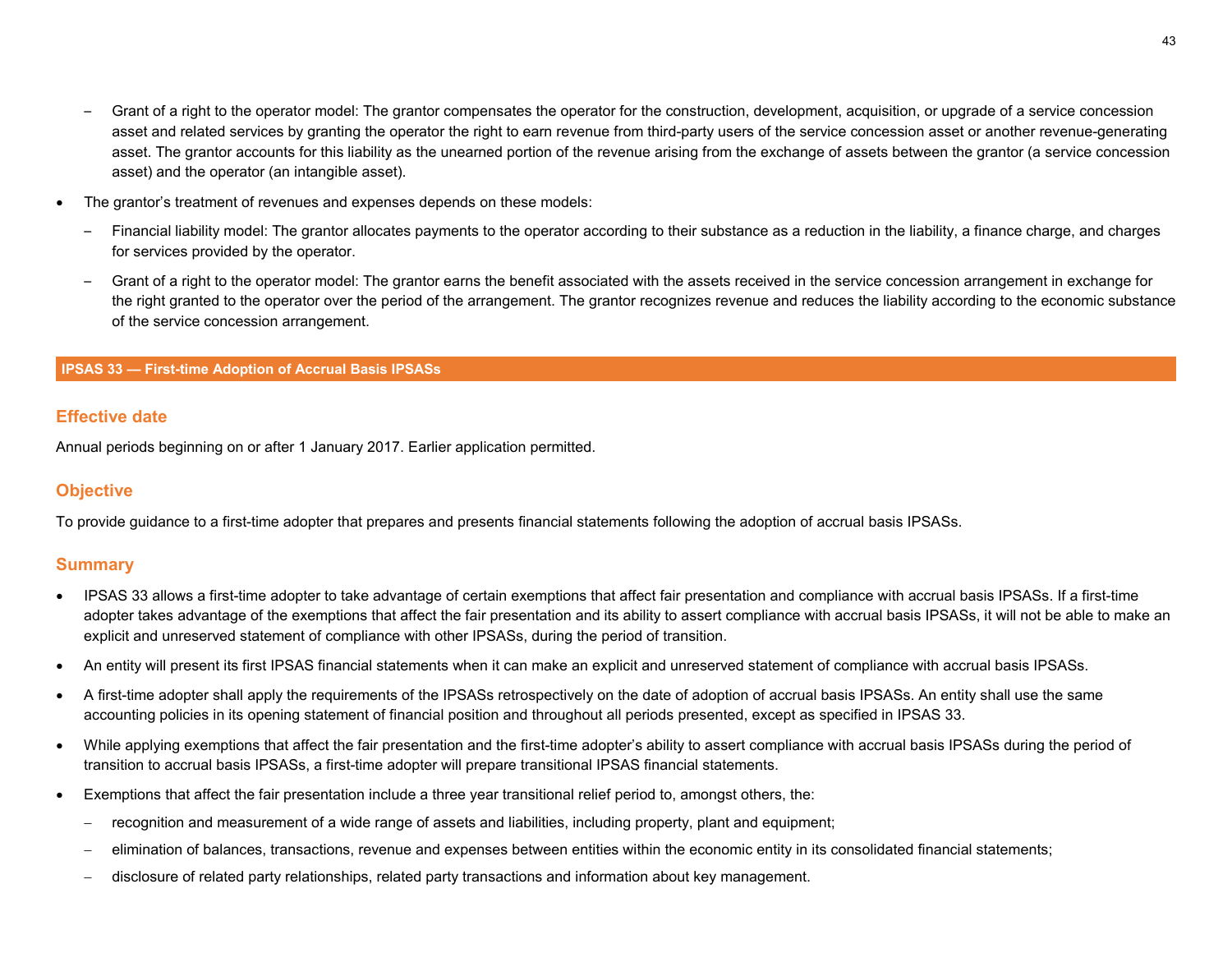- Exemptions that do not affect fair presentation of a first-time adopter's financial statements and compliance with accrual basis IPSASs include, amongst others:
	- − determining a surrogate for acquisition cost or depreciated cost when reliable cost information about the historical cost of an asset is not available on the date of adoption of accrual basis IPSASs. The asset's fair value will be its deemed cost as determined on the specific date;
	- not presenting comparative information in its first transitional IPSAS financial statements or its first IPSAS financial statements;
	- not presenting segment information during a three year relief period.
- Disclosures should be made in the financial statements to assist users in tracking adoption progress and confirming a first-time adopter's accounting policies against the requirements in the applicable accrual basis IPSASs during the period of transition.
- A first-time adopter shall present a reconciliation of its net assets/equity, surplus or deficit in accordance with its previous basis of accounting to its opening balance at the date of adoption of IPSASs. The reconciliation explains the adjustments to the previously reported financial statements in each period when new items are recognized and/or measured in accordance with IPSAS 33.

## **IPSAS 34 — Separate Financial Statements**

## **Effective date**

Annual periods beginning on or after 1 January 2017. IPSAS 34-38 have superseded IPSAS 6-8.

## **Objective**

To prescribe how to account for investments in controlled entities, joint ventures and associates in separate financial statements.

## **Summary**

- In the controlling entity's separate financial statements: investments in controlled entities, associates and joint ventures are accounted for either at cost, in accordance with IPSAS 41, or using the equity method as described in IPSAS 36.
- The controlling entity has to disclose a list of significant investments in controlled entities, associates and joint ventures and to describe the method used to account for these investments.
- IPSAS 34 contains specific requirements for a controlling entity that is not itself an investment entity but which has an investment in a controlled investment entity.

## **IPSAS 35 — Consolidated Financial Statements**

## **Effective date**

Annual periods beginning on or after 1 January 2017. IPSAS 34-38 have superseded IPSAS 6-8.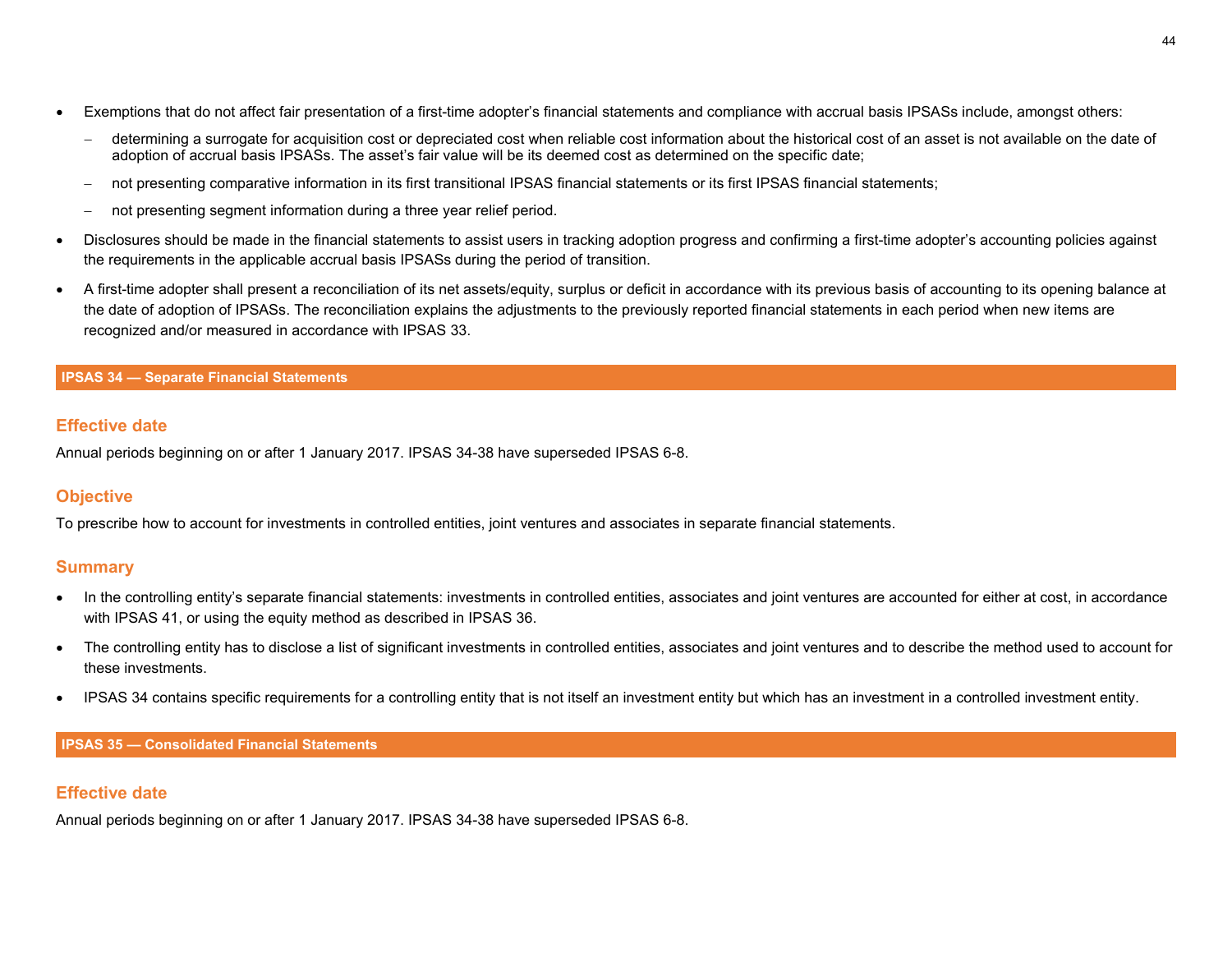## **Objective**

To establish principles for the presentation and preparation of consolidated financial statements when an entity controls one or more other entities.

- A controlled entity is an entity controlled by another entity, the controlling entity. The controlling entity shall assess whether it controls the other entity.
- Control is based on whether an investor has 1) power over the other entity; 2) exposure, or rights, to variable benefits from its involvement with the other entity; and 3) the ability to use its power over the other entity to affect the nature or amount of the benefits.
- The entity's benefits from its involvement with the entity being assessed for control can be financial, non-financial or both. Financial benefits include returns on investment such as dividends or similar distributions. Non-financial benefits include advantages arising from scarce resources that are not measured in financial terms and economic benefits received directly by service recipients of the entity. Non-financial benefits can occur when the activities of another entity are in agreement with the objectives of the entity and support the entity in achieving its objectives.
- IPSAS 35 includes guidance on the assessment of control, including material on: protective rights; delegated power; de facto control; and de facto agency arrangements.
- Consolidated financial statements are the financial statements of an economic entity in which the assets, liabilities, net assets/equity, revenue, expenses and cash flows of the controlling entity and its controlled entities are presented as those of a single economic entity.
- When a controlling entity-controlled entity relationship exists, consolidated financial statements are required (subject to certain specified exceptions).
- Consolidated financial statements include all controlled entities. There are no exemptions for 'temporary control', 'different lines of business' or 'controlled entity that operates under severe long-term funds transfer restrictions'.
- Intra-economic entity balances, revenue, expenses and cash flows are eliminated in full.
- All members of in the economic entity use the same accounting policies and, if practicable, the same reporting date. Otherwise, appropriate adjustments should be made to ensure conformity with the economic entity's accounting policies.
- Non-controlling interests are reported within net assets/equity in the consolidated statement of financial position, separately from the net assets/equity of the owners of the controlling entity.
- An entity shall attribute the surplus or deficit and each gain or loss recognized directly in net assets/equity to the owners of the controlling entity and to the noncontrolling interests.
- The entity shall also attribute the total amount recognized in the statement of changes in net assets/equity to the owners of the controlling entity and to the noncontrolling interests even if this results in the non-controlling interests having a deficit balance.
- Partial disposal of an investment in a controlled entity while control is retained is accounted for as a net assets/equity transaction with owners, and no gain or loss is recognized in surplus or deficit.
- Acquisition of a further ownership interest in a controlled entity after obtaining control is accounted for as a net assets/equity transaction and no gain or loss is recognized.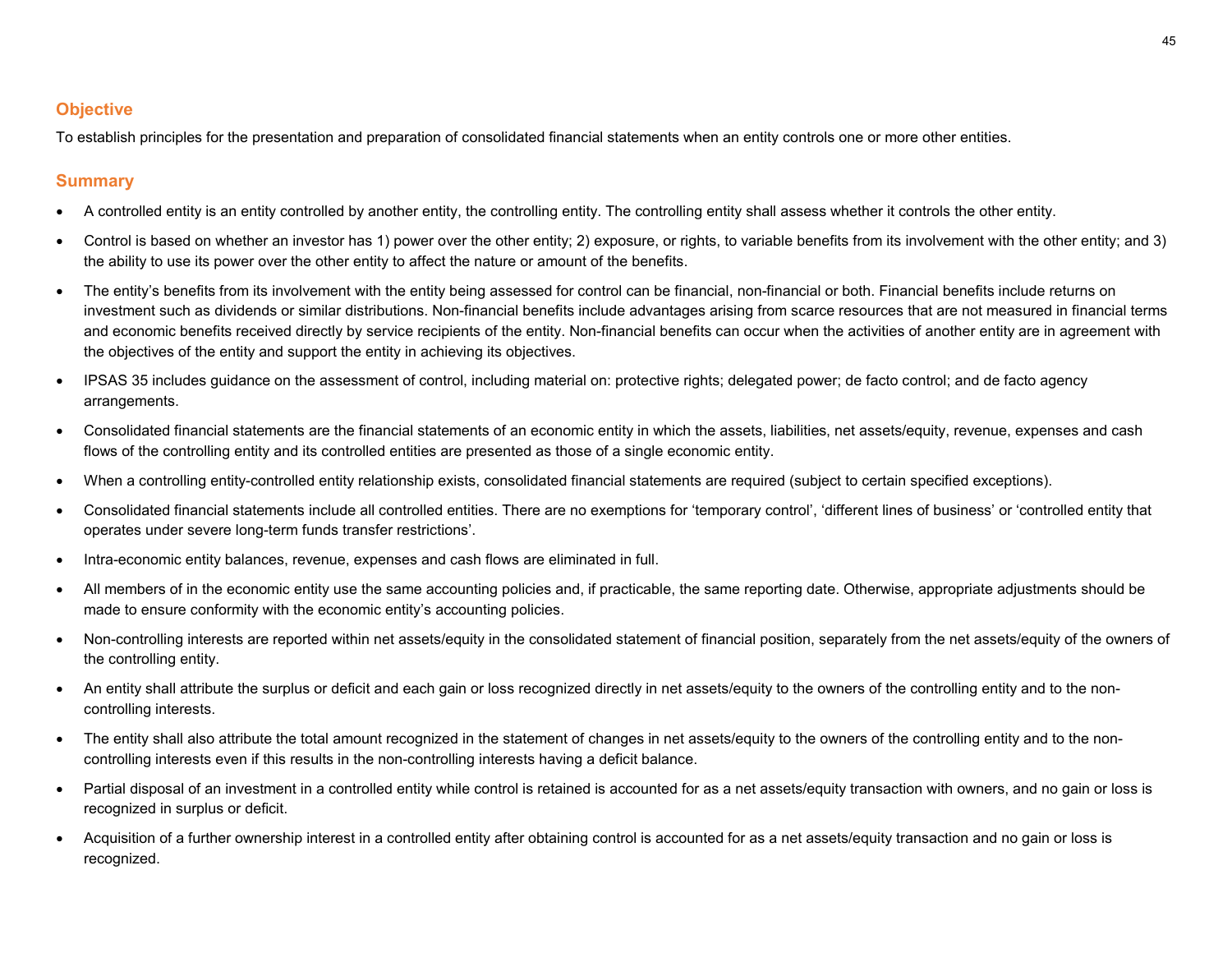- Partial disposal of an investment in a controlled entity that results in loss of control triggers remeasurement of the residual holding to fair value. Any difference between fair value and carrying amount is a gain or loss on the disposal, recognized in surplus or deficit. Thereafter, IPSAS 36 or IPSAS 41 is applied, as appropriate, to the residual holding.
- IPSAS 35 does not require that a controlling entity, that is not itself an investment entity, shall consolidate all controlled entities held by a controlled investment entity. Instead it requires that such a controlling entity shall present consolidated financial statements in which it (i) measures the investments of the controlled investment entity at fair value through surplus or deficit in accordance with IPSAS 41 and (ii) consolidates the other assets and liabilities and revenue and expenses of the controlled investment entity in accordance with IPSAS 35.

#### **IPSAS 36 — Investments in Associates and Joint Ventures**

### **Effective date**

Annual periods beginning on or after 1 January 2017. IPSAS 34-38 have superseded IPSAS 6-8.

#### **Objective**

To prescribe the accounting for investments in associates and joint ventures and to set out the requirements for the application of the equity method when accounting for investments in associates and joint ventures.

- Applies to all entities that are investors with significant influence over, or joint control of, an investee where the investment leads to the holding of a quantifiable ownership interest.
- The equity method is used for all investments in associates over which the entity has significant influence and in joint ventures, unless the investor is a venture capital organization, mutual fund, unit trust or a similar entity, and it elects to measure such investments at fair value through surplus or deficit in accordance with IPSAS 41.
- An investment in an associate or a joint venture accounted for using the equity method shall be classified as a non-current asset.
- Rebuttable presumption of significant influence is holding by an entity, directly and indirectly, 20% or more of the voting power of the investee.
- Under the equity method, the investment is initially recognized at cost. It is subsequently adjusted by the investor's share of the investee's post acquisition change in net assets.
- The investor's surplus or deficit includes its share of the investee's surplus or deficit and the investor's net assets/equity includes its share of changes in the investee's net assets/equity that have not been recognized in the investee's surplus or deficit.
- Associate's and joint venture's accounting policies shall be the same as those of the investor for like transactions and events in similar circumstances.
- The end of the reporting period of an associate or a joint venture cannot be more than three months different from the investor's end of the reporting period.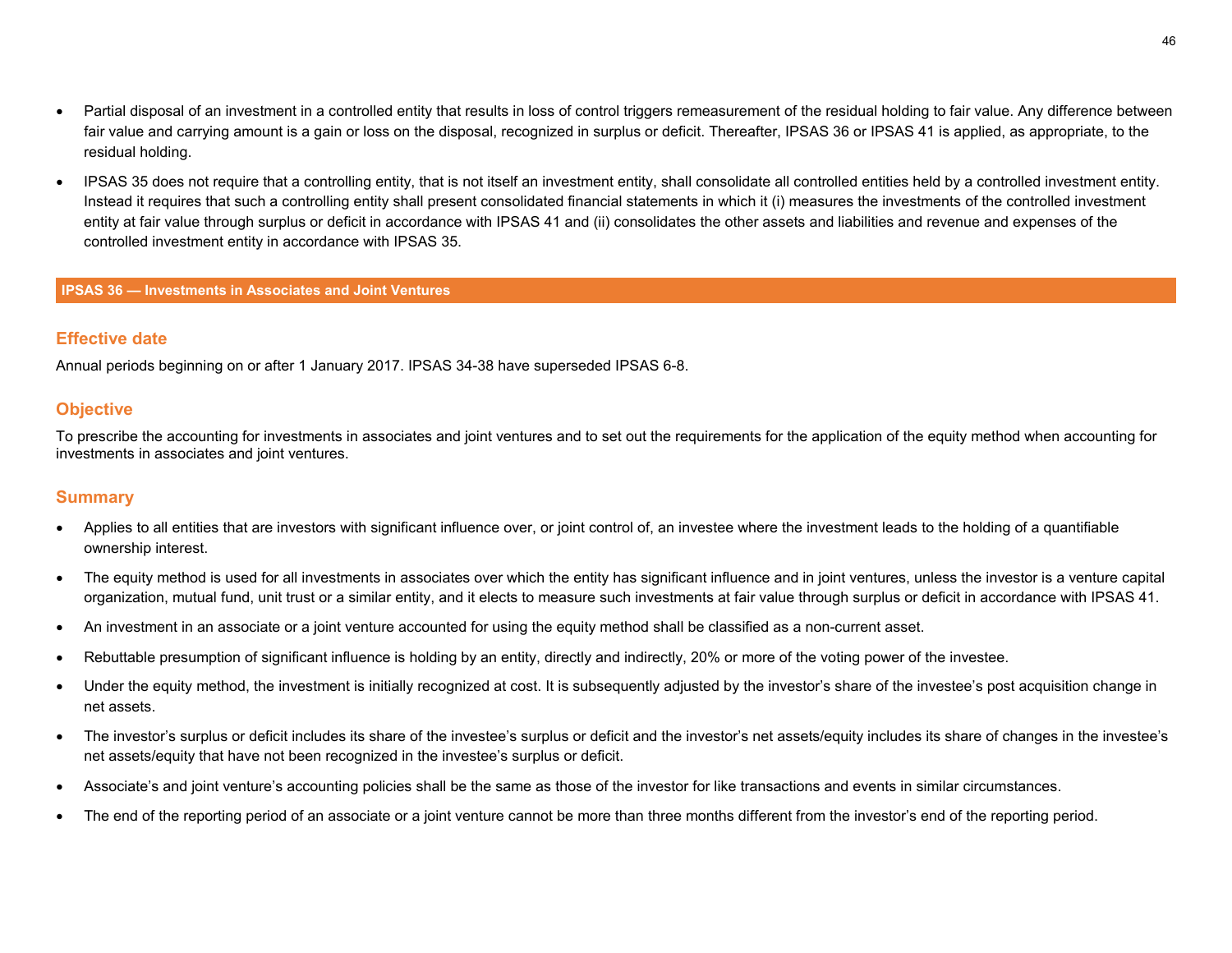- Even if consolidated financial statements are not prepared (e.g. because the investor has no controlled entities) equity accounting is used. However, when presenting 'separate financial statements' as defined in IPSAS 34, the investor accounts for the investment either at cost, in accordance with IPSAS 29, or using the equity method as described in IPSAS 36.
- Impairment is tested in accordance with IPSAS 21 or IPSAS 26.
- The impairment indicators in IPSAS 41 apply. An investment in an associate or joint venture is treated as a single asset for impairment purposes.
- IPSAS 36 requires that an entity with an interest in an associate or a joint venture that is an investment entity, shall, when applying the equity method, retain the fair value measurement applied by that investment entity associate or joint venture to its interest in controlled entities.

#### **IPSAS 37 — Joint Arrangements**

## **Effective date**

Annual periods beginning on or after 1 January 2017. IPSAS 34-38 have superseded IPSAS 6-8.

## **Objective**

To introduce new accounting requirements for joint arrangements, replacing IPSAS 8 Interests in Joint Ventures. The option to apply the proportional consolidation method when accounting for jointly controlled entities is removed. Additionally, IPSAS 37 eliminates jointly controlled assets to now only differentiate between joint operations and joint ventures.

- Applies to all entities that are a party to a joint arrangement.
- A joint arrangement is an arrangement of which two or more parties have joint control.
- Joint control is the agreed sharing of control of an arrangement by way of a binding arrangement, which exists only when decisions about the relevant activities require the unanimous consent of the parties sharing control.
- A joint operation is a joint arrangement whereby the parties that have joint control have rights to the assets and obligations for the liabilities.
- A joint venture is a joint arrangement whereby the parties that have joint control have rights to the net assets of the arrangement.
- The distinction between a joint operation and a joint venture requires assessment of the structure of the joint arrangement, the legal form of any separate vehicle, the terms of the binding arrangement and any other relevant facts and circumstances.
- Joint operations: joint operator recognizes the assets it controls, and expenses and liabilities it incurs, and its share of revenue earned, in both its separate and consolidated financial statements.
- Joint ventures: joint venture applies the equity method, as described in IPSAS 36, except joint ventures where the investor is a venture capital organization, mutual fund or unit trust, and it elects or is required to measure such investments at fair value through surplus or deficit in accordance with IPSAS 41.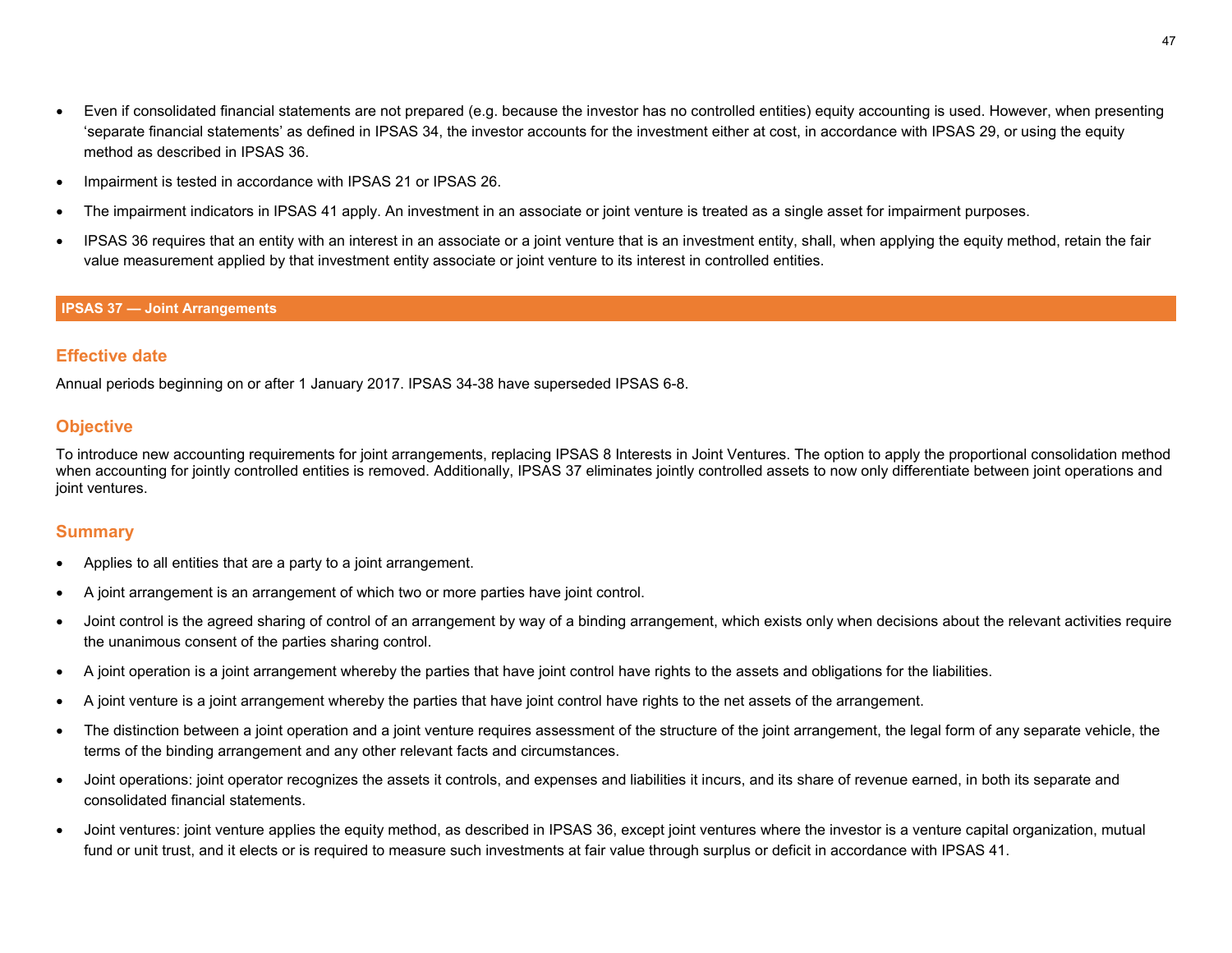• Even if consolidated financial statements are not prepared (e.g. because the venturer has no controlled entities), the equity method is used to account for joint ventures. However, in the venturer's 'separate financial statements' as defined in IPSAS 34, interests in joint ventures are accounted for either at cost, in accordance with IPSAS 41, or using the equity method as described in IPSAS 36.

#### **IPSAS 38 — Disclosure of Interests in Other Entities**

## **Effective date**

Annual periods beginning on or after 1 January 2017. IPSAS 34-38 have superseded IPSAS 6-8.

## **Objective**

To require information to be disclosed in an entity's financial statements that will enable users of those statements to evaluate the nature of, and risks associated with, the entity's interests in controlled entities, unconsolidated controlled entities, joint arrangements and associates, and structured entities that are not consolidated, and the effects of those interests on its financial position, financial performance and cash flows.

- Requires disclosures for the following broad categories:
	- − significant judgments and assumptions such as how control, joint control, significant influence and investment entity status have been determined;
	- interests in controlled entities including details of the structure of the economic entity, risks associated with consolidated structured entities, restrictions on use of assets and settlement of liabilities, changes in ownership levels, non-controlling interests in the economic entity;
	- interests in joint arrangements and associates the nature, extent and financial effects of interests in joint arrangements and associates (including names, details and summarized financial information) and the risks associated with such entities;
	- interests in unconsolidated structured entities the nature and extent of interests in unconsolidated structured entities and the nature of, and changes in, the risks associated with its interests in unconsolidated structured entities.
- A structured entity is:
	- in the case of entities where administrative arrangements or legislation are normally the dominant factors in deciding who has control of an entity, an entity that has been designed so that administrative arrangements or legislation are not the dominant factors in deciding who controls the entity; or
	- in the case of entities where voting or similar rights are normally the dominant factor in deciding who has control of an entity, an entity that has been designed so that voting or similar rights are not the dominant factor in deciding who controls the entity.
- An entity shall disclose information regarding its interest in a controlled entity when the entity had the intention of disposing of that interest and, at the reporting date, it has an active intention to dispose of that interest.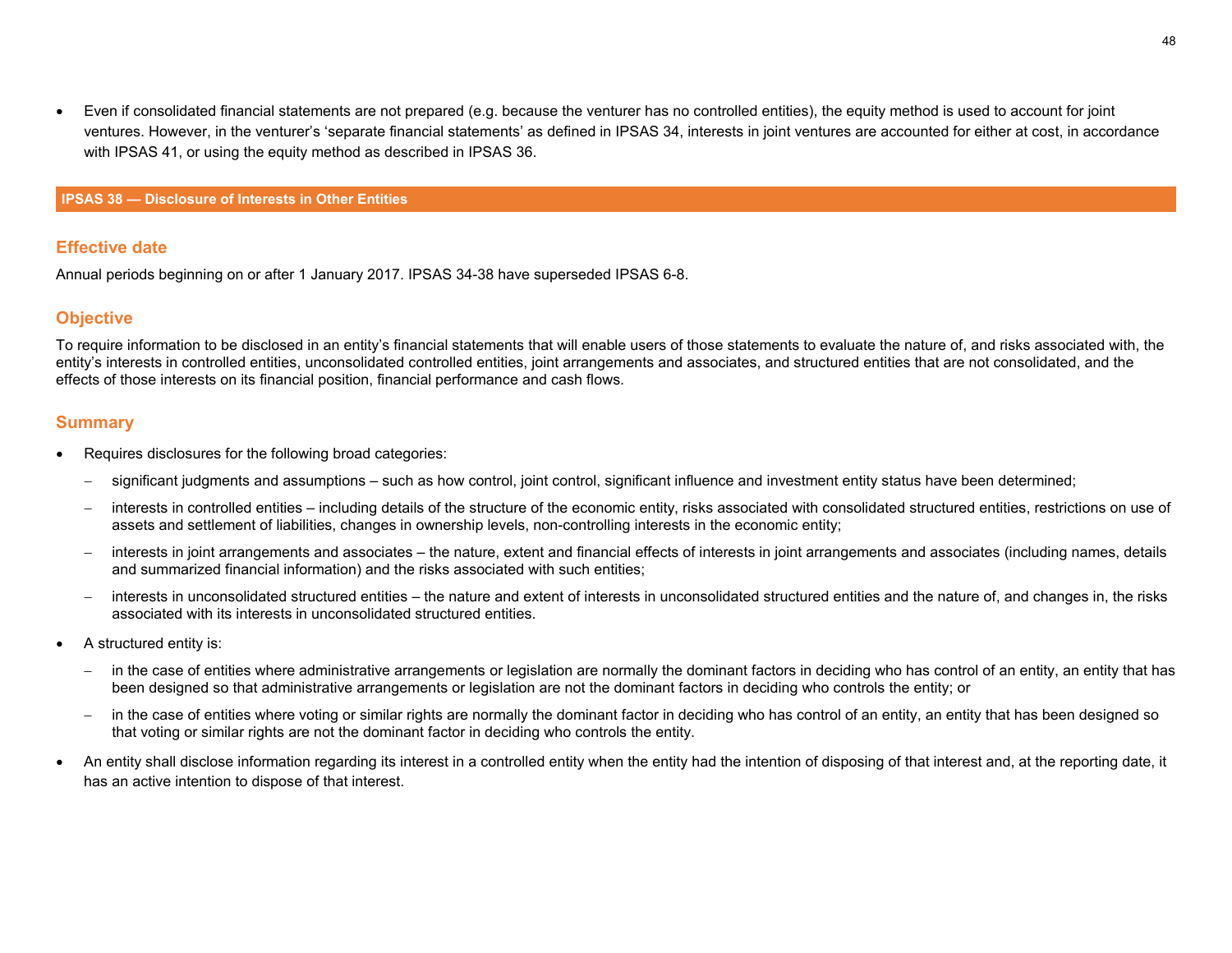#### **Effective date**

Annual periods beginning on or after 1 January 2018. IPSAS 39 has superseded IPSAS 25.

## **Objective**

To prescribe the accounting and disclosure for employee benefits, including short-term benefits (wages, annual leave, sick leave, bonuses, profit-sharing and nonmonetary benefits); pensions; post-employment life insurance and medical benefits; termination benefits, and other long-term employee benefits (long-service leave, disability, deferred compensation, and bonuses and long-term profit-sharing), except for share-based transactions and employee retirement benefit plans.

- Underlying principle: the cost of providing employee benefits is recognized in the period in which the entity receives services from the employee, rather than when the benefits are paid or payable.
- Short-term employee benefits (expected to be settled wholly before 12 months after the annual period in which the services were rendered) are recognized as an expense in the period in which the employee renders the service. Unpaid benefit liability is measured at undiscounted amount.
- Post-employment benefit plans (such as pensions and health care) are categorized as either defined contribution plans or defined benefit plans.
- For defined contribution plans, expenses are recognized in the period in which the contribution is payable.
- For defined benefit plans, a liability (or asset) is recognized in the statement of financial position equal to the net of:
	- − the present value of the defined benefit obligation (the present value of expected future payments required to settle the obligation resulting from employee service in the current and prior periods); and
	- the fair value of any plan assets at the end of the reporting period.
- When calculating the present value of the defined benefit obligation, entities apply a rate that reflects the time value of money. Entities disclose the basis on which the discount rate has been determined.
- Plan assets include assets held by a long-term employee benefit fund and qualifying insurance policies.
- The defined benefit asset is limited to the lower of the surplus in the defined benefit plan and the asset ceiling. The asset ceiling is defined as the present value of any economic benefits available in the form of refunds from the plan or reductions in future contributions to the plan.
- The change in the defined benefit liability (or surplus) has the following components:
	- service cost recognized in surplus or deficit;
	- − net interest (i.e. time value) on the net defined benefit liability (asset) recognized in surplus or deficit;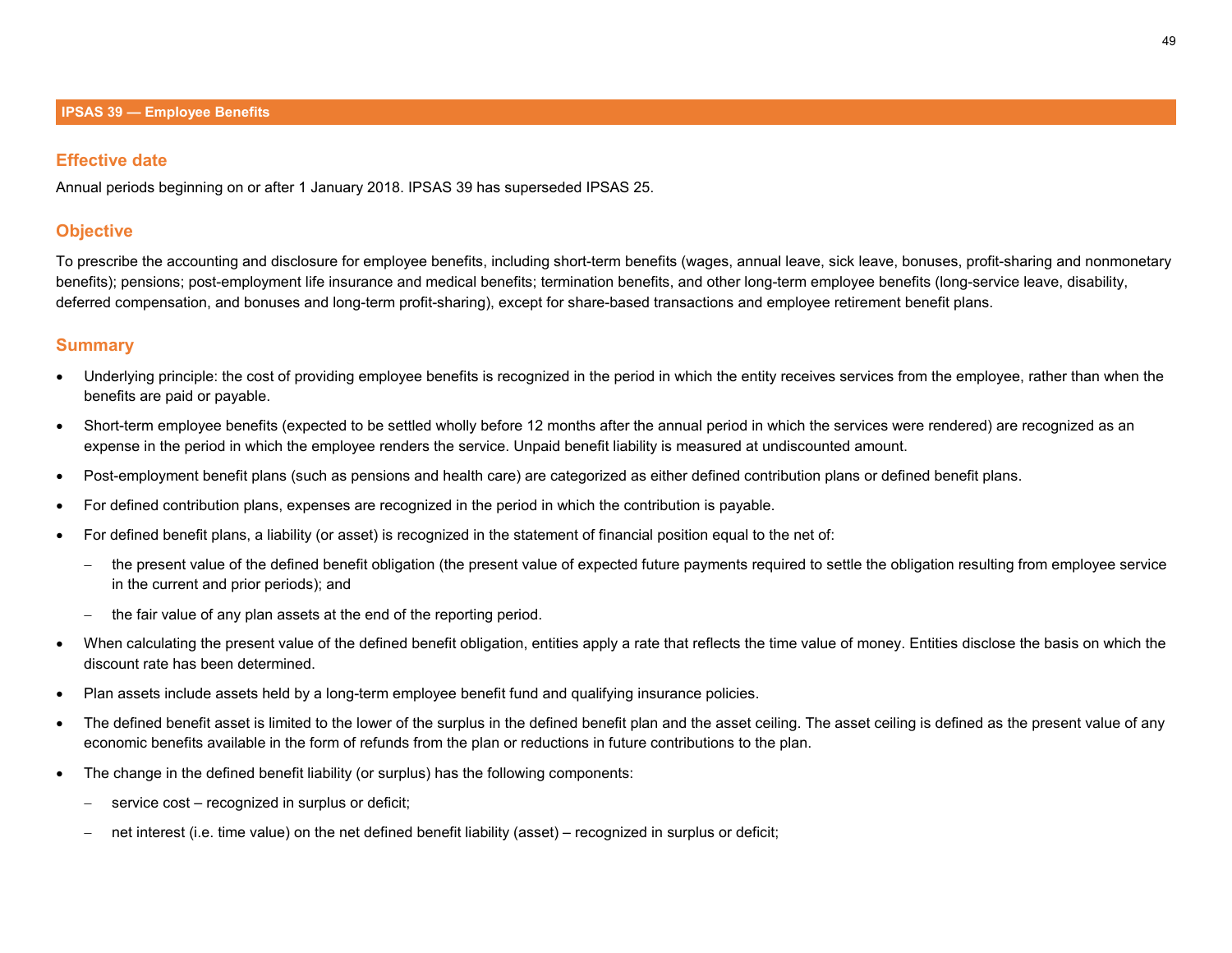- − remeasurements of the net defined benefit liability (asset), including a) changes in fair value of plan assets that arise from factors other than time value and b) actuarial gains and losses on obligations – recognized directly in net assets/equity.
- IPSAS 39 includes a rebuttable presumption that long-term disability payments are not usually subject to the same degree of uncertainty as the measurement of postemployment benefits. Where this presumption is rebutted, the entity considers whether some or all long-term disability payments should be accounted for in the same way as for post-employment benefits.

#### **IPSAS 40 — Public Sector Combinations**

#### **Effective date**

Annual periods beginning on or after 1 January 2019, with earlier application encouraged. IPSAS 40 is applied prospectively and public sector combinations occuring prior to the application of IPSAS 40 are not restated.

## **Objective**

To establish requirements for classifying, recognizing and measuring public sector combinations.

- Applies to any transaction or other event that meets the definition of a public sector combination.
- Public sector combination is defined as the "bringing together of separate operations into one public sector entity." Examples of public sector combinations include: (a) nationalization; (b) restructuring of central government ministries; (c) reorganization of local or regional government, for example by rearranging territorial boundaries or by combining entities; and (d) transfer of operations from one government (or governmental unit) to another.
- The following are not public sector combinations: (a) the acquisition or receipt of an asset or a group of assets (along with any related liabilities) that does not constitute an operation; and (b) the assumption of a liability or a group of liabilities that does not constitute an operation. IPSAS 40 also excludes from its scope the accounting for the formation of a joint arrangement in the financial statements of the joint arrangement itself.
- Operation is an integrated set of activities and related assets and/or liabilities that is capable of being conducted and managed for the purpose of achieving an entity's objectives, by providing goods and/or services.
- Classification of public sector combinations:
	- − Amalgamation gives rise to a resulting entity and is either: (a) a public sector combination in which no party to the combination gains control of one or more operations; or (b) a public sector combination in which one party to the combination gains control of one or more operations, and there is evidence that the combination has the economic substance of an amalgamation.
	- − Acquisition is a public sector combination in which one party to the combination (the acquirer) gains control of one or more operations, and there is evidence that the combination is not an amalgamation.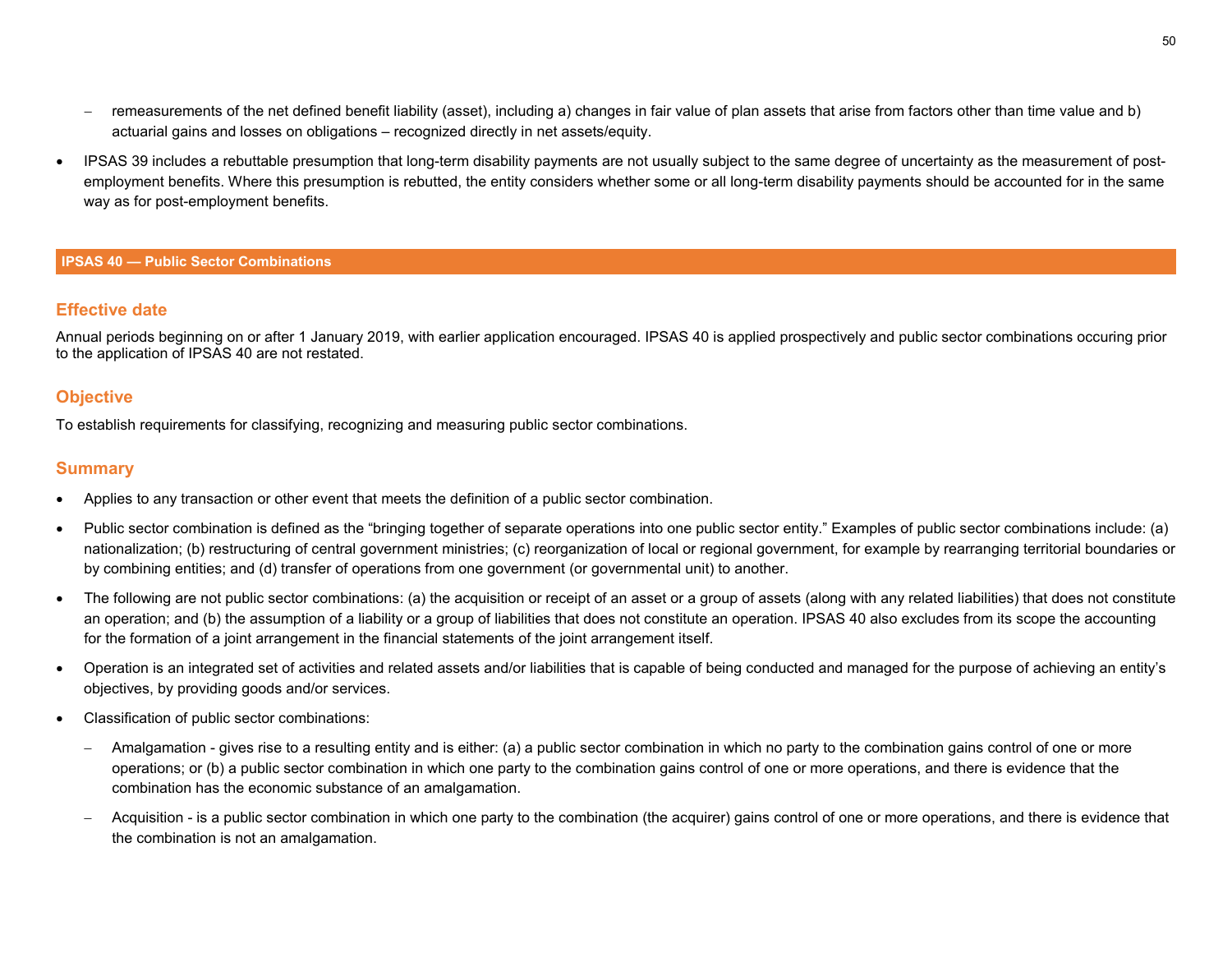- Where one party to a public sector combination gains control of one or more operations as a result of the combination, an entity considers the economic substance of the combination in determining the appropriate classification. In doing so, an entity considers the following indicators: (a) indicators relating to consideration; and (b) indicators relating to the decision-making process.
- Accounting for amalgamations
	- In accounting for amalgamations, the resulting entity applies the modified pooling of interest method of accounting. The resulting entity is defined as the "entity that is the result of two or more operations combining in an amalgamation".
	- − Modified pooling of interests method of accounting is a variation of the pooling of interests method of accounting (sometimes referred to as "merger accounting") in which the amalgamation is recognized on the date it takes place.
	- The resulting entity recognizes the assets, liabilities and any non-controlling interest that are recognized in the financial statements of the combining operations as at the amalgamation date and measures them at their carrying amounts in the financial statements of the combining operations. The resulting entity recognizes the difference between the assets and liabilities assumed in an amalgamation as one or more components of net assets/equity.
- Accounting for acquisitions
	- In accounting for acquisitions, the acquirer applies the acquisition method of accounting. The acquirer is defined as "the entity that gains control of one or more operations in an acquisition."
	- The acquirer recognizes, separately from any goodwill recognized, the identifiable assets acquired, the liabilities assumed and any non-controlling interest in the acquired operation. This may include items not previously recognized by the acquired operation. The acquirer measures the identifiable assets acquired and the liabilities assumed at their acquisition-date fair values.
	- − Goodwill is defined as "an asset representing the future economic benefits arising from other assets acquired in an acquisition that are not individually identified and separately recognized." Goodwill is usually recognized only where consideration is transferred.
	- In a bargain purchase, the net of the amounts of the identifiable assets acquired and the liabilities assumed may exceed any consideration paid. The acquirer recognizes the resulting gain in surplus or deficit.

## **IPSAS 41 — Financial Instruments**

## **Effective date**

Annual periods beginning on or after 1 January 2022, with earlier application encouraged. IPSAS 41 replaces IPSAS 29, while providing entities a transition option to continue to apply the hedge accounting requirements of IPSAS 29.

## **Objective**

Sets out requirements for recognition and measurement of financial instruments, including impairment, derecognition and general hedge accounting.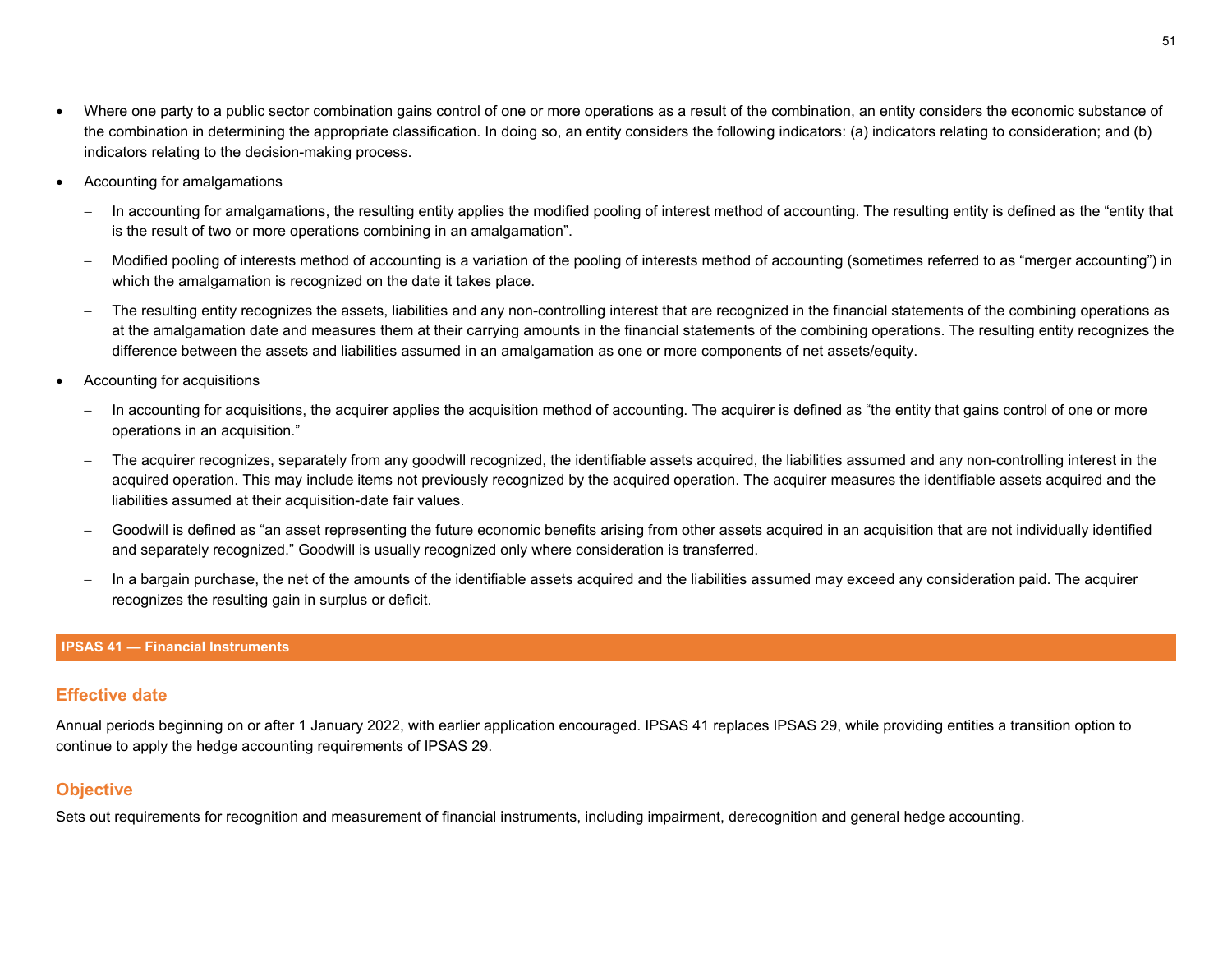- IPSAS 41 generally carries forward the requirements related to the recognition and derecognition of financial assets and financial liabilities, previously included in IPSAS 29.
- Except for certain short-term receivables and payables, all financial instruments are initially measured at fair value plus or minus, in the case of a financial asset or financial liability not at fair value through surplus or deficit, transaction costs.
- Short-term receivables and payables shall be measured at the original invoice amount at initial recognition, if the effect of discounting is immaterial.
- IPSAS 41 classifies financial assets into two classifications: those measured at amortized cost and those measured at fair value.
- When assets are measured at fair value, gains and losses are either recognized in surplus or deficit (fair value through surplus or deficit), or recognized in net assets/equity (fair value through net assets/equity).
- Equity investments are classified as fair value through surplus or deficit. However, if an equity investment is not held for trading, an entity can make an irrevocable election at initial recognition to measure it at fair value through net assets/equity with only dividend or similar distributions recognized in surplus or deficit.
- A debt instrument that (1) is held within a business model whose objective is to hold the financial asset to collect the contractual cash flows and (2) has contractual terms that give rise on specified dates to cash flows that are solely payments of principal and interest on the principal amount outstanding must be measured at amortized cost unless the asset is designated at fair value through surplus or deficit under the fair value option.
- A debt instrument that (1) is held within a business model whose objective is achieved both by collecting contractual cash flows and selling financial assets and (2) has contractual terms that give rise on specified dates to cash flows that are solely payments of principal and interest on the principal amount outstanding, must be measured at fair value through net assets/equity, unless the asset is designated at fair value through surplus or deficit under the fair value option.
- All other debt instruments must be measured at fair value through surplus or deficit.
- IPSAS 41 does not change the basic accounting model for financial liabilities in IPSAS 29. Two measurement categories continue to exist: fair value through surplus or deficit and amortized cost. Financial liabilities held for trading are measured at fair value through surplus or deficit, and all other financial liabilities are measured at amortized cost unless the fair value option is applied. Changes in fair value attributable to changes in credit risk of the liability are presented in net assets/equity.
- All derivatives in the scope of IPSAS 41, including those linked to unquoted equity investments, are measured at fair value. Value changes are recognized in surplus or deficit unless the entity has elected to apply hedge accounting by designating the derivative as a hedging instrument in an eligible hedging relationship.
- Embedded derivatives that under IPSAS 29 would have been separately accounted for at fair value through surplus or deficit because they were not closely related to the host financial asset will no longer be separated. Instead, the contractual cash flows of the financial asset are assessed in their entirety, and the asset as a whole is measured at fair value through surplus or deficit if the contractual cash flow characteristics test is not passed. Embedded derivatives not closely related to financial liabilities will be accounted for separately at fair value in the case of financial liabilities not designated at fair value through surplus or deficit (as in IPSAS 29).
- The hedge accounting requirements in IPSAS 41 are optional. If the eligibility and qualification criteria are met, hedge accounting allows an entity to reflect risk management activities in the financial statements by matching gains or losses on financial hedging instruments with losses or gains on the risk exposures they hedge.
- There are three types of hedging relationships: (i) fair value hedge; (ii) cash flow hedge and (iii) hedge of a net investment in a foreign operation as defined in IPSAS 4.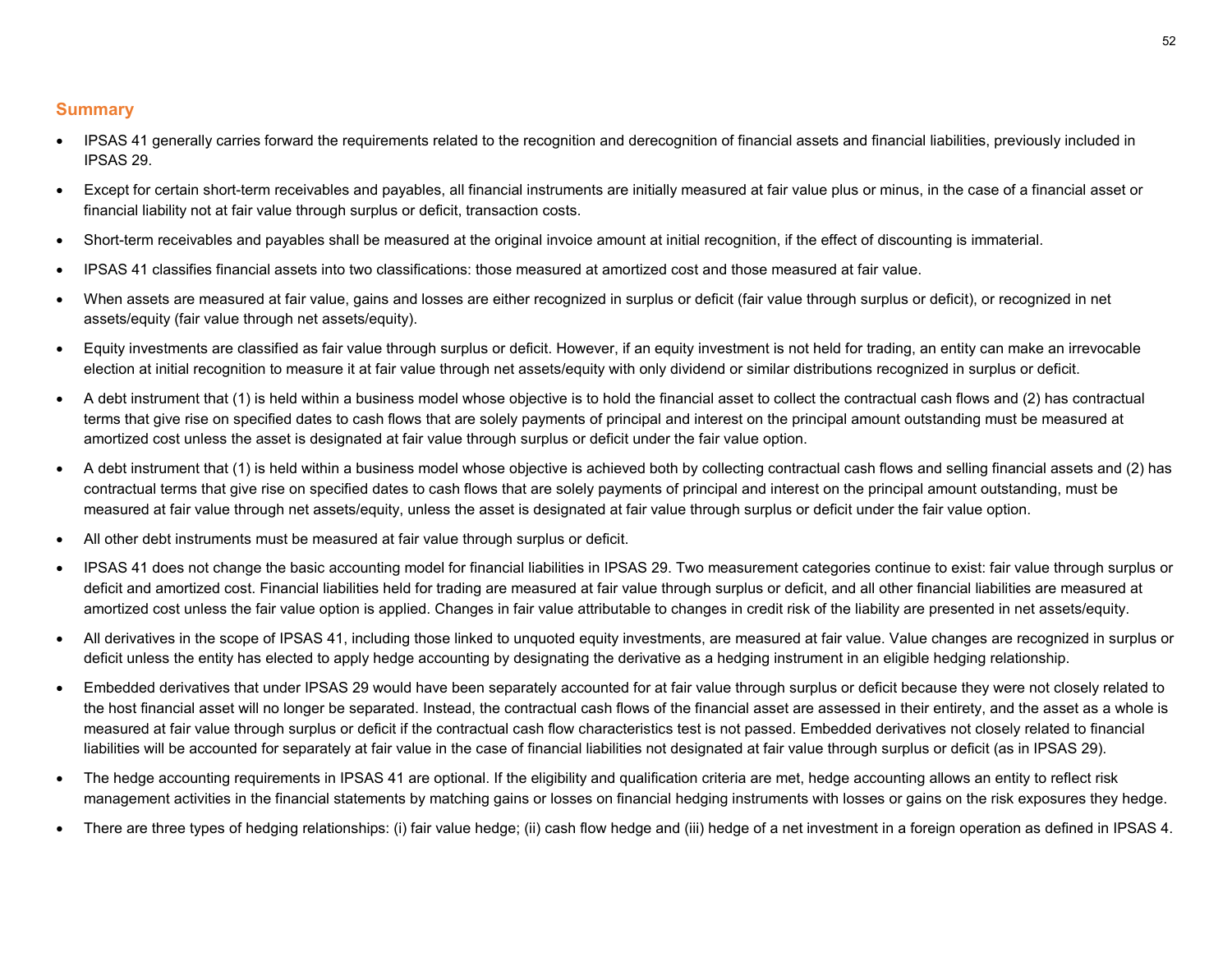- A hedging relationship qualifies for hedge accounting only if all of the following criteria are met: (i) the hedging relationship consists only of eligible hedging instruments and eligible hedged items; (ii) at the inception of the hedging relationship there is formal designation and documentation of the hedging relationship and the entity's risk management objective and strategy for undertaking the hedge; (iii) the hedging relationship meets all of the hedge effectiveness requirements.
- In order to qualify for hedge accounting, the hedge relationship must meet the following effectiveness criteria: (i) there is an economic relationship between the hedged item and the hedging instrument; (ii) the effect of credit risk does not dominate the value changes that result from that economic relationship; and (iii) the hedge ratio of the hedging relationship is the same as that actually used in the economic hedge.
- The impairment model in IPSAS 41 is based on expected credit losses and it applies equally to debt instruments measured at amortized cost or fair value through net assets/equity, lease receivables, and certain written loan commitments and financial guarantee contracts.
- Expected credit losses (with the exception of purchased or original credit-impaired financial assets) are required to be measured through a loss allowance at an amount equal to: (i) the 12-month expected credit losses or (ii) full lifetime expected credit losses. The latter applies if credit risk has increased significantly since initial recognition of the financial instrument.
- Interest revenue is calculated by applying the effective interest rate to the amortized cost (which is the gross carrying amount minus loss allowance) for credit-impaired financial assets while for all other instruments, it is calculated based on the gross carrying amount.

#### **IPSAS 42 — Social Benefits**

## **Effective date**

Annual periods beginning on or after 1 January 2022, with earlier application encouraged.

## **Objective**

To help users of the financial statements and general purpose financial reports assess the nature of social benefits provided by the entity, the features of the operation of social benefit schemes; and the impact of social benefits on the entity's financial performance, financial position and cash flows.

- Social benefits are cash transfers provided to specific individuals and/or households who meet eligibility criteria; mitigate the effect of social risks, and address the needs of society as a whole. Examples include retirement benefits, unemployment benefits, and child benefits.
- Social risks are events or circumstances that relate to the characteristics of individuals and/or households (for example, age, health, poverty and employment status) and may adversely affect the welfare of individuals and/or households, either by imposing additional demands on their resources or by reducing their income.
- In accounting for social benefits, IPSAS 42 prescribes the general approach (obligating event approach), and permits in certain cases the insurance approach.
- According to the **general approach** an entity shall recognize a liability for a social benefit scheme when the entity has a present obligation for an outflow of resources that results from a past event, and the present obligation can be measured in a way that achieves the qualitative characteristics and takes account of constraints in the conceptual framework.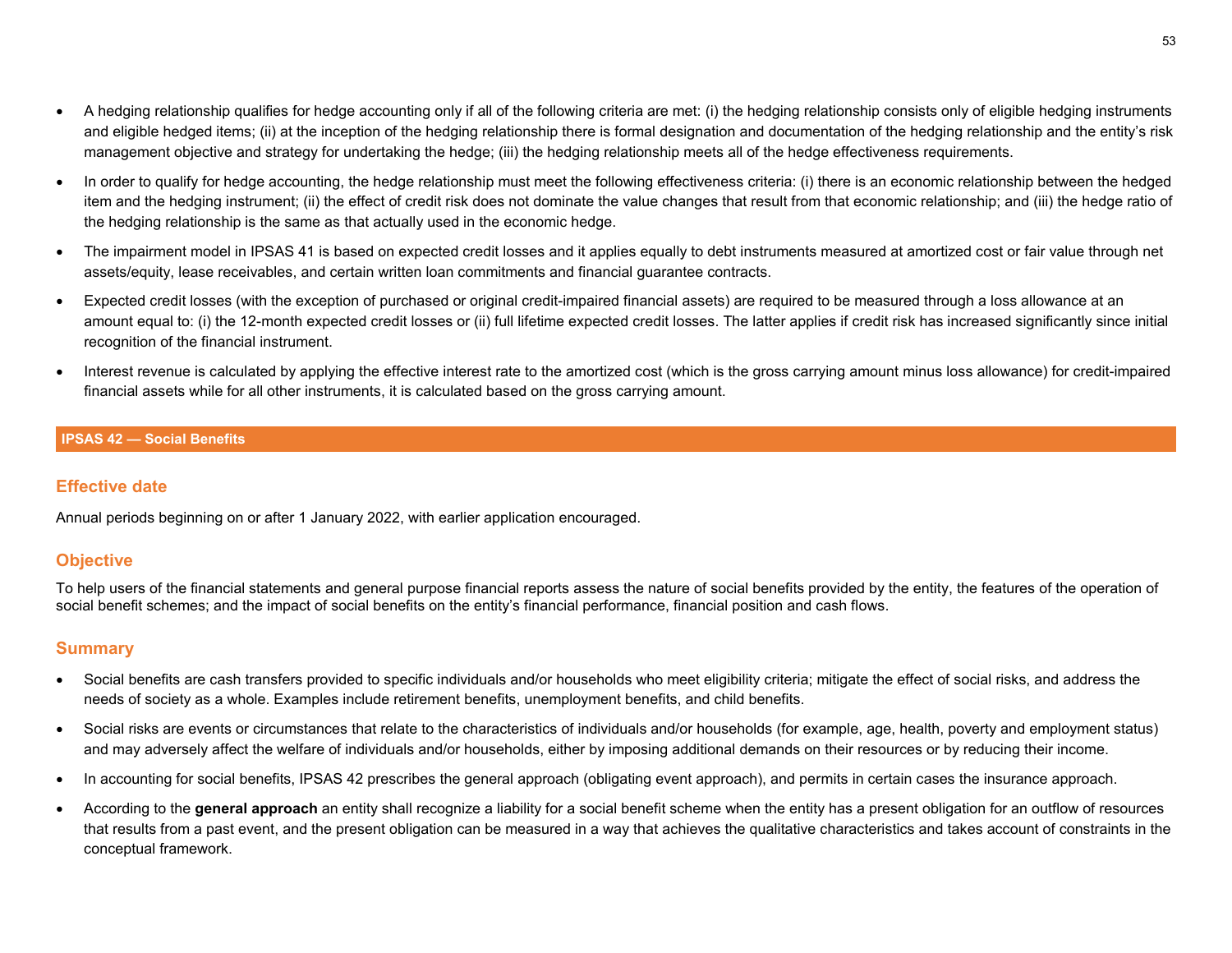- An entity shall recognize an expense for a social benefit scheme at the same point that it recognizes a liability.
- The liability for a social benefit scheme is the best estimate of the social benefit payments that the entity expects to make in fulfilling the present obligations represented by the liability.
- The maximum amount to be recognized as a liability is the costs the entity expects to incur in making the next social benefit payment.
- The liability for a social benefit scheme shall be reduced as social benefit payments are made. Any difference between the cost of making the social benefit payments and the carrying amount of the liability in respect of the social benefit scheme is recognized in surplus or deficit in the period in which the liability is settled. Where a liability has yet to be settled, the liability shall be reviewed at each reporting date, and adjusted to reflect the current best estimate of the social benefit payments that the entity expects to make in fulfilling the present obligations represented by the liability.
- An entity shall disclose information that explains the characteristics of its social benefit schemes (such as nature, key features and funding), and explains the demographic, economic and other external factors that may affect its social benefit schemes.
- An entity is permitted, but not required to follow the **insurance approach** if a social benefit scheme is intended to be fully funded from contributions, and there is evidence that the entity manages the scheme in the same way as an issuer of insurance contract, including assessing the financial performance and financial position of the scheme on a regular basis. Insurance approach means recognizing and measuring the assets, liabilities, revenue and expenses associated with that social benefit scheme by applying, by analogy, the requirements of IFRS 17 Insurance Contracts or similar standard.

**RPG 1 — Reporting on the Long-Term Sustainability of an Entity's Finances**

## **Approval**

Approved by IPSASB in 2013.

## **Status**

A Recommended Practice Guideline (RPG) is not an IPSAS standard and therefore an entity is not required to comply with it in order to comply with IPSASs. However, it does represent good practice. An entity reporting on the long-term sustainability of its finances is encouraged to follow this RPG and disclose the extent to which it has been followed.

## **Objective**

To provide guidance on how to present information on the impact of current policies and decisions made at the reporting date on future inflows and outflows and supplements information in the financial statements. The aim of such reporting is to provide an indication of the projected long-term sustainability of an entity's finances over a specified time horizon in accordance with stated assumptions.

## **Summary**

• The relevance of reporting long-term fiscal sustainability information should be considered in the context of that entity's funding and capacity to determine service delivery levels.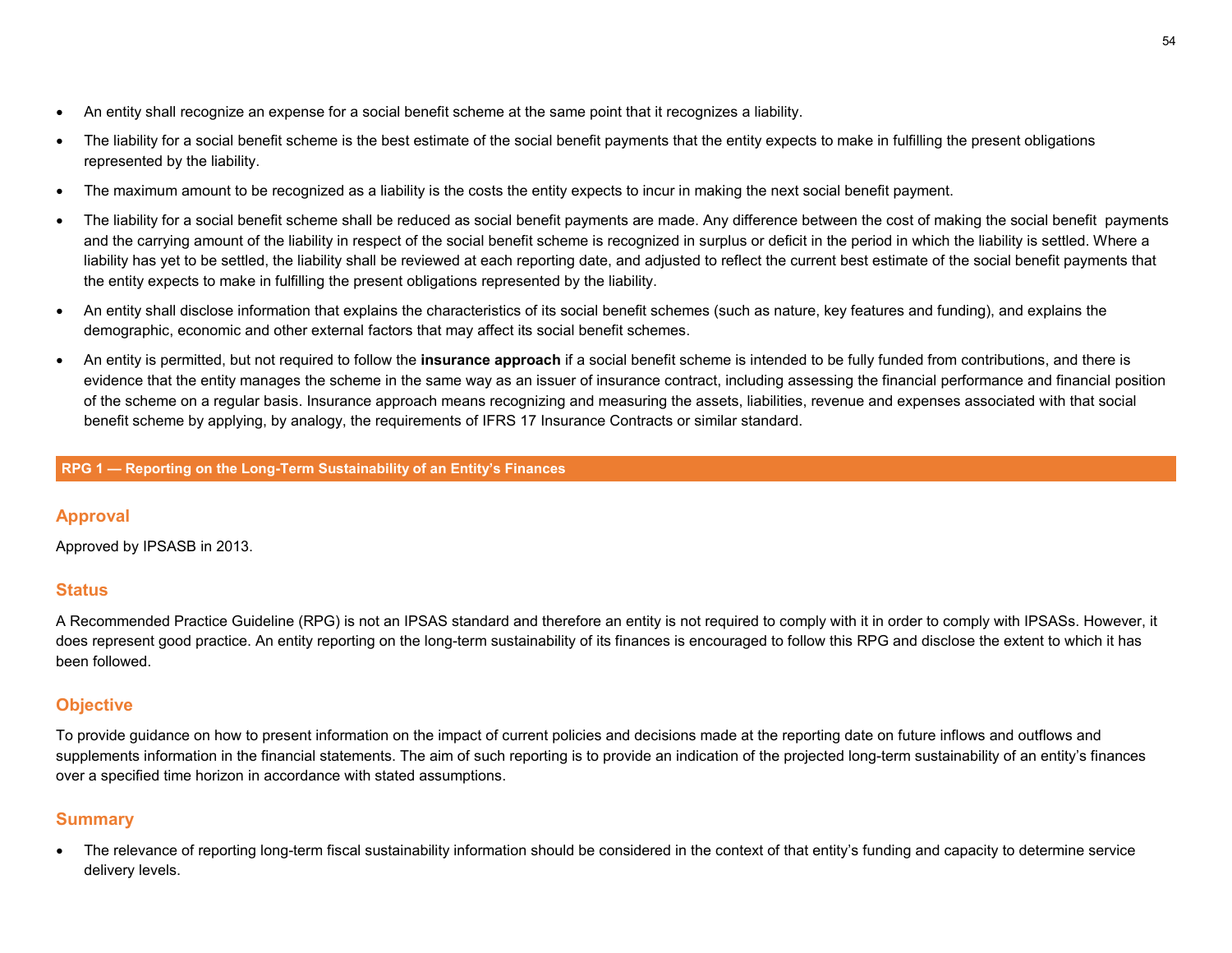- Long-term fiscal sustainability information will usually include the following components:
	- − Projections of future inflows and outflows, which can be displayed in tabular statements or graphical formats, and a narrative discussion explaining the projections;
	- − A narrative discussion of the dimensions of long-term fiscal sustainability including any indicators used to portray the dimensions; and
	- − A narrative discussion of the principles, assumptions and methodology underlying the projections.
- While regular updates are desirable, this RPG acknowledges that annual reporting on the long-term sustainability of its finances may not be realistic for all entities. However, during periods of global financial volatility when projections may quickly become outdated and after major unexpected events such as natural disasters, an entity should consider updating its projections on a more frequent basis.
- The core information presented is the projection of inflows and outflows commencing in the current reporting period for a period selected and disclosed by the entity.
- The projections should be prepared on the basis of current policy assumptions, and assumptions about future economic and other conditions.
- An entity reporting long-term fiscal sustainability information should include a narrative discussion on the three inter-related dimensions of long-term fiscal sustainability: service, revenue, and debt.
- It is important that the basis of preparation of the projections is clear. This means that the principles, assumptions and approaches to the methodology that underpin the projections are transparent. RPG 1 includes discussion of:
	- Updating of projections and frequency of reporting;
	- Impact of legal requirements and policy frameworks;
	- − Current policy, demographic and economic assumptions;
	- − Reasonableness of assumptions;
	- − Inflation and discount rates; and
	- − Sensitivity analysis.

#### **RPG 2 — Financial Statement Discussion and Analysis**

## **Approval**

Approved by IPSASB in 2013.

## **Status**

A Recommended Practice Guideline (RPG) is not an IPSAS standard and therefore an entity is not required to comply with it in order to comply with IPSASs. However, it does represent good practice. An entity preparing and presenting financial statement discussion and analysis is encouraged to follow this RPG.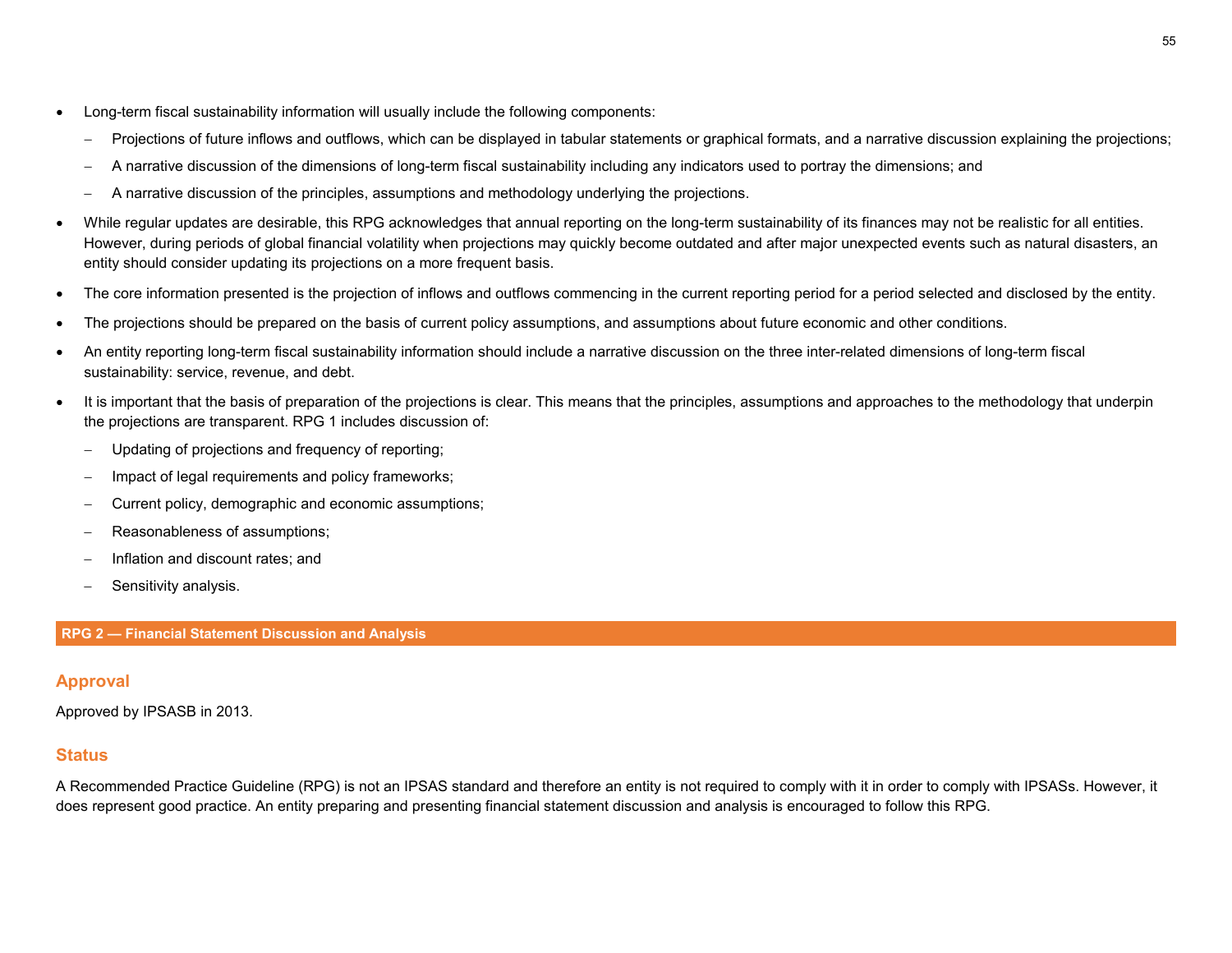## **Objective**

To provide guidance for preparing and presenting financial statement discussion and analysis. Financial statement discussion and analysis assist users in understanding the financial position, financial performance and cash flows presented in the financial statements.

## **Summary**

- Financial statement discussion and analysis should be presented at least annually and should use the same reporting period as that covered by the financial statements.
- The reporting boundary for financial statement discussion and analysis should be the same as that used for the financial statements.
- Financial statement discussion and analysis should be issued with the financial statements.
- Financial statement discussion and analysis should include the following, without merely replicating information in the financial statements:
	- An overview of the entity's operations and the environment in which it operates;
	- Information about the entity's objectives and strategies;
	- − An analysis of the entity's financial statements including significant changes and trends in an entity's financial position, financial performance and cash flows; and
	- − A description of the entity's principal risks and uncertainties that affect its financial position, financial performance and cash flows, an explanation of changes in those risks and uncertainties since the last reporting date and its strategies for bearing or mitigating those risks and uncertainties.

#### **RPG 3 — Reporting Service Performance Information**

## **Approval**

Approved by IPSASB in 2015.

## **Status**

A Recommended Practice Guideline (RPG) is not an IPSAS standard and therefore an entity is not required to comply with it in order to comply with IPSASs. However, it does represent good practice. An entity reporting service performance information should aim to achieve the principles set out in this RPG.

## **Objective**

To provide guidance on reporting service performance information in general purpose financial reports. Service performance information is information on the services that the entity provides, an entity's service performance objectives and the extent of its achievement of those objectives. Service performance information assists users of general purpose financial reports to assess the entity's service efficiency and effectiveness.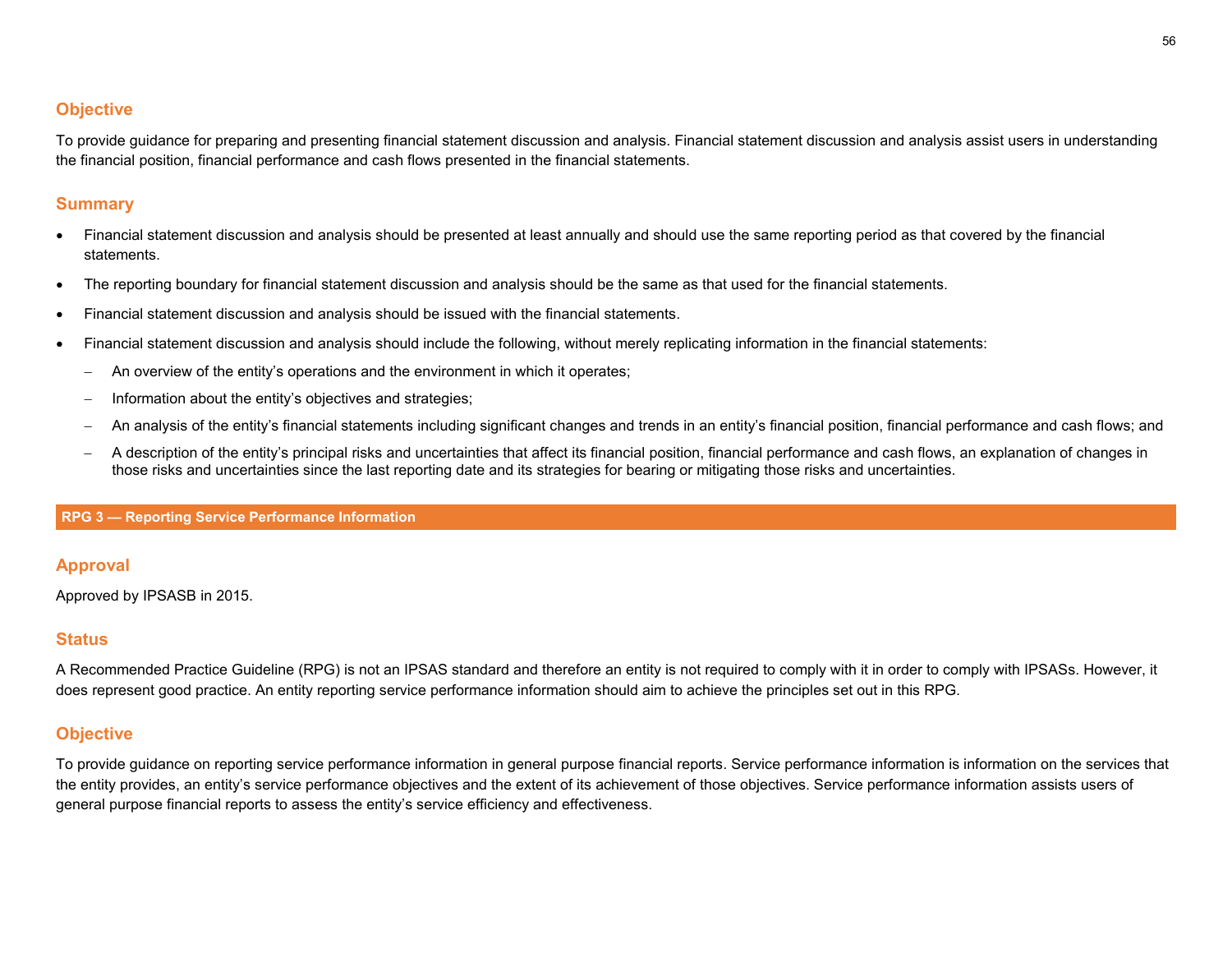## **Summary**

- Service performance information should be reported at least annually and should cover the same reporting period as that covered by the financial statements.
- For reporting service performance information the reporting boundary of the entity should be the same as that used for the financial statements.
- An entity may present service performance information either as part of a general purpose financial report that includes the financial statements, or in a separately issued general purpose financial report.
- When used in combination with the information in an entity's financial statements, service performance information should enable users to assess the entity's finances in the context of its achievement of service performance objectives and vice versa.
- A service performance objective is a description of the planned results that an entity is aiming to achieve expressed in terms of inputs, outputs, outcomes or efficiency.
- Service performance objectives may be expressed using performance indicators of inputs, outputs, outcomes or efficiency. Service performance objectives may also be expressed using a narrative description of a desired future state resulting from provision of services.
- The following information should be displayed for each relevant service:
	- − Service performance objectives;
	- − Performance indicators; and
	- Total costs of the services.
- Information should be disclosed so that users:
	- Understand the basis of the displayed service performance information; and
	- − Receive a concise overview of the entity's service performance, which highlights the main issues relevant to their assessment of that service performance.

**The Conceptual Framework for General Purpose Financial Reporting by Public Sector Entities**

## **Approval**

Approved by IPSASB in 2014.

## **Objective**

To establishe the concepts that underpin general purpose financial reporting by public sector entities that adopt the accrual basis of accounting.

## **Summary**

• Defines the objectives of financial reporting by public sector entities. The objectives are to provide information about the entity that is useful to users of general purpose financial reports (GPFRs) for accountability purposes and for decision-making purposes.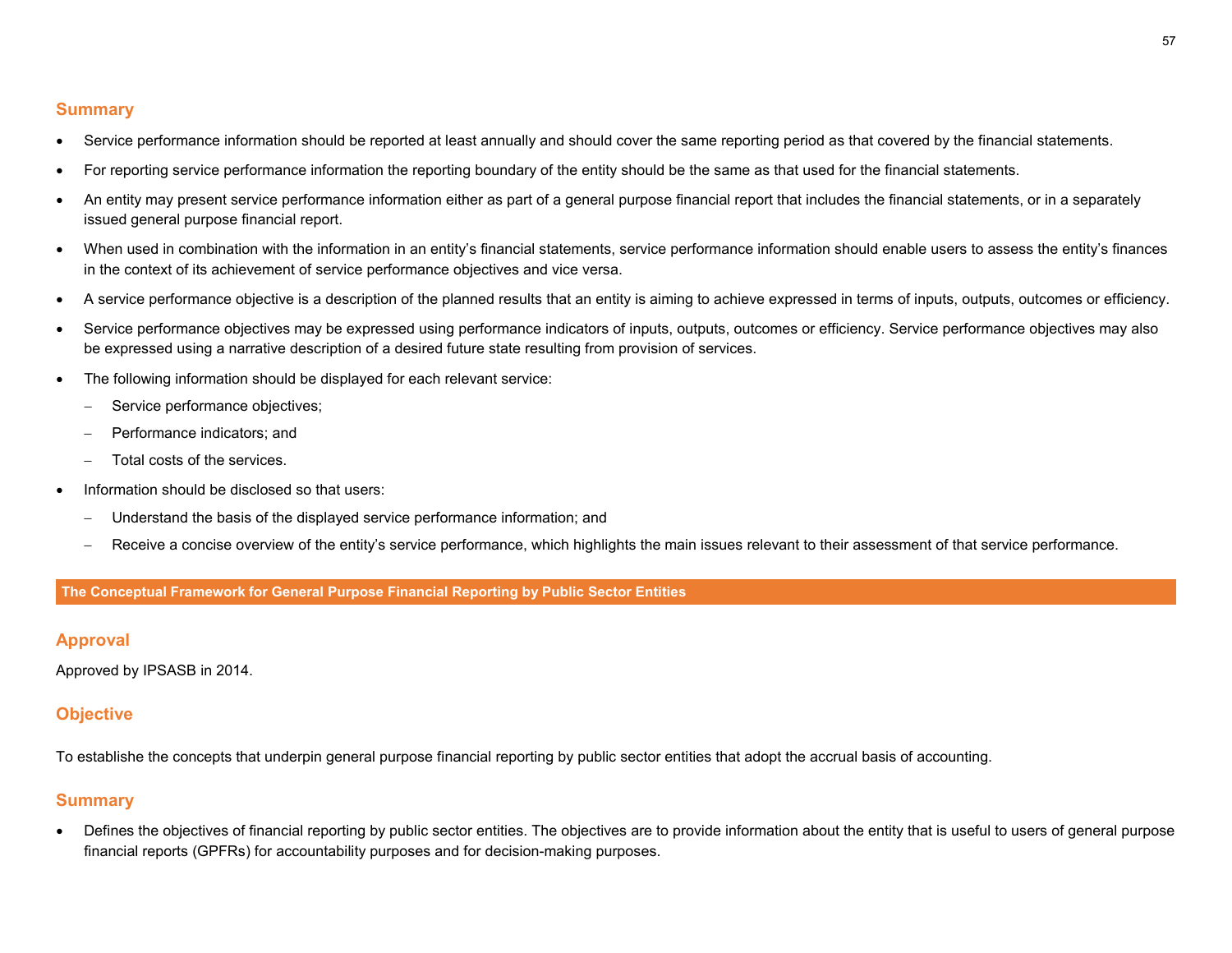- Identifies the qualitative characteristics that make information included in GPFR useful to users and support the achievement of the objectives of financial reporting. The qualitative characteristics of information included in GPFRs of public sector entities are relevance, faithful representation, understandability, timeliness, comparability, and verifiability. Pervasive constraints on information included in GPFRs are materiality, cost-benefit, and achieving an appropriate balance between the qualitative characteristics.
- Defines the reporting entity. A public sector reporting entity is a government or other public sector organization, program or identifiable area of activity (referred to as an entity or public sector entity) that prepares GPFRs. A public sector reporting entity may comprise two or more separate entities that present GPFRs as if they are a single entity—such a reporting entity is referred to as a group reporting entity.
- Defines the elements used in financial statements. Elements are assets, liabilities, revenue, expense, ownership contributions, and ownership distributions.
- Identifies the criteria that must be satisfied in order for an element to be recognized in the financial statements. The recognition criteria are that an item satisfies the definition of an element and can be measured in a way that achieves the qualitative characteristics and takes account of constraints on information in GPFRs.
- Identifies the measurement concepts that guide the IPSASB in the selection of measurement bases for IPSASs and by preparers of financial statements in selecting measurement bases for assets and liabilities where there are no requirements in IPSASs. The objective of measurement is to select those measurement bases that most fairly reflect the cost of services, operational capacity and financial capacity of the entity in a manner that is useful in holding the entity to account, and for decision-making purposes.
- Sets out the concepts applicable to the presentation of information in GPFRs, including financial statements of governments and other public sector entities. Presentation is the selection, location and organization of information that is reported in the GPFRs.

#### **Cash-Basis IPSAS — Financial Reporting under the Cash Basis of Accounting**

#### **Effective date**

Effective date amendments: periods beginning on or after January 1, 2019. Earlier application is encouraged.

## **Objective**

To prescribe the manner in which general-purpose financial statements should be presented under the cash-basis of accounting to achieve transparency in the financial reporting of the cash receipts, cash payments, and cash balances of the governments.

- The IPSAS Board encourages governments to progress to the accruals basis of accounting.
- If a government uses the cash basis, IPSAS Board suggests the adoption of the cash-basis IPSAS Standard.
- Financial statements under the cash basis show the sources of cash raised during the period, the purposes for which cash was used, and the cash balances at the reporting date.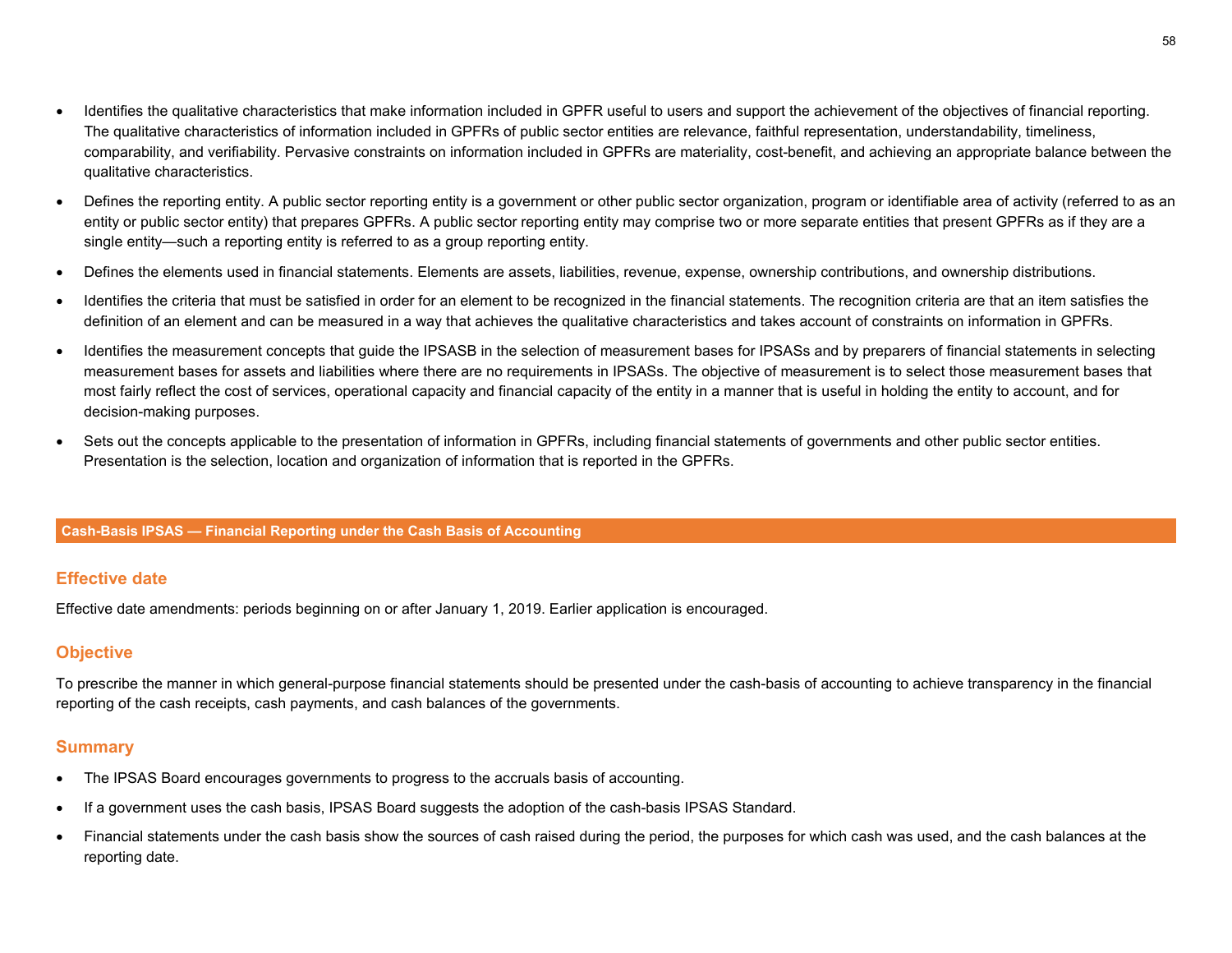- The Standard consists of two parts. Part 1 sets out the requirements for reporting under the cash basis. Part 2 is not mandatory. It sets out encouraged additional disclosures.
- Financial statements under the cash basis consist of the following components:
	- Statement of cash receipts and payments
	- Accounting policies and explanatory notes
	- Comparison of original budget, revised budget, and actual amounts on a comparable basis (only when the entity makes publicly available its approved budget)
- When an entity elects to disclose information prepared on a different basis (e.g., modified cash, modified accrual, or full accrual) such information should be disclosed in the notes to the financial statements.
- A statement of cash receipts and payments recognizes all cash receipts, cash payments, and cash balances controlled by the entity
- When the entity makes its approved budget publicly available, most of the requirements from IPSAS 24 apply, including an explanation of material differences between the budget and actual amounts and an explanation of whether differences between original and final budget are virements or other changes.
- The accounting policies and explanatory notes should include descriptions, detailed schedules, and analyses of amounts shown on the face of the statements.
- Transactions should generally be accounted on a gross basis.
- Accounting on a net basis is allowed for special types of transactions, like administered and agency transactions, and items in which the turnover is quick, the amounts are large, and the maturities are short.
- The standard requires disclosure of any cash balances held by the government at reporting date that are not available for use by the government or are subject to external restrictions.
- The standard requires disclosure of any undrawn borrowing and loan facilities that may be available for future operating activities and to settle capital commitments, indicating any restrictions on the use of these facilities.
- The entity should disclose external assistance received in cash during the period, both in total and by significant classes of providers of assistance, showing separately external assistance received in the form of loans and grants.
- An entity should disclose the date when the financial statements were authorized for issue (the authorisation date) and who gave that authorisation. If another body has the power to amend the financial statements after issuance, the entity should disclose that fact.
- Encouragements:
	- − Where a third party (e.g., a donor of external assistance or a higher level of government) directly settles the obligations of an entity or purchases goods and services for the benefit of the entity, the standards encourages disclosing in the notes to the financial statements the total payments made by third parties in a sub classification appropriate to the entity's operations. Disclosure of third-party payments should only be made when the entity has been formally advised by the third party or the recipient that such payment has been made or has otherwise verified the payment.
	- − The standard encourages a controlling entity to issue consolidated financial statements which consolidate all controlled entities applying most of the requirements of IPSAS 35. When the financial statements used in a consolidation are drawn up to different reporting dates, adjustments should be made for the effects of significant cash transactions that have occurred between those dates and the date of the controlling entity's financial statements.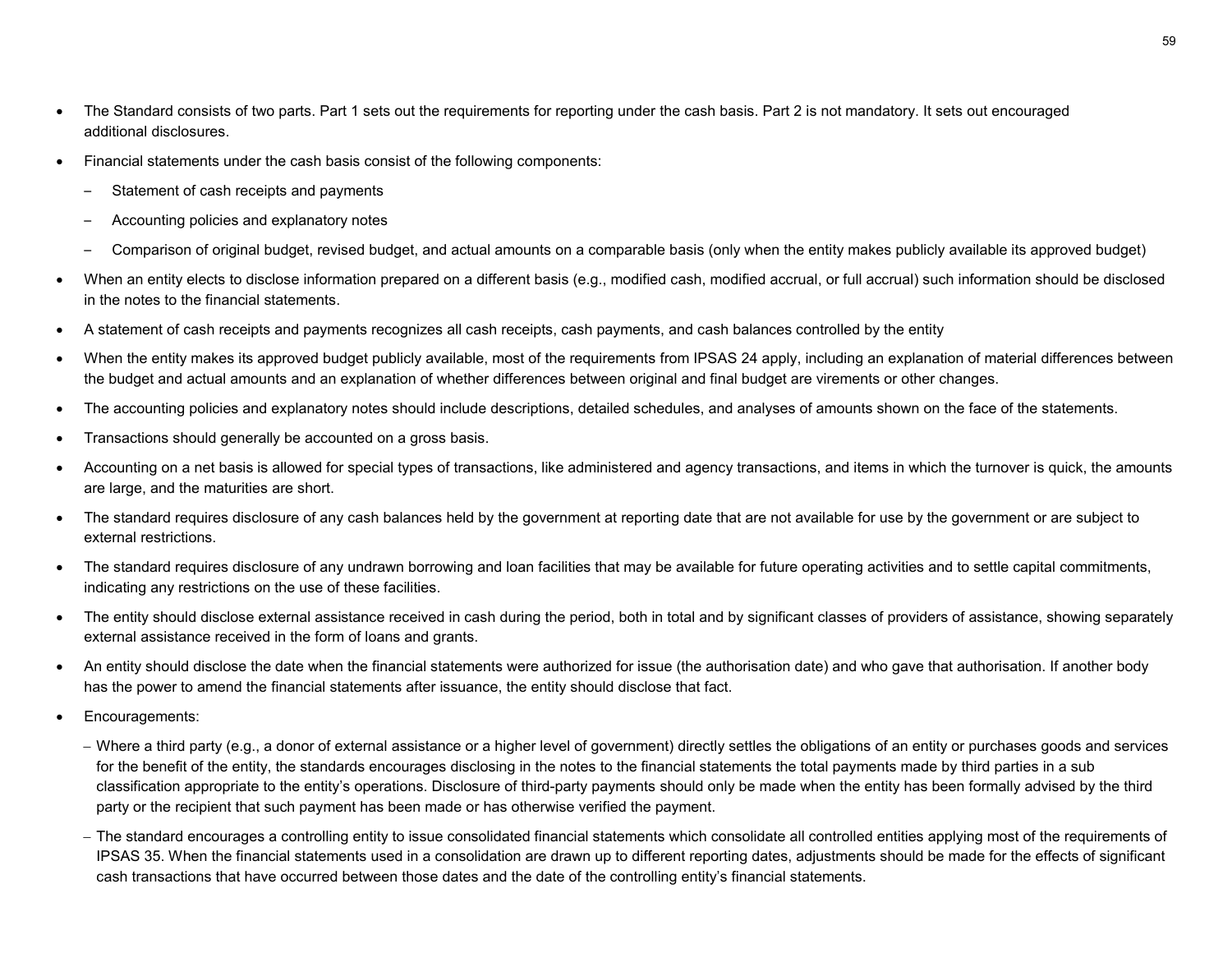- − The standard encourages an entity to disclose the amount of external assistance debt rescheduled or cancelled during the period, together with any related terms and conditions.
- − The standard encourages an entity to disclose significant terms and conditions of external assistance loan or grant agreements or guarantees that have not been complied with during the period when noncompliance resulted in cancellation or an obligation to return assistance previously received.
- − An entity which intends to migrate to the accrual basis of accounting is encouraged to present a statement of cash receipts and payments in the same format as that required by IPSAS 2 Cash Flow Statements.